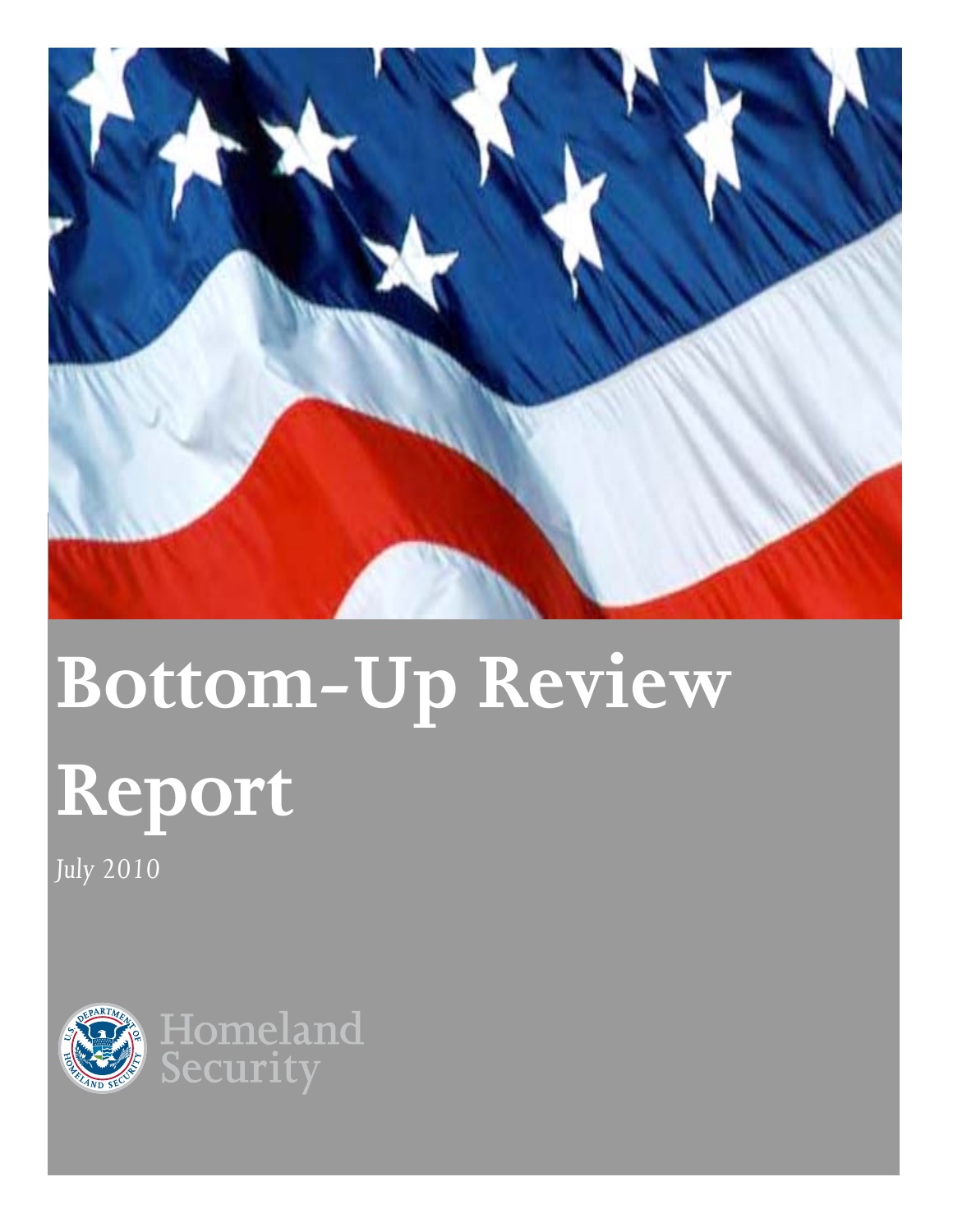[This page intentionally left blank]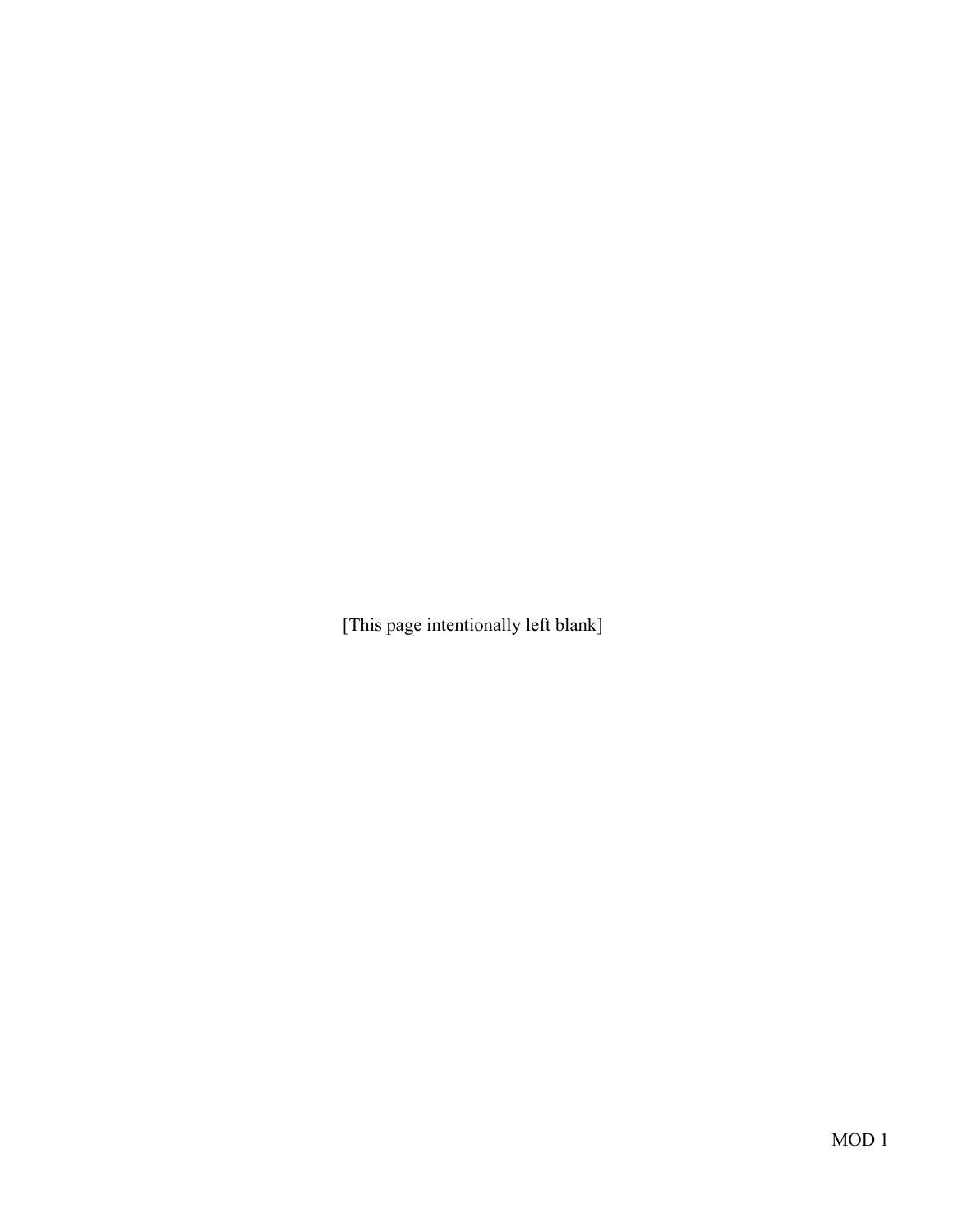| Preventing Unauthorized Acquisition and Use of Chemical, Biological,     |  |
|--------------------------------------------------------------------------|--|
| Managing Risks to Critical Infrastructure, Key Leadership, and Events  7 |  |
|                                                                          |  |
|                                                                          |  |
|                                                                          |  |
|                                                                          |  |
|                                                                          |  |
|                                                                          |  |
| Disrupting and Dismantling Transnational Criminal Organizations 15       |  |
|                                                                          |  |
|                                                                          |  |
|                                                                          |  |
|                                                                          |  |
| Strengthening and Effectively Administering the Immigration System18     |  |
|                                                                          |  |
|                                                                          |  |
|                                                                          |  |
|                                                                          |  |
|                                                                          |  |
| Creating a Safe, Secure, and Resilient Cyber Environment 23              |  |

# **Table of Contents**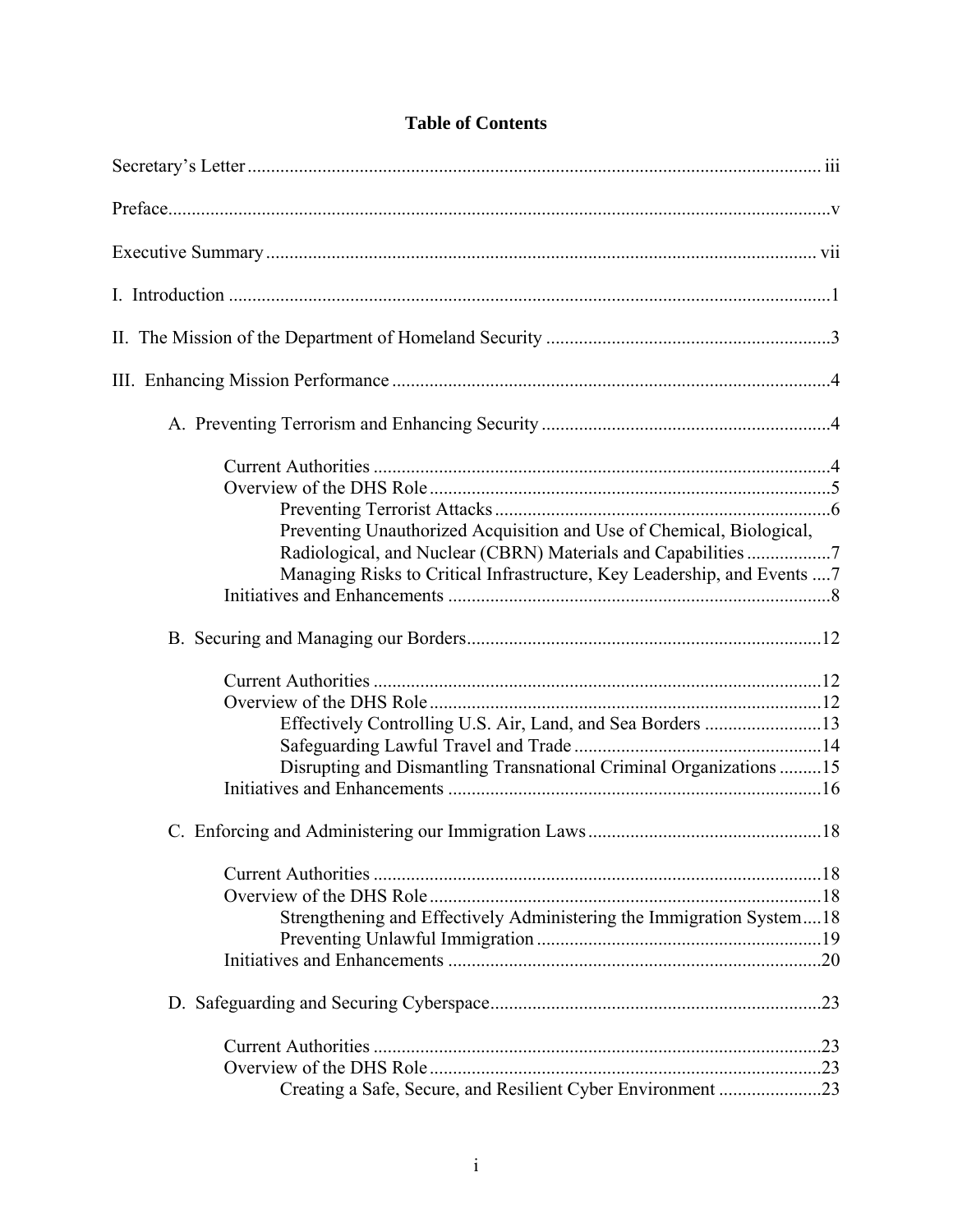| F. Complementary Departmental Responsibilities and Hybrid Capabilities 33 |  |
|---------------------------------------------------------------------------|--|
|                                                                           |  |
|                                                                           |  |
|                                                                           |  |
|                                                                           |  |
|                                                                           |  |
|                                                                           |  |
|                                                                           |  |
|                                                                           |  |
|                                                                           |  |
| Annex A: DHS Component Composition                                        |  |
| Annex B: A Day in the Life of the Department of Homeland Security         |  |
| Annex C: The DHS Efficiency Review                                        |  |
| Annex D: Alignment of Major DHS Programs to Homeland Security Missions    |  |
| Annex E: Sector-Specific Agencies                                         |  |
| Annex F: Congressional Oversight of DHS in the 110th Congress             |  |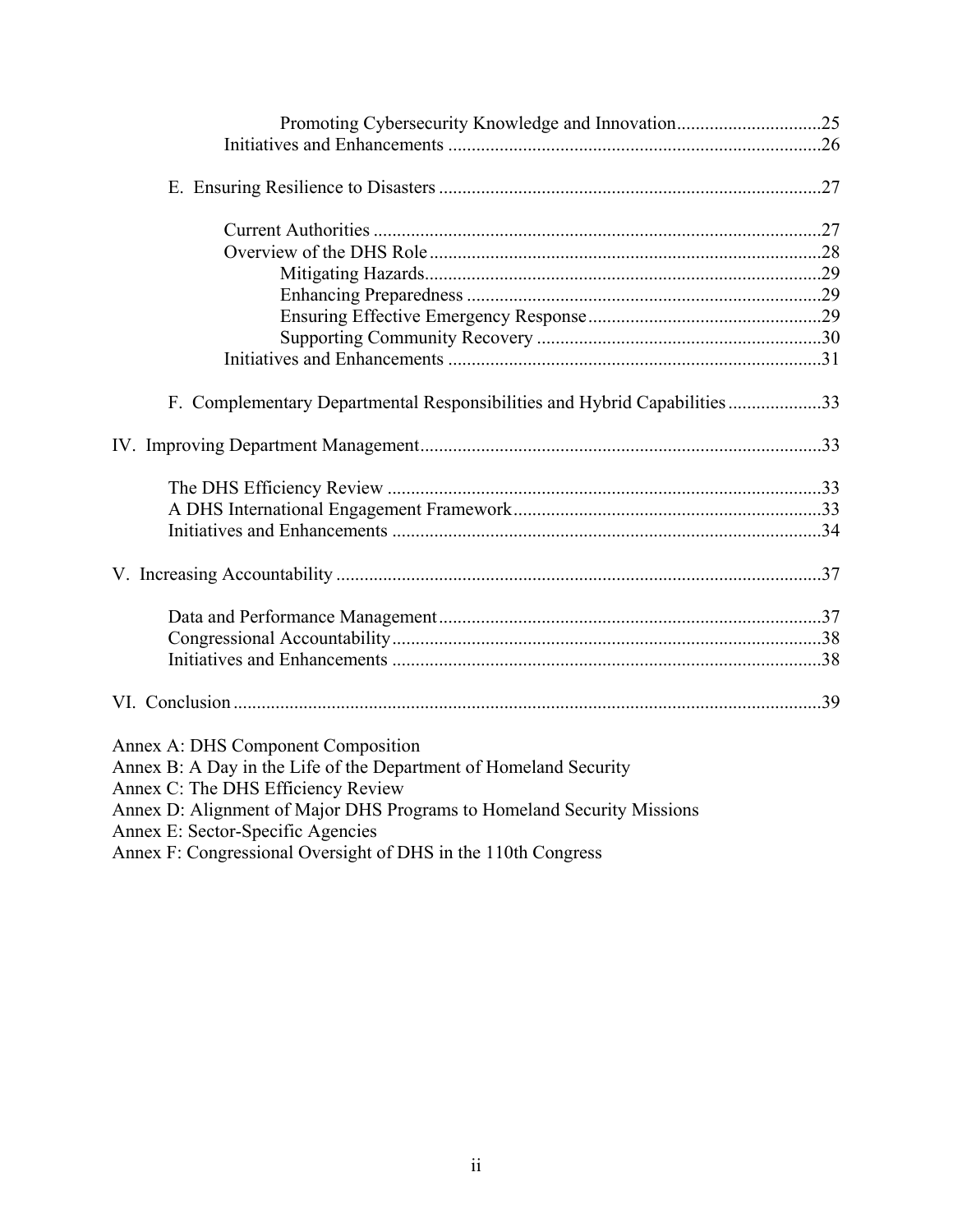#### *Secretary*

**U.S. Department of Homeland Security**  Washington, DC 20528



<span id="page-4-0"></span>In February 2010, the Department of Homeland Security published our Nation's first ever comprehensive review of America's strategy for homeland security—the Quadrennial Homeland Security Review (QHSR). The QHSR was the first step in setting forth the strategic path forward to guide the activities of the homeland security enterprise toward a common end: a homeland that is safe, secure, and resilient against terrorism and other hazards where American interests, aspirations, and way of life can thrive. The QHSR accomplished this by laying out a vision for a secure homeland, key mission priorities, and specific goals for each of those mission areas. The QHSR is consistent with, and expands upon, the recently-released *National Security Strategy*.

At the same time, the QHSR and the bottom-up review (BUR) processes reflect the enormity of the ongoing challenge of building OneDHS from previously separate organizations and entities. The QHSR and BUR processes intentionally challenge us to consider difficult questions regarding the mission, organization, and priorities of homeland security. Forging a single integrated and optimized Department out of components extracted from previously fully-formed and functioning agencies has been a great challenge for every leadership team at DHS since its founding.

The QHSR identified five core mission areas of homeland security—preventing terrorism and enhancing security, securing and managing our borders, enforcing and administering our immigration laws, safeguarding and securing cyberspace, and ensuring resilience to disasters. These missions, and the associated goals defined in the QHSR, comprise the backbone of what it takes to keep America safe, secure, and resilient. The QHSR was a first and essential step of a multi-step process to answer key questions regarding what must be done to accomplish the missions of homeland security. The underlying premise of the BUR was the need to also examine programs, plans, structures, and resources from the bottom up.

The BUR provides the results of an unprecedented Department-wide assessment of DHS, begun in November 2009, to align the Department's programmatic activities and organizational structure with the mission sets and goals identified in the QHSR. The BUR report focuses on the following questions:

- How can we strengthen the Department's performance in each of the five mission areas?
- How should we improve Departmental operations and management?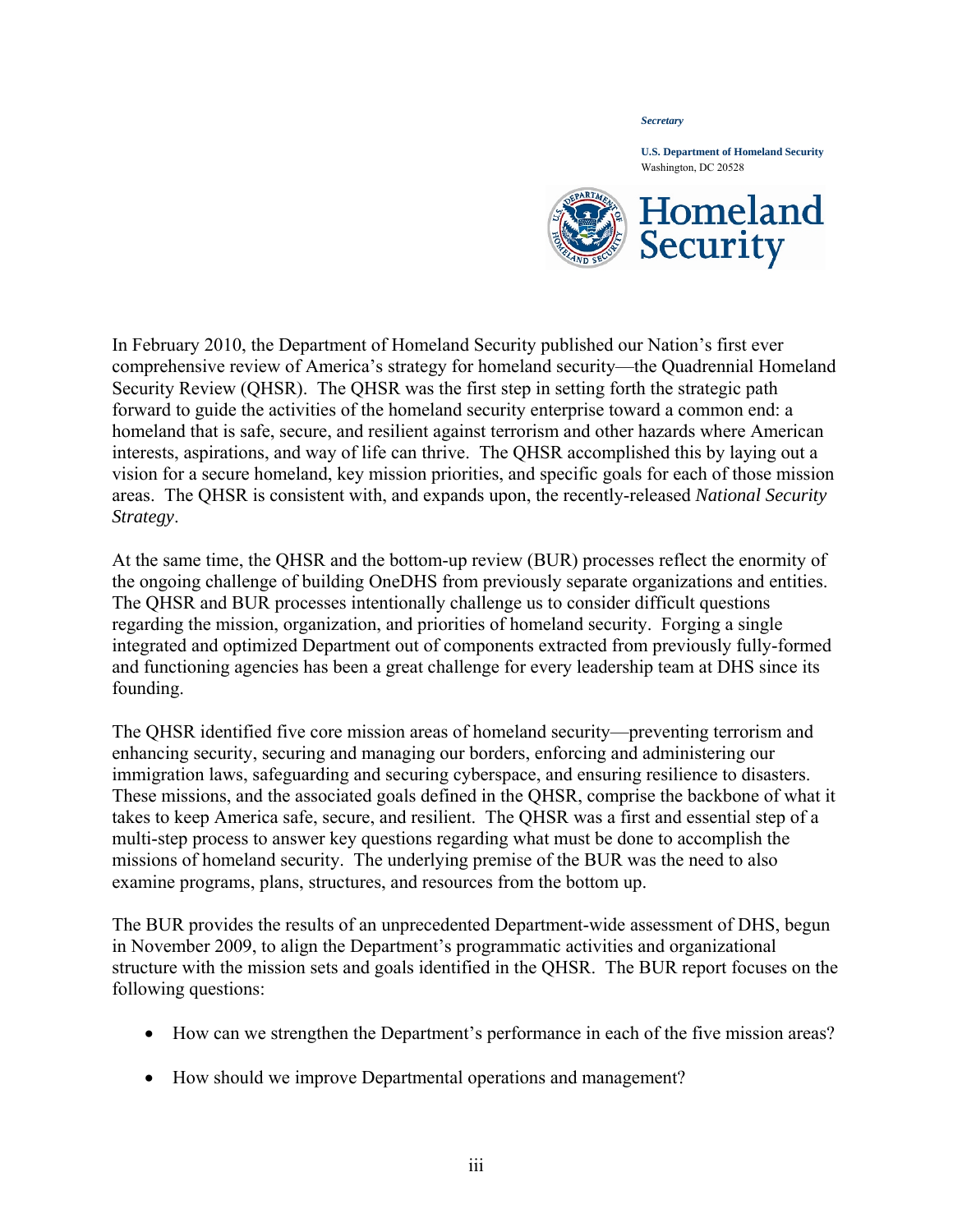• How can we increase accountability for the resources entrusted to DHS?

The BUR will serve as a road map for these questions. First and foremost, it provides direction for reinforcing the cornerstone of homeland security: preventing terrorism. The BUR also focuses on combating cybersecurity threats, ensuring resilience to all hazards, and the critical need to reform our immigration system. It also provides new emphasis on the importance of enhancing the security and resilience of the global systems that are responsible for the movement of people and goods across our borders. Finally, the review lays a foundation for improving Departmental operations and management and increasing accountability for the resources entrusted to DHS.

I am very proud of the work done every day by the men and women in the Department of Homeland Security as well as the hundreds of thousands of Federal, State, local, tribal, and territorial officials, private citizens, and businesses with whom we partner to keep America safe, secure, and resilient. We have accomplished much and have much more to accomplish together in the years ahead. The QHSR and the results of the BUR in this report will guide these important efforts.

Secretary Janet Napolitano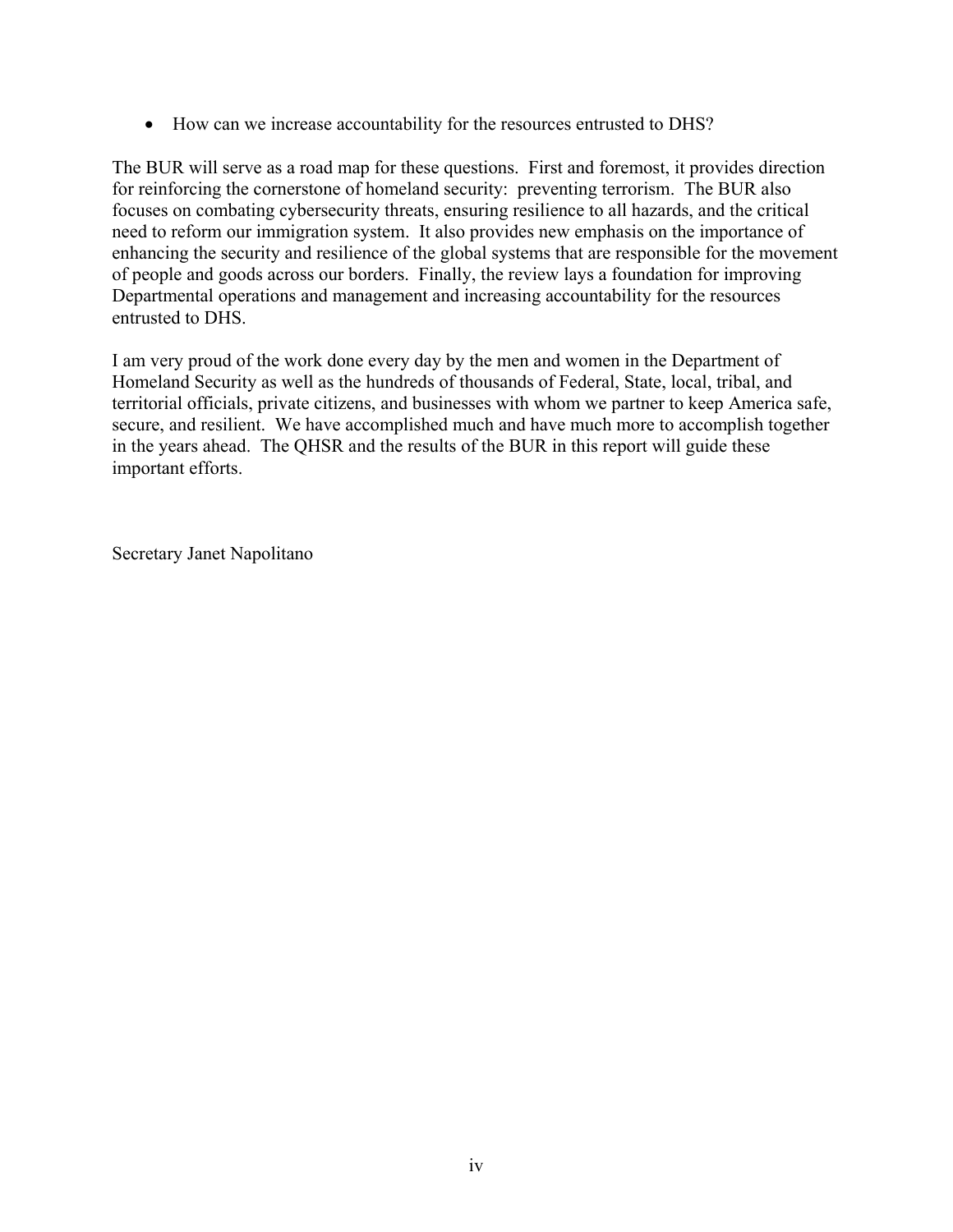# <span id="page-6-0"></span>**Preface**

In 2007, the Homeland Security Act of 2002 was amended to require the Department of Homeland Security (DHS) to initiate implementation of a Quadrennial Homeland Security Reviews (QHSR) in 2009, and to conduct subsequent reviews every four years thereafter. The purpose of the QHSR was to describe the threats to the national security interests of the Nation, outline and prioritize the full range of homeland security missions, and update the national homeland security strategy. It would also assess the alignment of the Department to the strategy, promote mechanisms for turning strategic requirements into an acquisition strategy and expenditure plan, and identify the budget plan for successfully executing the homeland security missions.

DHS conducted the first QHSR in 2009, and delivered the QHSR Report to Congress on February 1, 2010. The QHSR was a comprehensive examination of the homeland security strategy of the Nation and included recommendations regarding the long-term strategy and priorities of the Nation for homeland security. The QHSR Report included the results of the QHSR, a national homeland security strategy, a description of the critical homeland security missions of the Nation, and an explanation of the underlying assumptions used in conducting the review. The QHSR is consistent with, and expands upon, the recently-released *National Security Strategy*.

A bottom-up review (BUR) of the Department of Homeland Security was initiated in November 2009 as an immediate follow-on and complement to the QHSR. The BUR included an assessment of the organizational alignment of the Department with the homeland security missions set forth in the QHSR, including the Department's organizational structure, management systems, procurement systems, and physical and technical infrastructure. The BUR also included a review and assessment of the effectiveness of the mechanisms of the Department for turning the requirements developed in the QHSR into an acquisition strategy and expenditure plan within the Department.

The BUR resulted in a comprehensive catalogue of DHS activities across the homeland security missions, as well as a list of over 300 potential initiatives and enhancements. The BUR Report distills the results of this analysis, describing the alignment of the Department with the homeland security missions, and setting forth the Department's priority initiatives and enhancements to increase mission performance, improve Departmental management, and increase accountability over the next four years. The BUR Report includes recommendations for improving the organizational alignment of the Department and enhancing its business processes.

The BUR is the second step of a three-step process. The Department's FY 2012 budget request will begin the process of implementing the BUR initiatives and enhancements, and the corresponding FY 2012-2016 Future Years Homeland Security Program will set forth the budget plan required to provide sufficient resources to successfully execute the Department's responsibilities across the full range of homeland security missions as described in the QHSR, with a priority placed on the initiatives and enhancements set forth in the BUR Report. As such, the BUR Report is not a budget request and does not describe specific budget requests for FY 2012 or for subsequent years. Nor is the BUR Report a strategic plan. Consequently, it neither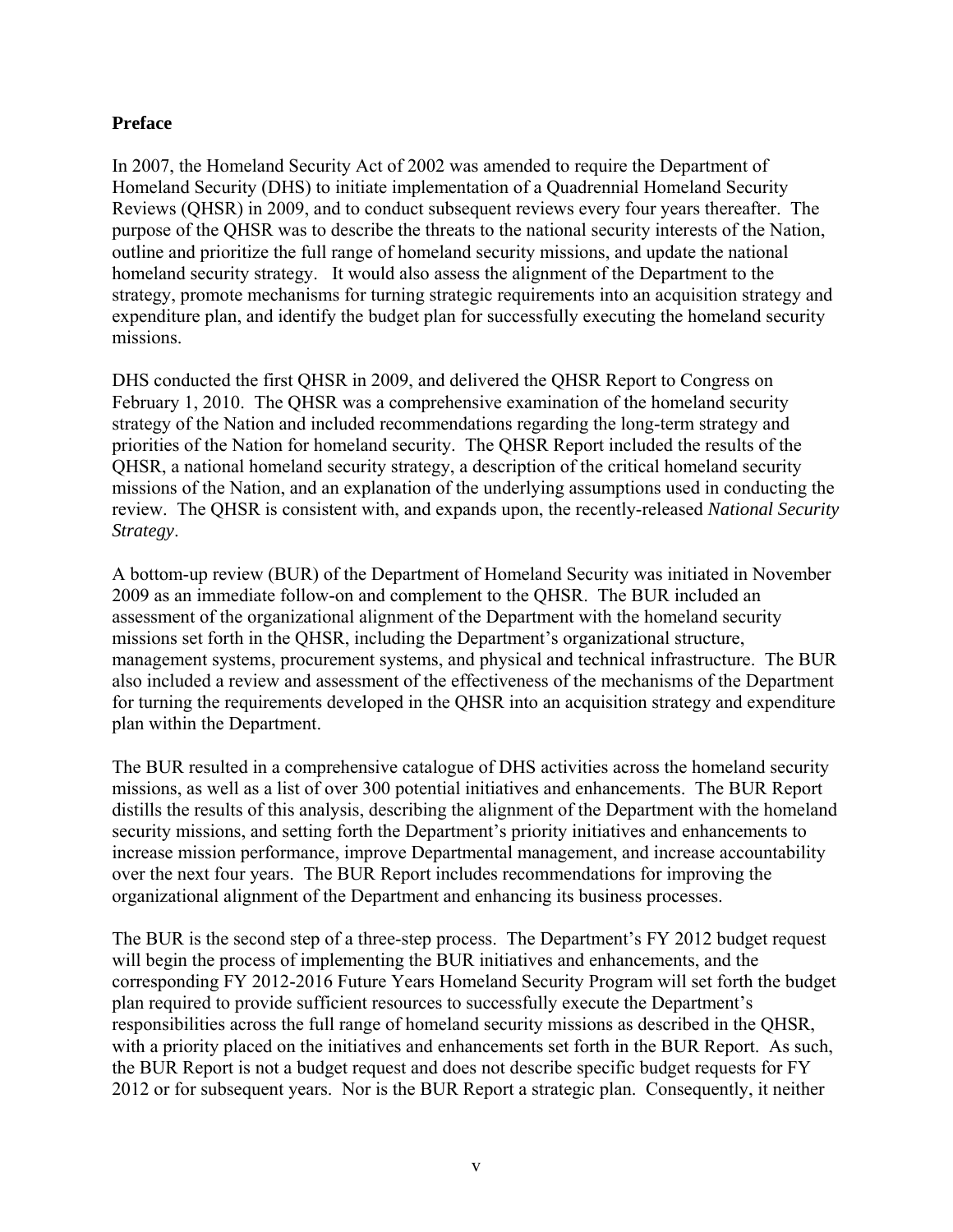includes performance measures nor attaches resources to strategic goals and objectives, nor does it describe the sequence in which DHS will seek to implement the initiatives and enhancements described herein. Instead, the BUR Report sets forth DHS's conclusions concerning the priority initiatives and enhancements necessary to strengthen existing programs and address priority capability and capacity gaps over the FY 2012-2016 period, in order to set a foundation for future success.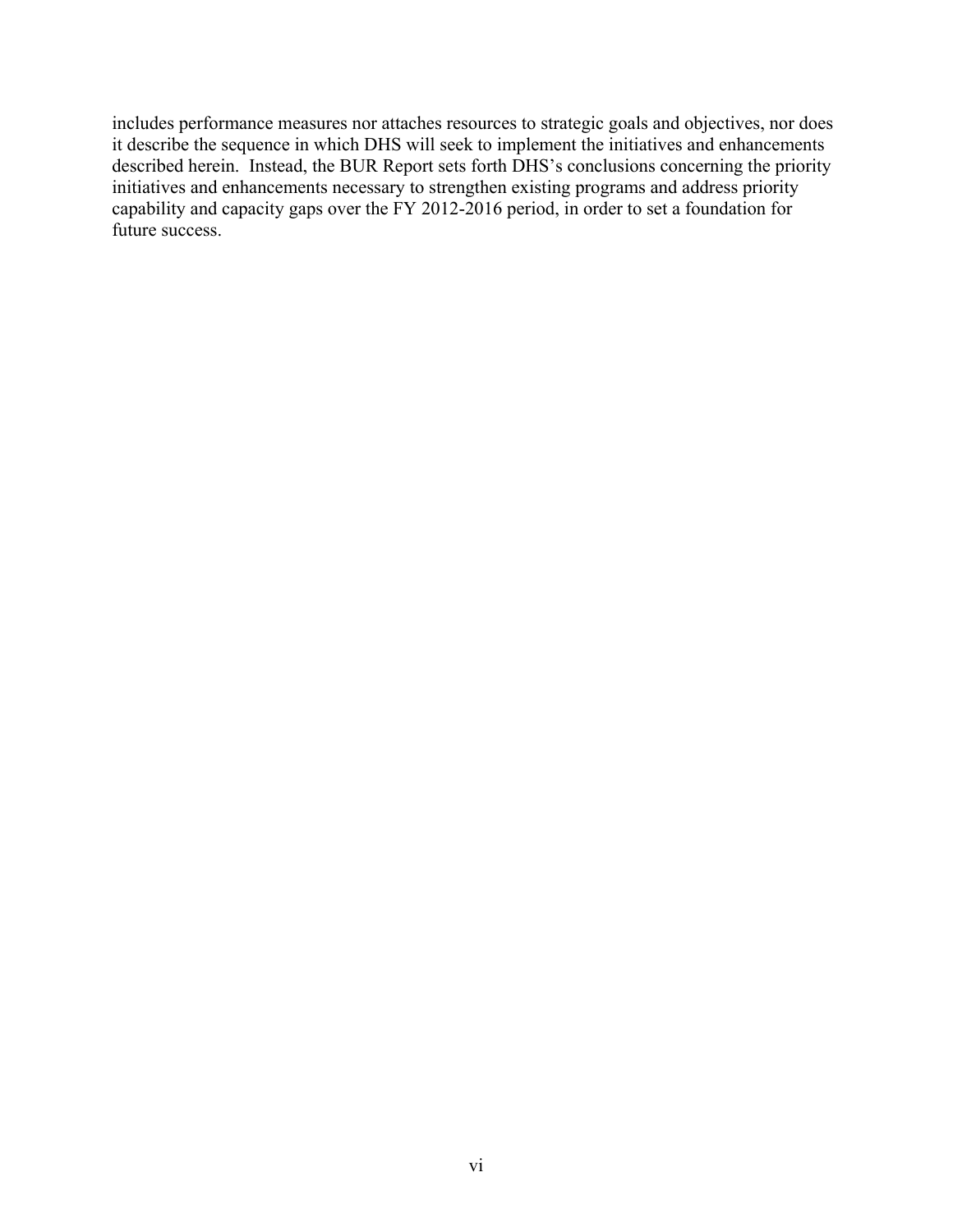## <span id="page-8-0"></span>**Executive Summary**

The Department of Homeland Security (DHS) was formed in the wake of the terrorist attacks of September 11, 2001, as part of a deliberate and determined national effort to safeguard the United States against terrorism. DHS became the third-largest Federal department, bringing together 22 different Federal agencies, each with a role in this effort. Integrating these many disparate entities—some with long histories of independent or autonomous operations, and all with distinct operational cultures—while maintaining their unique strengths and capabilities has presented significant public policy and management challenges.

The submission of the Quadrennial Homeland Security Review (QHSR) Report to Congress on February 1, 2010 marked an important first step in a multi-step process to examine and address fundamental issues that concern homeland security. The QHSR Report described the Nation's homeland security interests, identified the critical homeland security missions, and defined a strategic approach to those missions by laying out the principal goals, essential objectives, and key strategic outcomes necessary for that approach to succeed. A bottom-up review (BUR) of the Department of Homeland Security was initiated in November 2009 as an immediate followon and complement to the congressionally mandated QHSR with the aim to align the Department's programmatic activities and organizational structure with the broader mission sets and goal identified in the QHSR. This report reflects that endeavor and represents an intermediate step between the QHSR Report and the DHS FY 2012-2016 Future Years Homeland Security Program (FYHSP), which will propose specific programmatic adjustments based on the QHSR strategic framework. Together, these three elements—the QHSR, the BUR, and the DHS FY 2012-2016 FYHSP—will address the primary legislative requirements set forth in Section 707 of the Homeland Security Act.

The aims of the BUR were several-fold: first, to gauge how well current activities and departmental organization align with mission priorities and goals as outlined in the QHSR; second, to identify ways to achieve better programmatic and budgetary alignment across the entire department; third, to identify areas for enhanced mission performance; and fourth, to prioritize initiatives to strengthen existing programs and organization, address shortfalls, and establish a foundation for innovation and advancement. DHS conducted extensive analysis of its current activities and organization in light of the mission goals and objectives set forth in the QHSR Report. The BUR Report describes DHS's current activities within each of the homeland security missions based on current authorities and roles and responsibilities, and sets forth DHS's conclusions concerning the priority initiatives and enhancements necessary to strengthen existing programs, address shortfalls, and set a foundation for future success.

While the robust portfolio of DHS's component agencies cannot be completely represented, this report briefly discusses the Department's core role in each of the homeland security missions, considers the additional statutory responsibilities of DHS component agencies, and outlines enhancements and initiatives that address three principal areas of emphasis:

• Strengthen and Mature DHS—There is a need to strengthen the Department's ability to execute its mission responsibilities, run itself, and account for the resources that have been entrusted to it.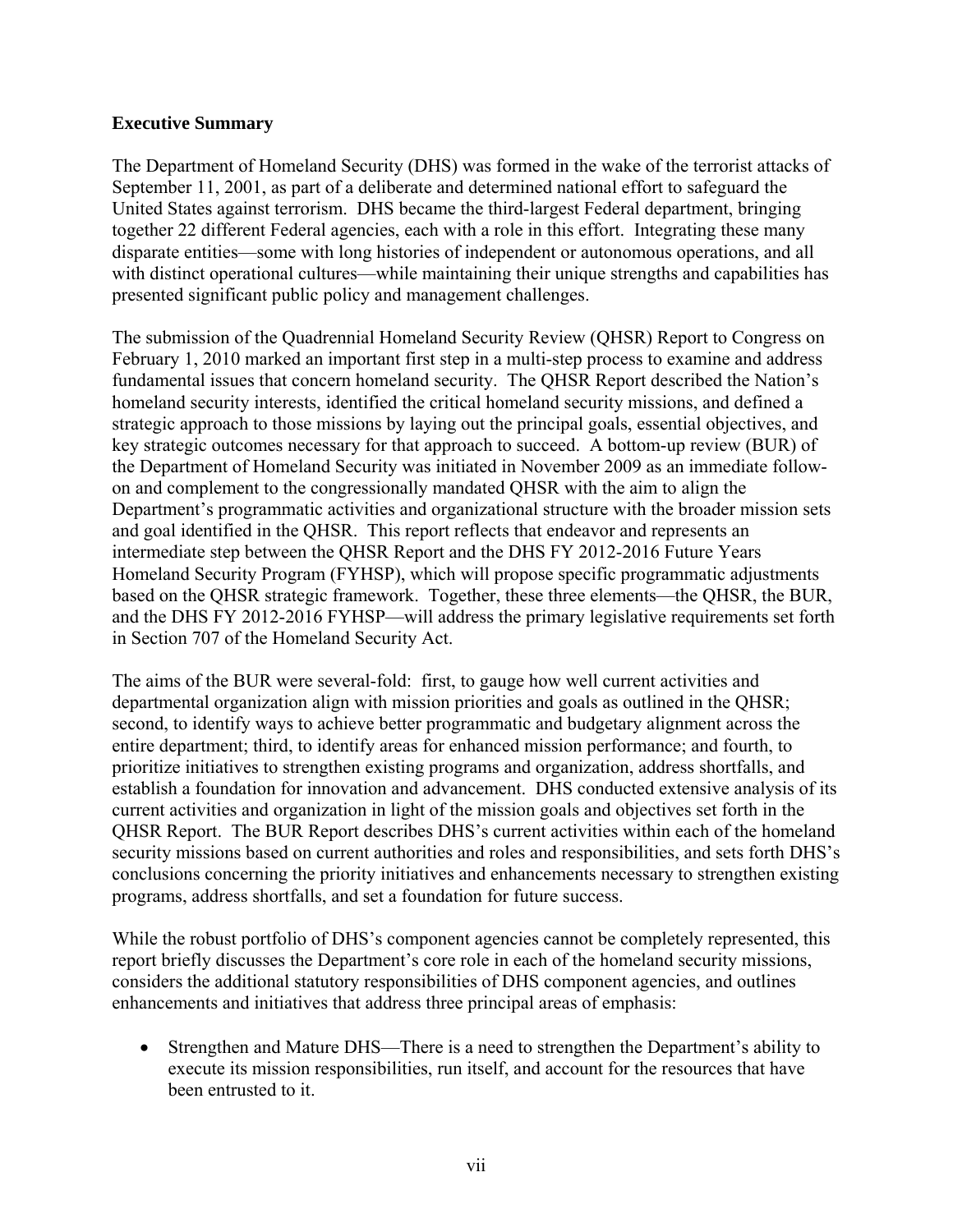- Enhance Partner Capability and Capacity—Responsibilities for homeland security are broader than those of DHS and indeed broader than those of the Federal government. For that reason, there is a need to strengthen the ability of partners in the homeland security enterprise—in particular, State, local, tribal, and territorial governments, and the private sector—to execute important aspects of core homeland security mission activities.
- Deepen International Engagement—Security of our homeland begins far from our shores. We must work with key international partners to improve the critical partnerships and activities that affect the homeland security mission space, consistent with the broad range of U.S. Government international priorities and in consultation and coordination with the Department of State and the U.S. Chiefs of Mission stationed in foreign countries.

DHS used three criteria to evaluate initiatives and identify enhancements:

- Does the initiative offer the opportunity to advance the safety, security, and resilience of the homeland beyond incremental improvements to current activities?
- Is the initiative sufficiently defined to permit the identification of performance objectives, measures, and targets?
- Can the initiative be achieved within the FY 2012-2016 time frame?

# **Mission 1: Preventing Terrorism and Enhancing Security**

Protecting the United States and its people from terrorism is the cornerstone of homeland security. DHS shares leadership roles and responsibilities in the U.S. government's efforts to prevent terrorist attacks with several Federal departments and agencies. DHS's responsibilities focus on three goals: preventing terrorist attacks; preventing the unauthorized acquisition, importation, movement, or use of chemical, biological, radiological, and nuclear (CBRN) materials and capabilities within the United States; and reducing the vulnerability of critical infrastructure, key leadership, and events to terrorist attacks and other hazards. To improve performance in this mission area, the Department will:

- Strengthen counterterrorism coordination across DHS;
- Strengthen aviation security by bolstering the international aviation security system, improving security processes and technologies, and encouraging partnerships with industry;
- Create an integrated Departmental information sharing architecture and link that architecture to interagency efforts to prevent terrorism while protecting privacy, civil rights and civil liberties;
- Deliver infrastructure protection and resilience capabilities to the field, in conjunction with efforts to "design in" greater resilience in critical infrastructure;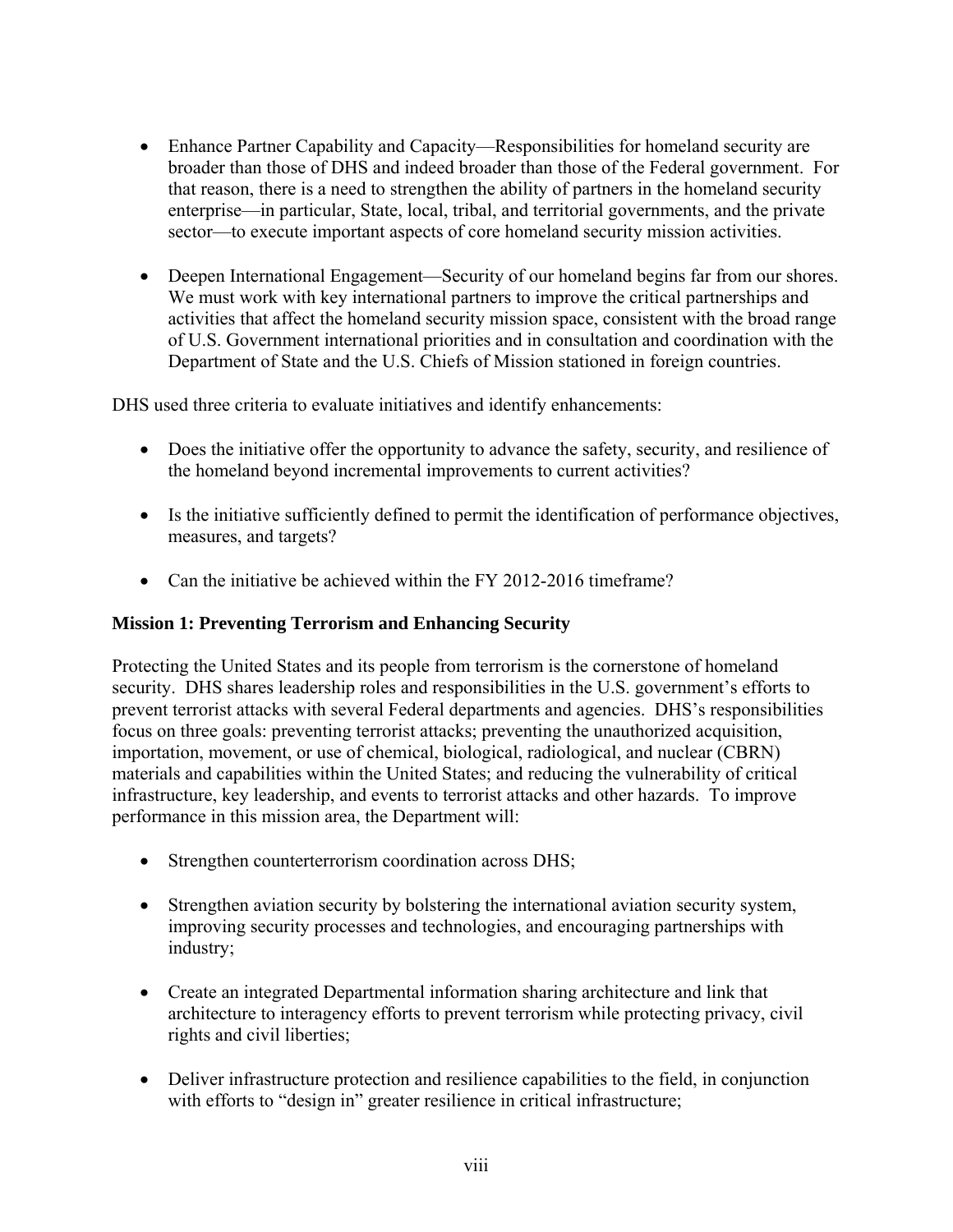- Set national performance standards for identification verification;
- materials; • Increase efforts to detect and counter nuclear and biological weapons and dangerous
- Standardize and institutionalize the National Fusion Center Network;
- Promote safeguards for access to secure areas in critical facilities, including through increased risk-informed screening and recurrent vetting;
- Establish DHS as a center for excellence for canine training and deployment; and
- Redesign the Federal Protective Service to better match mission requirements.

# **Mission 2: Securing and Managing Our Borders**

We are responsible for secure, well-managed borders that not only protect the United States against threats from abroad, but also expedite the safe flow of lawful travel and commerce. Achieving this outcome rests on three interrelated goals: effectively securing U.S. air, land, and sea borders; safeguarding lawful trade and travel; and disrupting and dismantling transnational criminal and terrorist organizations. To strengthen efforts to achieve these goals, the Department will:

- Expand joint operations and intelligence capabilities, including enhanced domain awareness;
- Enhance the security of the global trade and travel systems responsible for the secure movement of people and goods, including enhanced container and maritime security and prioritization of immigration and customs investigations relating to global trade and travel systems;
- Strengthen and expand DHS-related security assistance internationally (e.g. border integrity and customs enforcement security assistance) consistent with U.S. government security and foreign assistance objectives in consultation and coordination with the Departments of State and Defense; and
- Work closely with the governments of Canada and Mexico to enhance North American security.

# **Mission 3: Enforcing and Administering Our Immigration Laws**

Smart and effective enforcement and administration of our immigration laws allows the government to facilitate lawful immigration while identifying and removing those who violate our laws. To support this mission area, DHS will: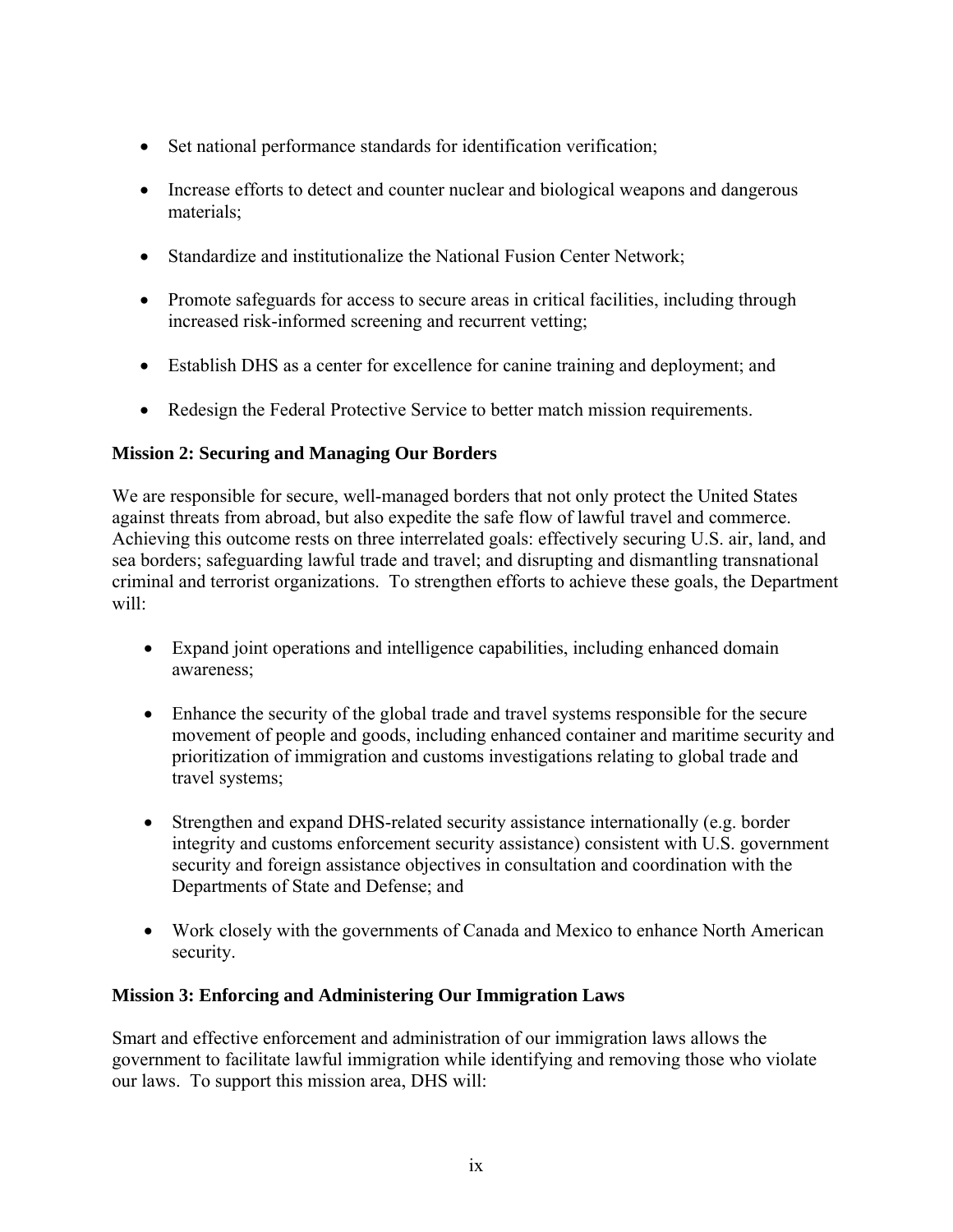- Pursue comprehensive immigration reform;
- Strengthen and improve the Department's immigration services process;
- Prioritize national security and fraud detection vetting in immigration services processes;
- Target egregious employers who knowingly exploit illegal workers;
- Dismantle human smuggling organizations through concerted law enforcement activity;
- Improve the detention and removal process by increasing non-investigatory law enforcement staffing and expanding Secure Communities and the Criminal Alien Program;
- Work with new Americans so that they fully transition to the rights and responsibilities of citizenship; and
- Build and maintain a model immigration detention system.

# **Mission 4: Safeguarding and Securing Cyberspace**

Cyber infrastructure forms the backbone of the Nation's economy and connects every aspect of our way of life. While the cyber environment offers the potential for rapid technological advancement and economic growth, a range of malicious actors may seek to exploit cyberspace for dangerous or harmful purposes, disrupt communications or other services, and attack the Nation's infrastructure through cyber means. By statute and Presidential directive, DHS has the lead for the Federal government to secure civilian government computer systems, works with industry to defend privately-owned and operated critical infrastructure, and works with State, local, tribal and territorial governments to secure their information systems. In pursuing these initiatives and enhancements to strengthen the Department's capabilities in cybersecurity, DHS will:

- Better integrate and focus DHS cybersecurity and infrastructure resilience operations;
- Strengthen DHS ability to protect cyber networks;
- Increase predictive, investigative, and forensic capabilities for cyber intrusions and attacks; and
- Promote cybersecurity public awareness through the cyber awareness program and the planned implementation of a national public awareness and education campaign.

# **Mission 5: Ensuring Resilience to Disasters**

Ensuring domestic resilience to disasters is grounded in the four fundamental elements of emergency management: mitigating hazards, increasing our Nation's preparedness, effectively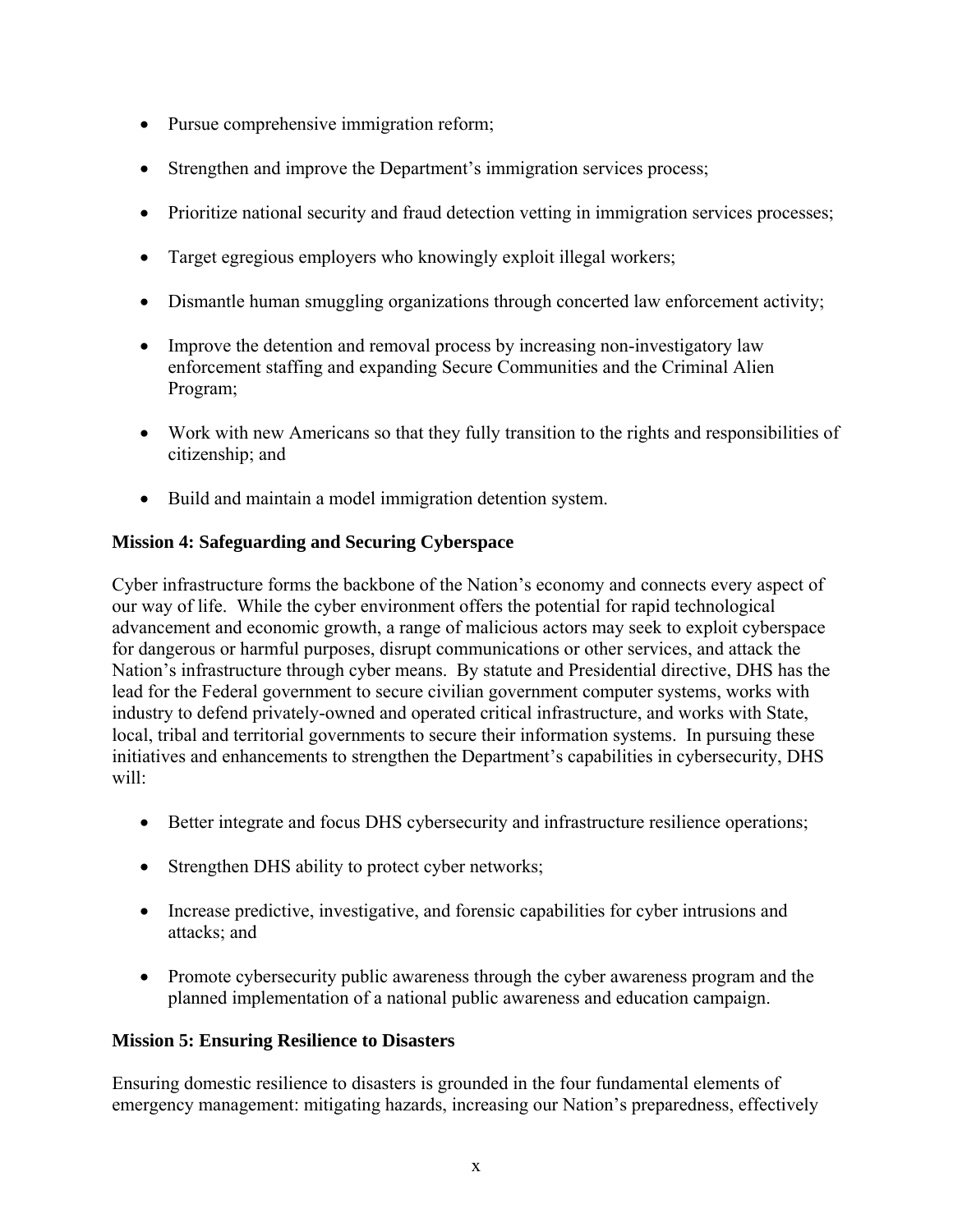responding to emergencies, and supporting community recovery. During domestic disasters, the Department's role, largely executed through the Federal Emergency Management Agency (FEMA), is principally one of coordinator, working closely with our State, local, regional, tribal, and territorial partners, as well as nongovernmental organizations and the private sector, to enhance preparedness, build and sustain capabilities, and act as an aggregator of resources from across the Federal government. DHS, through FEMA, also has specific direct responsibilities, including disaster response and field coordination, disaster logistics, individual and public assistance programs, as well as national continuity programs. DHS maintains a significant first responder capability for disasters in the maritime domain through the U.S. Coast Guard (USCG), and also ensures the resilience of critical infrastructure to disasters through the National Protection and Programs Directorate. In order to strengthen mission performance, DHS will:

- Enhance catastrophic disaster preparedness at the Federal, State, local, tribal, and territorial levels, as well as within nongovernmental organizations and the private sector, through nationally agreed-upon, risk-based preparedness standards;
- Improve the capabilities of DHS to lead in emergency management through a new strategic approach to developing FEMA's workforce, creating an emergency management career path, and harmonizing first responder training across DHS;
- Explore opportunities with the private sector to "design-in" greater resilience for critical infrastructure; and
- Make individual and family preparedness and critical facility resilience inherent in community preparedness.

# **Complementary Department Responsibilities and Hybrid Capabilities**

DHS also performs a number of services and functions that are complementary to its homeland security mission responsibilities, including marine safety, stewardship, and environmental protection, and certain categories of law enforcement activities. These services and functions are typically performed with hybrid capabilities—assets and resources capable of performing multiple missions—which are a hallmark of homeland security. For example, the same assets and personnel that patrol our borders, enforce our immigration laws, and respond to major oil spills also enforce safety regulations, assist travelers, and safeguard natural resources. These complementary activities are critical to fulfilling other national interests and are often intertwined with and mutually supporting of homeland security activities.

# **Improving Department Management**

The integration of 22 different Federal departments and agencies into a unified, integrated Department of Homeland Security continues to represent a significant public policy and management challenge. Over the course of its brief history, DHS has evolved to its current structure, which includes seven operating components, four headquarters directorates, and over 15 additional supporting offices, many of which combine responsibilities for policy,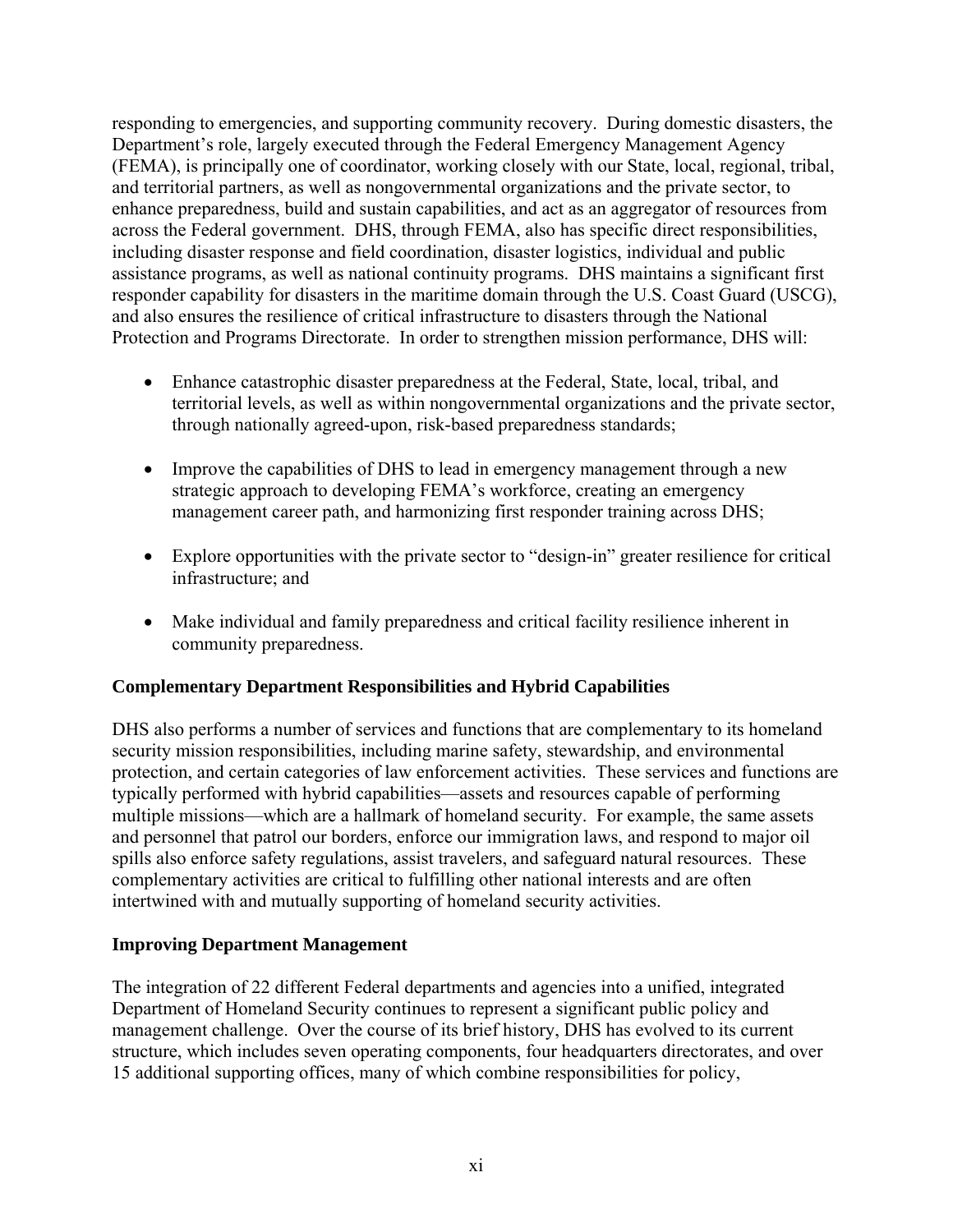management, operations, acquisition, external affairs, and research and development. In order to improve department management, DHS proposes to:

- Seek restoration of the Secretary's reorganizational authority for DHS headquarters to address new threats and realize greater efficiencies;
- Realign component regional configurations into a single DHS regional structure;
- Improve cross-Departmental management, policy, and functional integration;
- Strengthen DHS internal counterintelligence capabilities and internal intelligence sharing and distribution;
- Enhance the Department's risk management capability;
- Invest in the DHS workforce and improve retention and morale by strengthening employee health and wellness programs;
- Strengthen coordination within DHS through cross-Departmental training and career paths;
- Increase diversity in the DHS workforce, especially at senior levels; and
- Balance the DHS workforce by ensuring strong federal control of all DHS work and reducing reliance on contractors as needed to enhance competency and meet long-term mission requirements.

# **Increasing Accountability**

To enhance mission performance and improve Departmental management, DHS must increase accountability across the organization. While accountability cuts across all aspects of the organization's operations, our initial focus will be to maximize the performance and resource data we collect to support strategic and risk-informed decision-making. The initiatives described below are intended to improve the effectiveness of the Department in turning the requirements developed in the QHSR into an acquisition strategy and expenditure plan. DHS proposes to:

- Increase its analytic capability and capacity by enhancing strategic planning, resource allocation, risk analysis, net assessment, modeling capabilities, statistical analysis, and data collection;
- Improve performance measurement and accountability by increasing the quality of the Department's performance measures and linking those measures to the mission outcomes articulated in the QHSR Report; and
- Strengthen acquisition oversight by strengthening the Department's independent cost estimation capability.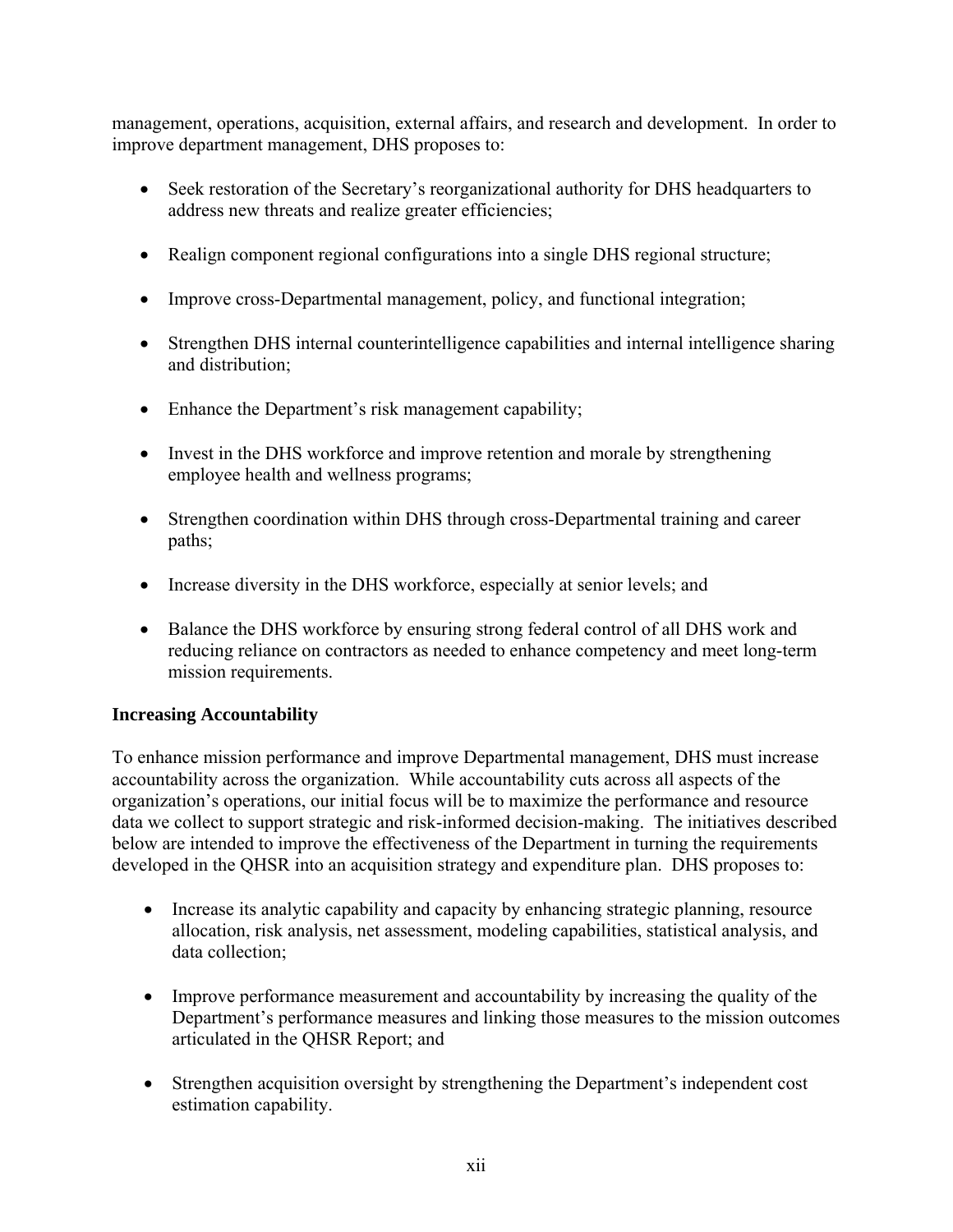## <span id="page-14-0"></span>**I. Introduction**

The submission of the Quadrennial Homeland Security Review (QHSR) Report to Congress on February 1, 2010 marked an important first step in a multi-step process to examine and address fundamental issues that concern homeland security. The QHSR Report described the Nation's homeland security interests, identified the critical homeland security missions, and defined a strategic approach to those missions by laying out the principal goals, essential objectives, and key strategic outcomes necessary for that strategic approach to succeed.

## **Figure 1. Homeland Security Missions and Goals**

| <b>Mission 1: Preventing Terrorism and Enhancing Security</b>                                                                                                                                                                                                     |  |  |
|-------------------------------------------------------------------------------------------------------------------------------------------------------------------------------------------------------------------------------------------------------------------|--|--|
| Goal 1.1: Prevent Terrorist Attacks<br>Goal 1.2: Prevent the Unauthorized Acquisition or Use of Chemical,<br>Biological, Radiological, and Nuclear Materials and Capabilities<br>Goal 1.3: Manage Risks to Critical Infrastructure, Key Leadership, and<br>Events |  |  |
| <b>Mission 2: Securing and Managing Our Borders</b>                                                                                                                                                                                                               |  |  |
| Goal 2.1: Effectively Control U.S. Air, Land, and Sea Borders<br>Goal 2.2: Safeguard Lawful Trade and Travel<br>Goal 2.3: Disrupt and Dismantle Transnational Criminal Organizations                                                                              |  |  |
| <b>Mission 3: Enforcing and Administering Our Immigration Laws</b>                                                                                                                                                                                                |  |  |
| Goal 3.1: Strengthen and Effectively Administer the Immigration System<br>Goal 3.2: Prevent Unlawful Immigration                                                                                                                                                  |  |  |
| <b>Mission 4: Safeguarding and Securing Cyberspace</b>                                                                                                                                                                                                            |  |  |
| Goal 4.1: Create a Safe, Secure, and Resilient Cyber Environment<br>Goal 4.2: Promote Cybersecurity Knowledge and Innovation                                                                                                                                      |  |  |
| <b>Mission 5: Ensuring Resilience to Disasters</b>                                                                                                                                                                                                                |  |  |
| Goal 5.1: Mitigate Hazards<br>Goal 5.2: Enhance Preparedness<br>Goal 5.3: Ensure Effective Emergency Response<br>$Goal 5.4$ Rapidly Recover                                                                                                                       |  |  |

This comprehensive, enterprise-wide strategic framework for homeland security provided the foundation for the next step: a deeper, bottom-up review of the Department of Homeland Security (DHS) programs and activities required to execute the homeland security missions. The bottom-up review (BUR) of DHS was initiated in November 2009 as an immediate follow-on and complement to the QHSR with the aim to align the Department's programmatic activities and organizational structure with the broader mission sets and goals identified in the QHSR.

This report is one result of that effort and represents an intermediate step between the QHSR Report and the DHS FY 2012 budget submission and corresponding FY 2012-2016 Future Years Homeland Security Program to Congress, which will propose specific programmatic adjustments based on the QHSR strategic framework. It provides the bridge between the homeland security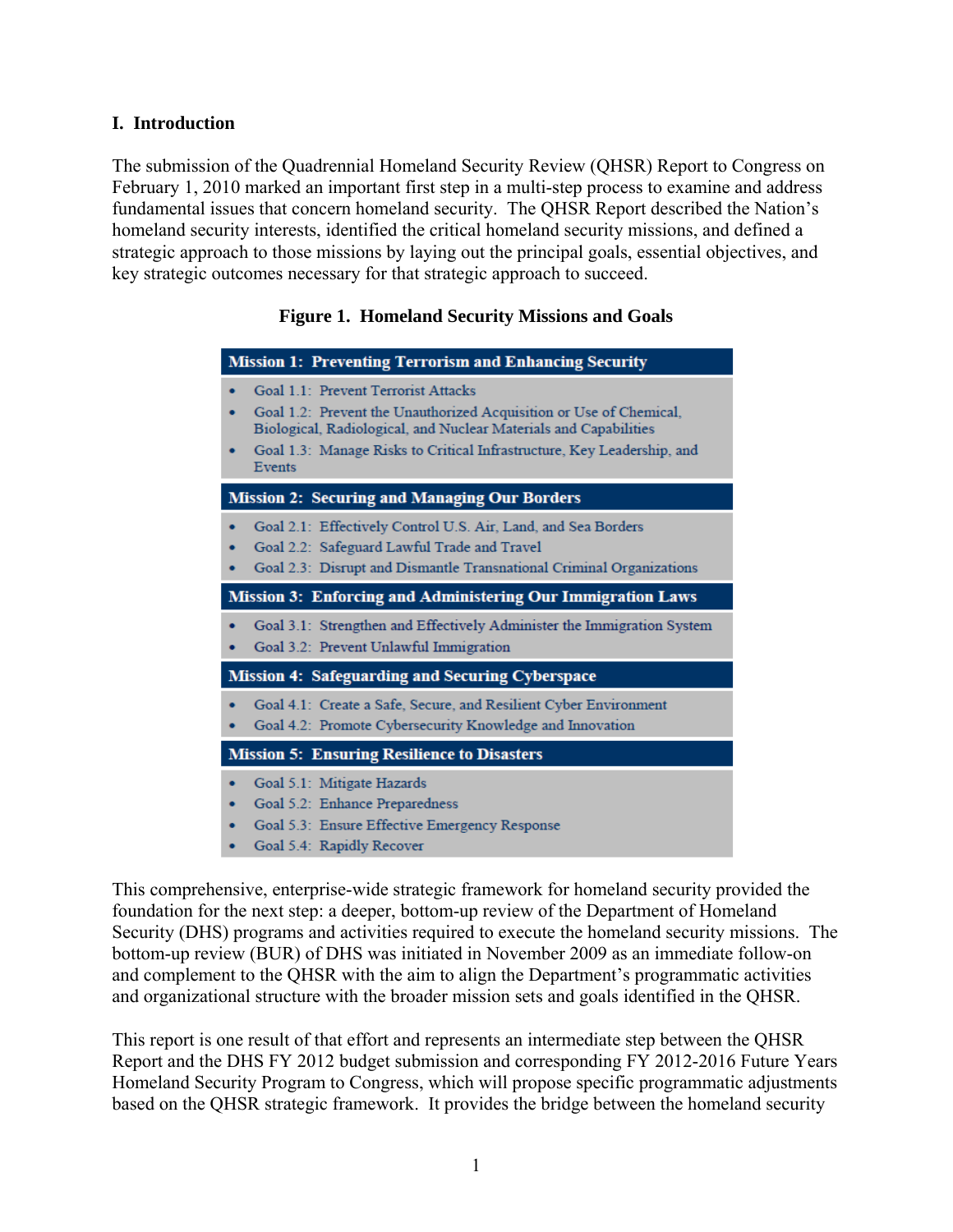enterprise-level discussion in the QHSR Report and DHS responsibilities as they relate not only to the homeland security missions, but also to a number of other Departmental responsibilities as executed principally through several of its key operating components.

# *Approach to the Bottom-Up Review*

The bottom-up review process gave DHS the opportunity to review its programmatic activities and organizational structure in depth. The aims were several-fold: first, to gauge how well current activities and departmental organization aligned with mission priorities and goals as outlined in the QHSR; second, to identify ways to achieve better programmatic and budgetary alignment across the entire department; third, to identify gaps in mission execution; and fourth, to prioritize initiatives to strengthen existing programs and organization, fill key gaps, and establish a foundation for innovation and advancement.

Three questions guided our work:

- How can we strengthen the Department's mission performance?
- How should we improve Departmental operations and management?
- How can we increase accountability for the resources entrusted to DHS?

DHS conducted extensive analysis of its current activities and organization in light of the mission goals and objectives set forth in the QHSR Report. The BUR Report describes DHS's current activities within each of the homeland security missions based on current authorities and roles and responsibilities, and sets forth DHS's conclusions concerning the priority initiatives and enhancements necessary to strengthen existing programs, fill shortfalls, and set a foundation for future success.

DHS used three criteria to evaluate mission, management, and accountability initiatives and identify enhancements:

- Does the initiative offer the opportunity to advance the safety, security, and resilience of the homeland beyond incremental improvements to current activities?
- Is the initiative sufficiently defined to permit the identification of performance objectives, measures, and targets?
- Can the initiative be achieved within the FY 2012-2016 timeframe?

In identifying initiatives across the homeland security mission space, three principal areas of emphasis became clear:

• Strengthen and Mature DHS—There is a need to strengthen the Department's ability to execute its mission responsibilities, run itself, and account for the resources that have been entrusted to it.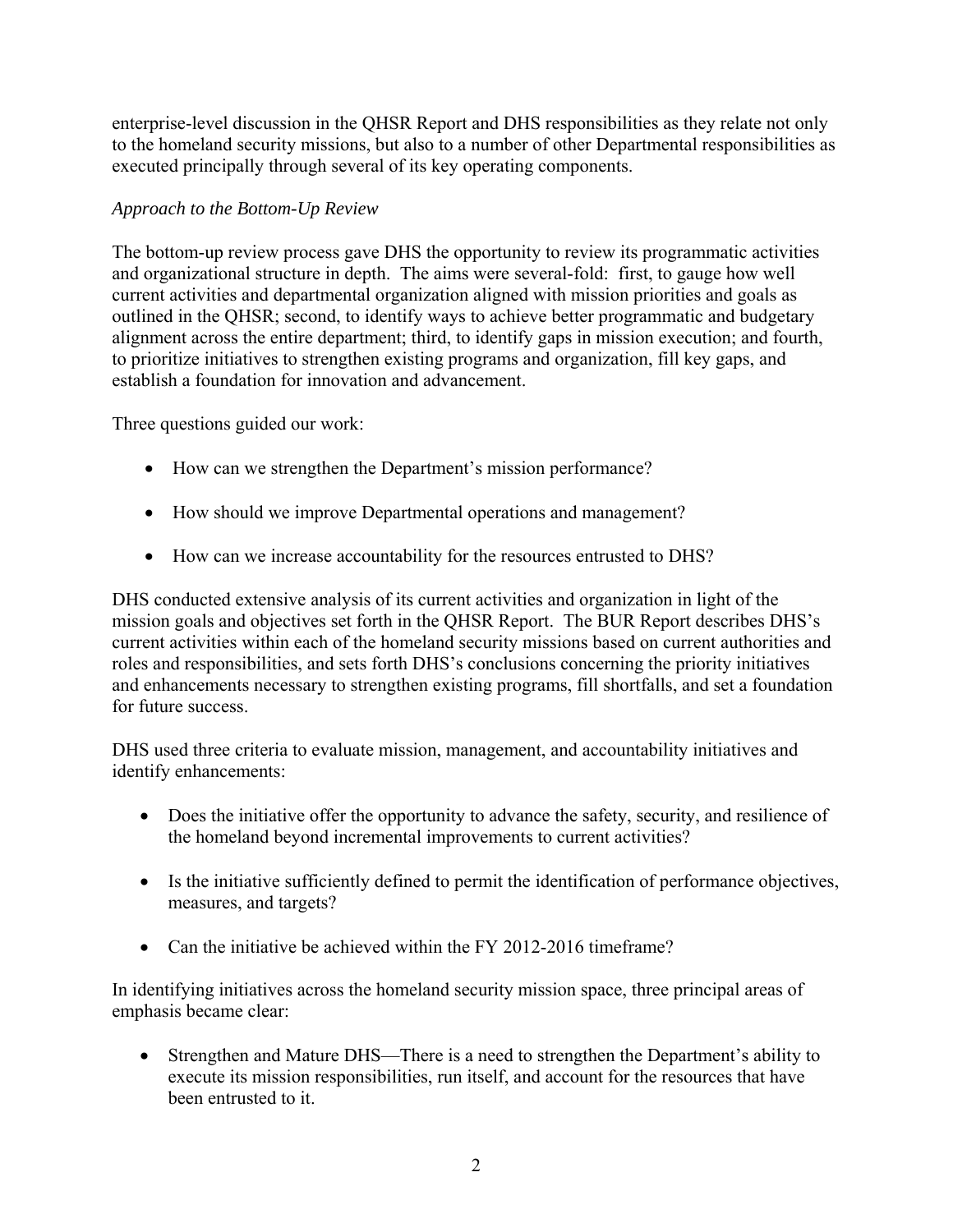- <span id="page-16-0"></span> Enhance Partner Capability and Capacity—Responsibilities for homeland security are broader than those of DHS and indeed broader than those of the Federal government. For that reason, there is a need to strengthen the ability of partners in the homeland security enterprise—in particular, State, local, tribal, and territorial governments, and the private sector—to execute important aspects of core homeland security mission activities.
- Deepen International Engagement—Finally, the security of our homeland begins far from our shores. We must work with key international partners to improve these critical partnerships and the activities that span the entire homeland security mission space, consistent with the broad range of U.S. Government international priorities and in consultation and coordination with the Department of State and the U.S. Chiefs of Mission in foreign countries.

The QHSR statute required an assessment of the organizational alignment of the Department with the national homeland security strategy and homeland security missions set forth in the QHSR Report. The BUR included this assessment. The BUR Report sets out initiatives and enhancements concerning DHS organization arising out of that assessment.

# **II. The Mission of the Department of Homeland Security**

The Department of Homeland Security was formed in the wake of the terrorist attacks of September 11, 2001 as part of a deliberate and determined national effort to safeguard the United States against terrorism. In March 2003, DHS became the third-largest Federal department, bringing together all or part of 22 different Federal agencies, each with a role in safeguarding the United States against terrorism.

From the outset, however, the Department's mission responsibilities went well beyond preventing terrorism, and included response to and recovery from natural disasters, customs enforcement and collection of customs revenue, administration of legal immigration services, safety and stewardship of the Nation's waterways and marine transportation system, as well as other legacy missions of the various components of DHS. This breadth of mission responsibilities reflects the richness, history, and diversity of DHS components and the need to safeguard this country from a variety of threats and hazards.

In addition to combining 22 separate pre-existing entities, the creation of DHS included the establishment of a headquarters that includes management, science and technology, intelligence and analysis, policy, operations, and legal functions, specialty expertise in health affairs, domestic nuclear detection, and counternarcotics enforcement coordination, a citizenship and immigration services ombudsman, and the Federal Law Enforcement Training Center. DHS also placed a strong emphasis on cybersecurity and infrastructure protection within the National Protection and Programs Directorate. Annex A describes the main elements of the DHS force structure within the seven DHS operational components.

DHS headquarters also includes several offices with critical responsibilities for internal DHS coordination as well as communication and connection with the Department's external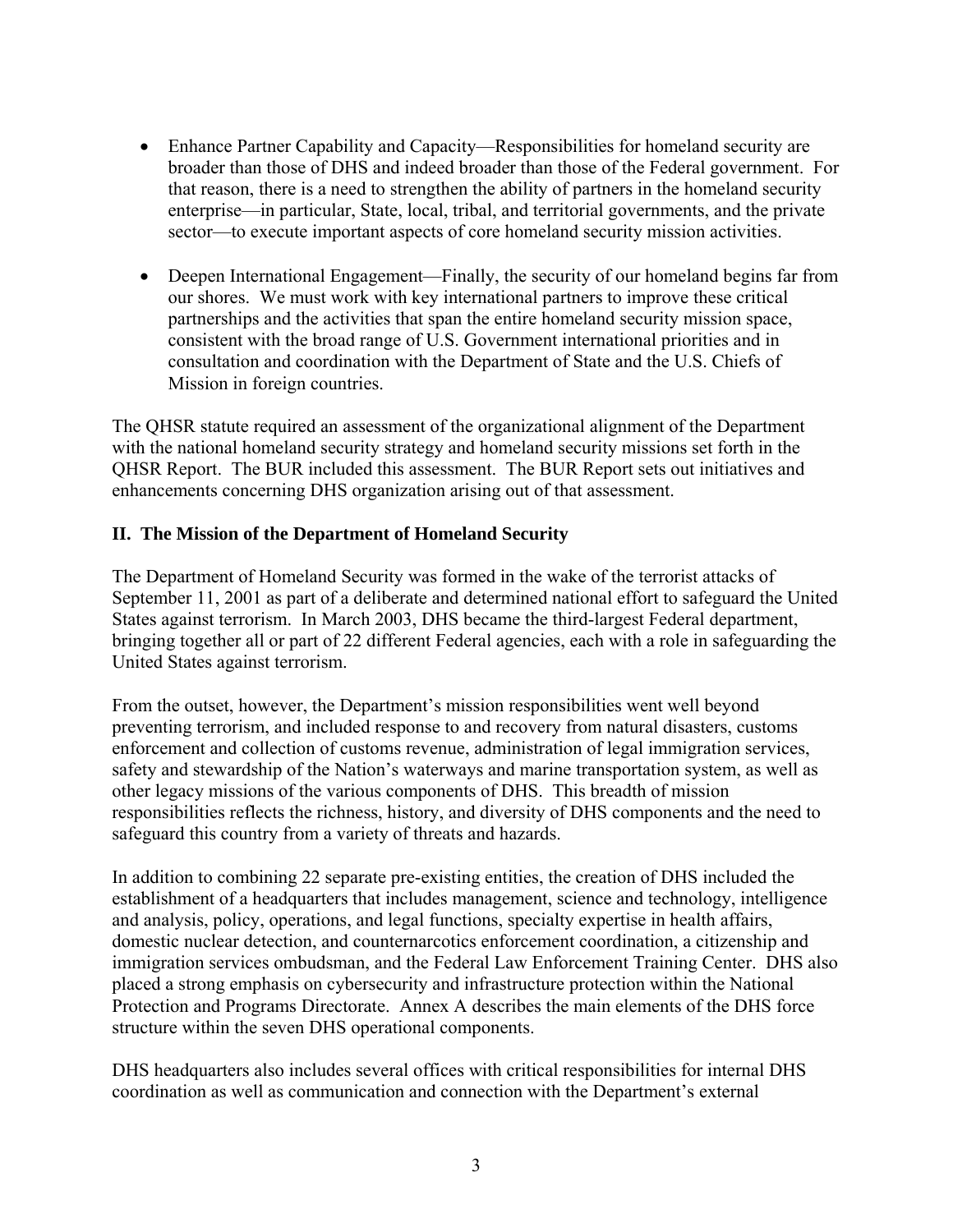<span id="page-17-0"></span>stakeholders, including public affairs, legislative affairs, intergovernmental affairs, State and local law enforcement, and the private sector, as well as offices focused on privacy, civil rights, and civil liberties. At DHS, clear and consistent communication with the general public, State, local, tribal, and territorial governments, as well as Congress is critical to advancing our priorities across a diverse and complex mission space from counterterrorism and countering violent extremism to individual, family, and community preparedness and resilience. Equally important, these offices ensure the Department's commitment to the preservation of privacy, civil rights, and civil liberties with respect to homeland security activities.

The mission of DHS is carried out through the tireless and dedicated efforts of more than 200,000 men and women who serve at the Department. As we act to strengthen and mature DHS and enhance our capability, DHS will ensure that its workforce is engaged in our mission, resilient, and properly trained. DHS will also continue to foster an environment where our employees understand the critical importance of their work and how their efforts contribute to the Department's goals. Annex B sets forth the range of DHS activities on any given day.

Integrating the many disparate entities of DHS—some with long histories of independent or autonomous operations, and all with distinct operational cultures—while maintaining their unique strengths and capabilities has presented significant public policy and management challenges. DHS recognizes the difficulty of this task, and through the QHSR and BUR processes has sought to deliberately and incrementally move DHS towards a more unified and integrated posture.

# **III. Enhancing Mission Performance**

# **A. Preventing Terrorism and Enhancing Security**

# *Current Authorities*

Under the Homeland Security Act of 2002, the primary mission of the Department of Homeland Security begins with preventing terrorist attacks within the United States and reducing the vulnerability of the United States to terrorism. The Homeland Security Act specifies that the Secretary of Homeland Security is responsible for preventing the entry of terrorists and the instruments of terrorism into the United States. The act requires the Secretary to access, receive, and analyze law enforcement information, intelligence information, and other information from agencies of the Federal government, State and local government agencies (including law enforcement agencies), and private sector entities, and to integrate such information, in order to identify and assess the nature and scope of terrorist threats to the homeland; detect and identify threats of terrorism against the United States; and understand such threats in light of actual and potential vulnerabilities of the homeland.

The Homeland Security Act also makes the Secretary of Homeland Security responsible for coordinating overall efforts to manage risk to critical infrastructure and key resources; Homeland Security Presidential Directive 7 reinforces and describes this authority. The Secretary of Homeland Security is also vested with a range of authorities relating to chemical, biological, radiological, and nuclear (CBRN) countermeasures, biosurveillance, domestic nuclear detection,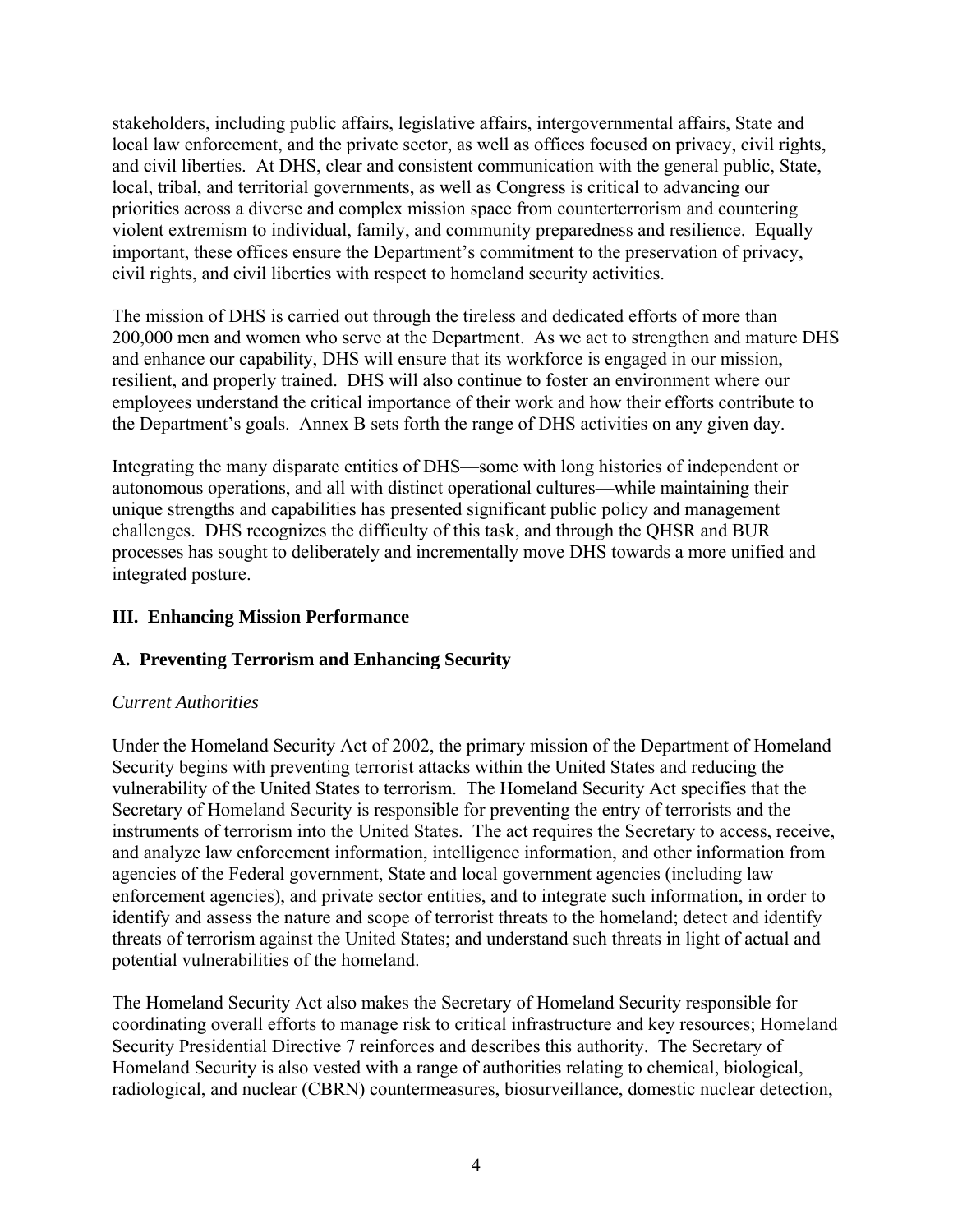<span id="page-18-0"></span>transportation of hazardous materials, chemical facility security, as well as broad customs authorities to prevent the importation of dangerous materials, including CBRN weapons and materials. The Aviation and Transportation Security Act of 2001, the Maritime Transportation Security Act of 2002, the Intelligence Reform and Terrorism Protection Act of 2004, and the SAFE Port Act of 2006 authorize a range of aviation, maritime, and surface transportation system security activities aimed at the deterrence, detection, and disruption of terrorist activities against the transportation sector, and Title 18 of the United States Code vests the Department, through the U.S. Secret Service, with responsibilities for protecting the President, the Vice President, national leaders, foreign heads of state and government, as well as certain facilities and events.

## *Overview of the DHS Role*

Protecting the United States and its people from terrorism is the cornerstone of homeland security. This mission includes three goals:

- (1) Preventing terrorist attacks;
- (2) Preventing the unauthorized acquisition or use of CBRN materials and capabilities within the United States; and
- (3) Reducing the vulnerability of critical infrastructure to terrorist attacks and other hazards.

DHS shares the responsibility to prevent terrorist attacks with several Federal departments and agencies. The Departments of State, Justice, and Defense, the Federal Bureau of Investigation (FBI), and the National Counterterrorism Center (NCTC) all have leadership roles and responsibilities in the U.S. government's efforts to prevent terrorist attacks. For example, the NCTC maintains the Terrorist Identities Datamart Environment (TIDE). The FBI administers the Terrorist Screening Center, which determines which individuals will be placed into the Terrorist Screening Database—the comprehensive terrorist watchlist—and administers the process by which the No Fly and Selectee lists are derived. The FBI and the Department of Justice also lead terrorism investigations; coordinate law enforcement efforts to detect, prevent, and disrupt terrorist attacks against the United States; and are responsible for the related intelligence collection activities within the United States. DHS operates as a principal consumer of NCTC and FBI watchlist products for DHS border and aviation security operations and vetting of key transportation workers. Also, DHS is a partner in data sharing and threat analysis, and supports the NCTC and national network of the FBI Joint Terrorism Task Forces. DHS intelligence entities—including intelligence elements within several DHS operational components—gather, share, and disseminate intelligence between the field and the larger Intelligence Community.

In support of several recent, high-profile counterterrorism investigations, DHS institutionalized an integrated DHS Threat Task Force (DTTF), composed of staff from multiple operational components of the Department who work alongside analysts from the Office of Intelligence and Analysis. The DTTF directly supports FBI investigations, ensures coordination across DHS, expedites cross-checking of Departmental data holdings for the National Targeting Center and other purposes, and provides time-urgent threat information to DHS leadership and, in coordination with the FBI, frontline law enforcement.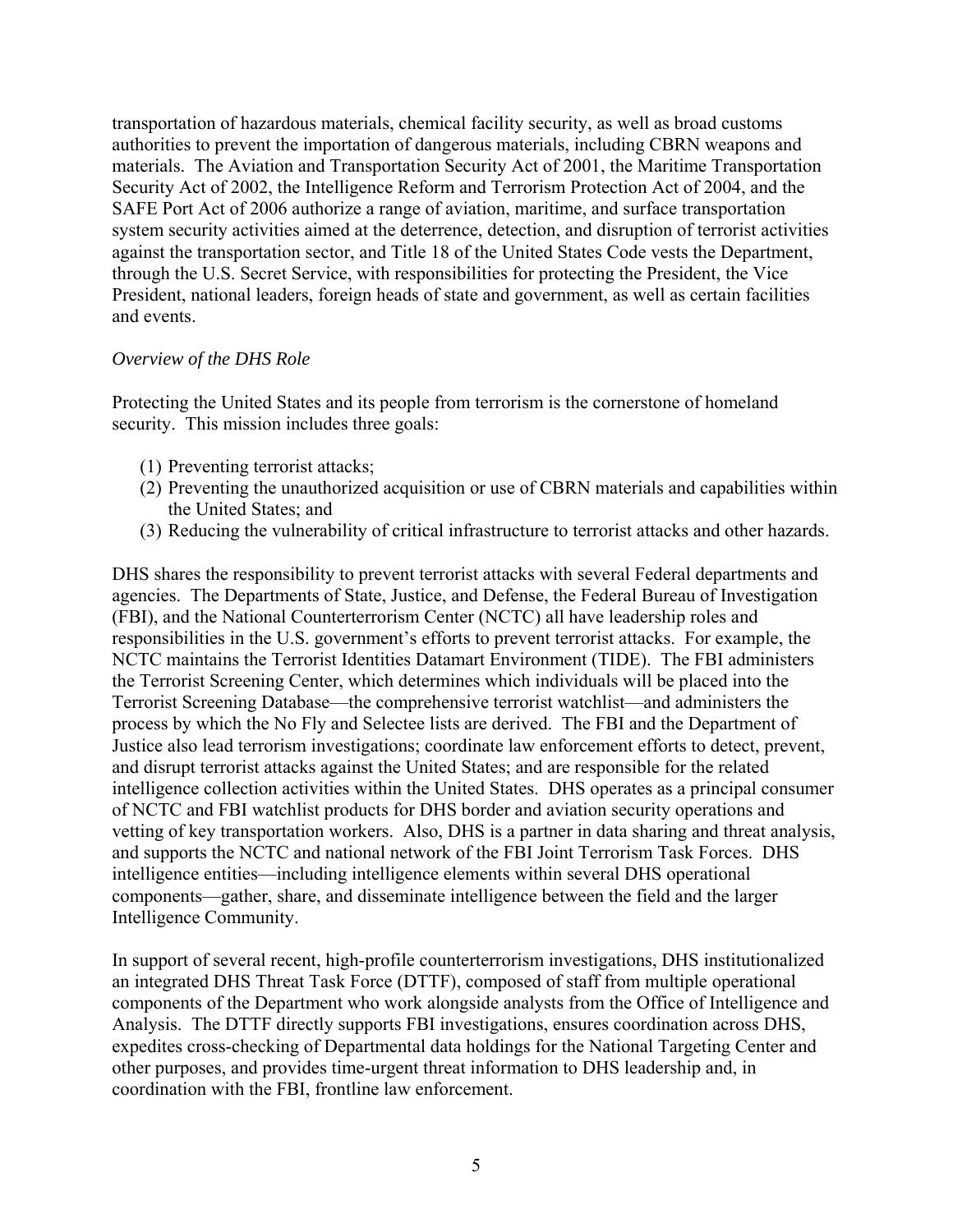## <span id="page-19-0"></span>Preventing Terrorist Attacks

Within the context of coordination and collaboration with State, local, tribal, and territorial governments, nongovernmental organizations, and the private sector, the Department is charged with assisting State, local and private sector entities in disrupting potential terrorist activity and denying terrorists access to the United States at our land, air and sea ports of entry, as well as travel networks into and within the country.

DHS has adopted a multi-faceted approach to enhance aviation security capabilities both at home and abroad. DHS has the lead in three areas: (1) pursuing enhanced screening technology, protocols, and procedures, especially regarding aviation and other transportation sectors, consistent with privacy rights, civil rights, and civil liberties; (2) strengthening international partnerships and coordination on aviation security issues; and (3) developing recommendations on long-term law enforcement requirements for aviation security in coordination with the Department of Justice. In addition, DHS supports the Intelligence Community's efforts to reevaluate and modify the criteria and processes used to create watchlists.

DHS devotes significant frontline resources to preventing terrorists from traveling to and within the United States and seizing prohibited materials that they may use in an attack. Through such activities as terrorist watchlists and targeting systems for vetting of passengers, physical screening of passengers and crew, baggage, and cargo, patrol and surveillance of our nation's borders, and counter proliferation and financial crimes investigations and substantial support to the FBI Joint Terrorism Task Forces, DHS attempts to deter, detect, mitigate, and prevent terrorist attacks on the homeland. TSA is working to improve security in the surface modes of transportation by performing risk assessments, closing vulnerability gaps, vetting key workers, providing training, conducting exercises, and deploying Visible Intermodal Prevention and Response teams (VIPRs).

DHS responsibilities for preventing terrorist attacks include assisting State, local, tribal, and territorial governments to obtain the information and capabilities to address threats. To this end, DHS awards almost \$4 billion annually to State, local, tribal, and territorial governments through the State Homeland Security Grant Program, the Urban Areas Security Initiative, and other grant programs. These grant programs help State, local, tribal, and territorial governments build and sustain capabilities necessary to prevent terrorist attacks, as well as address other threats, prepare for, respond to, and recover from all hazards, and build additional public safety capability.

One prime example of these State, local, tribal, and territorial capabilities are fusion centers, which receive pertinent threat and risk information and analysis from the Intelligence Community and other Federal entities while also helping States and major municipalities collect, aggregate, fuse, and disseminate homeland security-related intelligence, law enforcement, and risk information to frontline officers and first responders, as well as back to the Intelligence Community and other Federal partners. In close partnership with this network of fusion centers, DHS plays a key role in preventing terrorist attacks that originate from within the United States.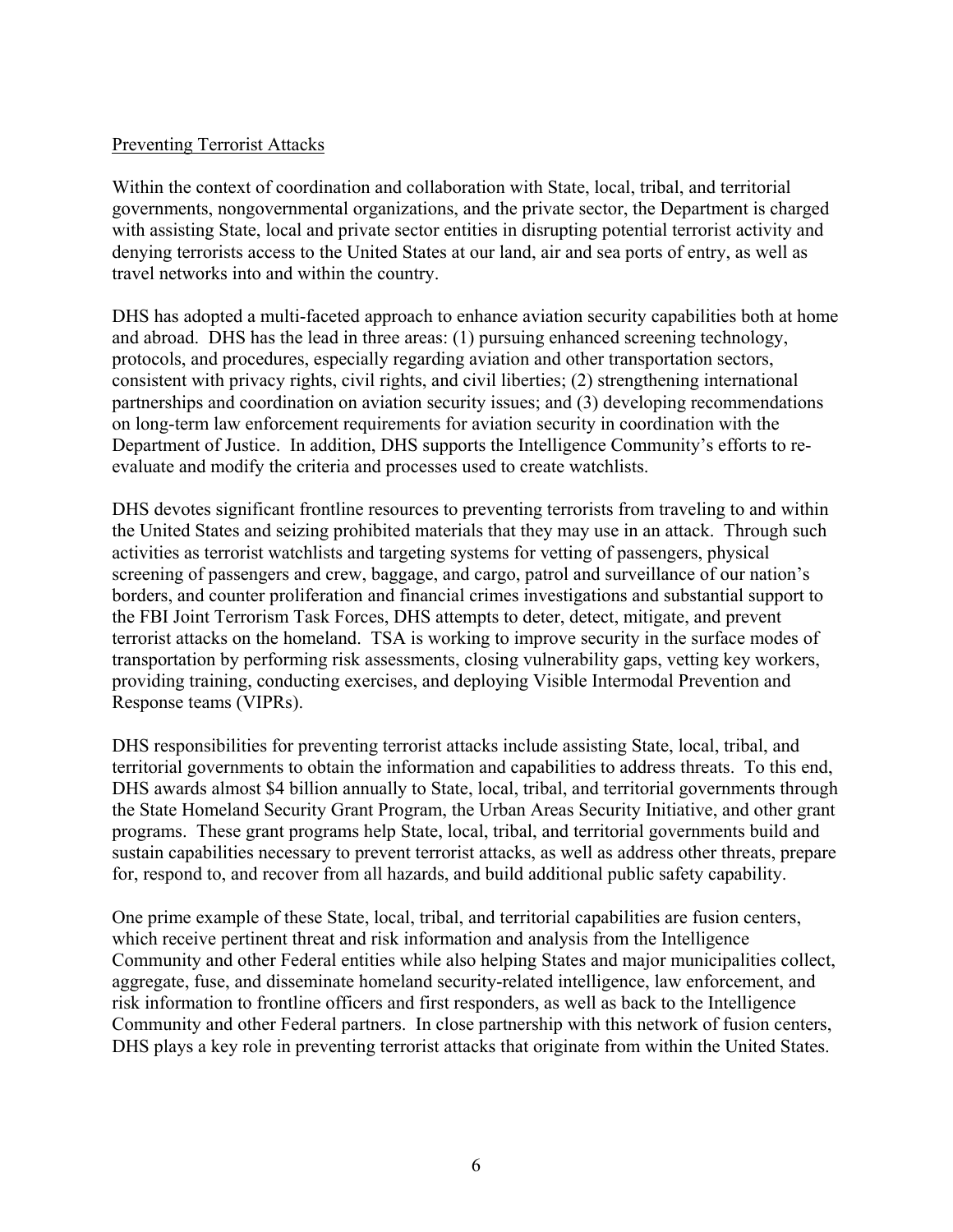## <span id="page-20-0"></span>Preventing the Unauthorized Acquisition or Use of CBRN Materials and Capabilities

While a variety of Federal departments and agencies are responsible for preventing the unauthorized acquisition or use of CBRN materials and capabilities, DHS plays a critical role in integrating these activities through programs implemented by U.S. Customs and Border Protection (CBP), the U.S. Coast Guard (USCG), the Domestic Nuclear Detection Office (DNDO), the Science and Technology Directorate (S&T), and other Departmental elements. DHS secures global trade and travel systems, investigates criminal activities involving the unlawful import and export of CBRN materials, technologies and capabilities, and detects and counters the importation and movement of CBRN weapons and materials into or already within the United States. In particular, the threat of nuclear terrorism is fundamentally unlike any of the other threats that DHS must prevent. The potential consequences of an attack using an improvised nuclear device require that the Department maintain a continued focus on prevention.

DHS prevents weapons of mass destruction and weapons of mass effect from entering the United States at and between ports of entry, investigates violations relating to the importation of CBRN materials, and regulates the security of high-risk chemical facilities. DHS has a specific focus on coordinating Federal efforts to detect and protect against the unauthorized importation, possession, storage, transportation, development, or use of a nuclear explosive device, fissile material, or radiological material in the United States. In addition, through the BioWatch program, which deploys sensor technology to detect the presence of biological agents, DHS coordinates with Federal, State, local, tribal, and territorial partners for management of biological attacks. DHS also provides substantial financial support and technical assistance to State, local, tribal, and territorial governments through grant programs for CBRN detection.

## Managing Risks to Critical Infrastructure, Key Leadership, and Events

 transnational criminal organizations access to these systems. Annex E sets forth the 18 critical DHS has national leadership responsibilities for managing risks to critical infrastructure, key resources, and events. The Secretary of Homeland Security is vested by statute and Presidential directive with coordinating national efforts to secure and protect critical infrastructure and key resources, which the Department does currently through the National Protection and Programs Directorate (NPPD). Through communication and coordination with governmental and private sector partners, DHS leads the national effort to mitigate terrorism risk to, strengthen the protection of, and enhance the all-hazard resilience of the Nation's critical infrastructure across the identified18 sectors. DHS is also the Sector-Specific Agency for 11 of the 18 critical infrastructure sectors set forth in the *National Infrastructure Protection Plan*: Chemical, Commercial Facilities, Communications, Critical Manufacturing, Dams, Emergency Services, Government Facilities, Information Technology, Nuclear Reactors, Materials and Waste, Postal and Shipping, and Transportation Systems. The U.S. Secret Service (USSS) has critical responsibilities for criminal investigations relating to the integrity of the financial system and the counterfeiting of U.S. currency. In addition, U.S. Immigration and Customs Enforcement (ICE) targets the underlying cross-border financial systems that terrorist and transnational criminal organizations may exploit in raising, moving, and storing illicit funds. ICE also seeks to deny infrastructure sectors and the Sector-Specific Agency for each.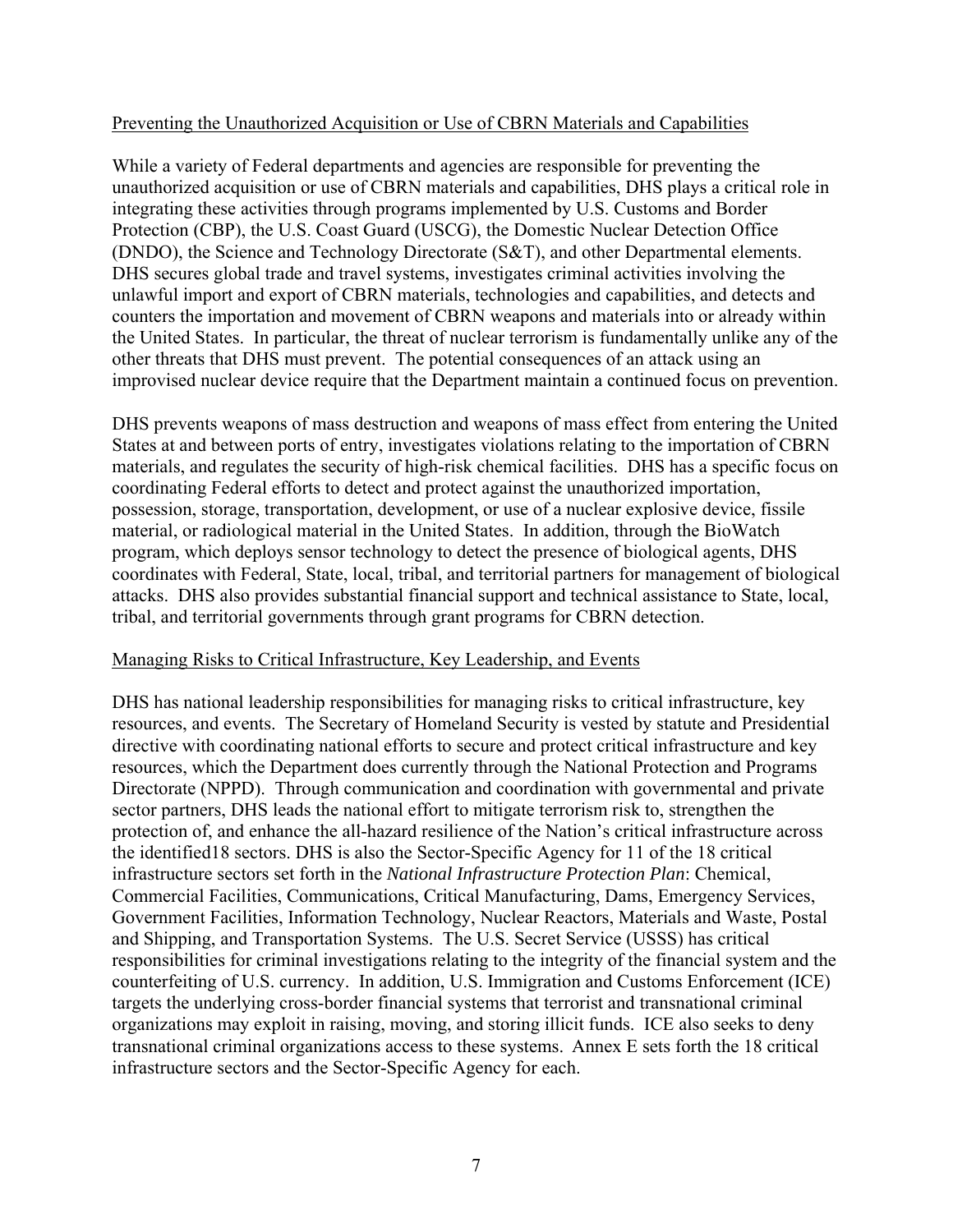<span id="page-21-0"></span>Through the Secret Service, DHS also has the unique responsibility to protect the President, the Vice President, visiting heads of state, and major Presidential candidates, as well as to ensure the continuity of national leadership. Protection includes all activities related to identifying threats, mitigating vulnerabilities, and creating secure environments wherever protectees work, reside, and travel. The Secret Service also coordinates protective intelligence investigations through its network of field offices and leads the design and implementation of operational security plans and protective activity for National Special Security Events. The Secret Service also has critical responsibilities for criminal investigations relating to the integrity of the financial systems and counterfeiting of United States currency.

## *Initiatives and Enhancements*

The QHSR and BUR analyses suggest several priority initiatives, as well as enhancements to current programs, in order to better prevent terrorism and enhance security. Innovations like the DTTF represent a major step forward in coordinating counterterrorism activities, but DHS must find ways to further centralize coordination to leverage operational, intelligence, and strategic synergies across the department. Similarly, DHS must better leverage the critical information it receives across a wide range of mission-based and functional activities, while protecting privacy, civil rights, and civil liberties. Recent aviation security successes have laid the groundwork for further and necessary improvements in technology, process, and partnerships, and these efforts must remain an urgent mission priority. As threats evolve and complexity increases across the homeland security enterprise, standardization has become critically important. While our partnerships for critical infrastructure protection remain strong and continue to grow, we must strive to more effectively push information and knowledge out to the field where it is most urgently needed.

To address these challenges, the Department will strengthen counterterrorism coordination across DHS, strengthen land, maritime, and aviation security both domestically and abroad, create an integrated Departmental information sharing architecture, deliver infrastructure protection and resilience capabilities to the field, set national performance standards for identity verification, and increase efforts to detect and counter nuclear and biological weapons and dangerous materials. We will also enhance partner capability and capacity—particularly at the State, local, tribal, and territorial level—by standardizing and institutionalizing the National Fusion Center Network, pursue initiatives to safeguard access to secure areas in critical facilities, make DHS a center of excellence for canine training and deployment, and redesign the Federal Protective Service (FPS) to become a model critical infrastructure protection and law enforcement agency for the government sector and better match mission requirements.

Secretary, DHS did not have a single coordinating entity for counterterrorism activities. *Strengthen counterterrorism coordination across DHS.* Although DHS is one of the Federal government's key counterterrorism agencies, beyond the Secretary and Deputy DHS recently designated a Coordinator for Counterterrorism who is responsible for coordinating all counterterrorism activities for the Department and across its directorates, components, and offices. DHS will continue to evolve the Counterterrorism coordination function in consultation with Congress.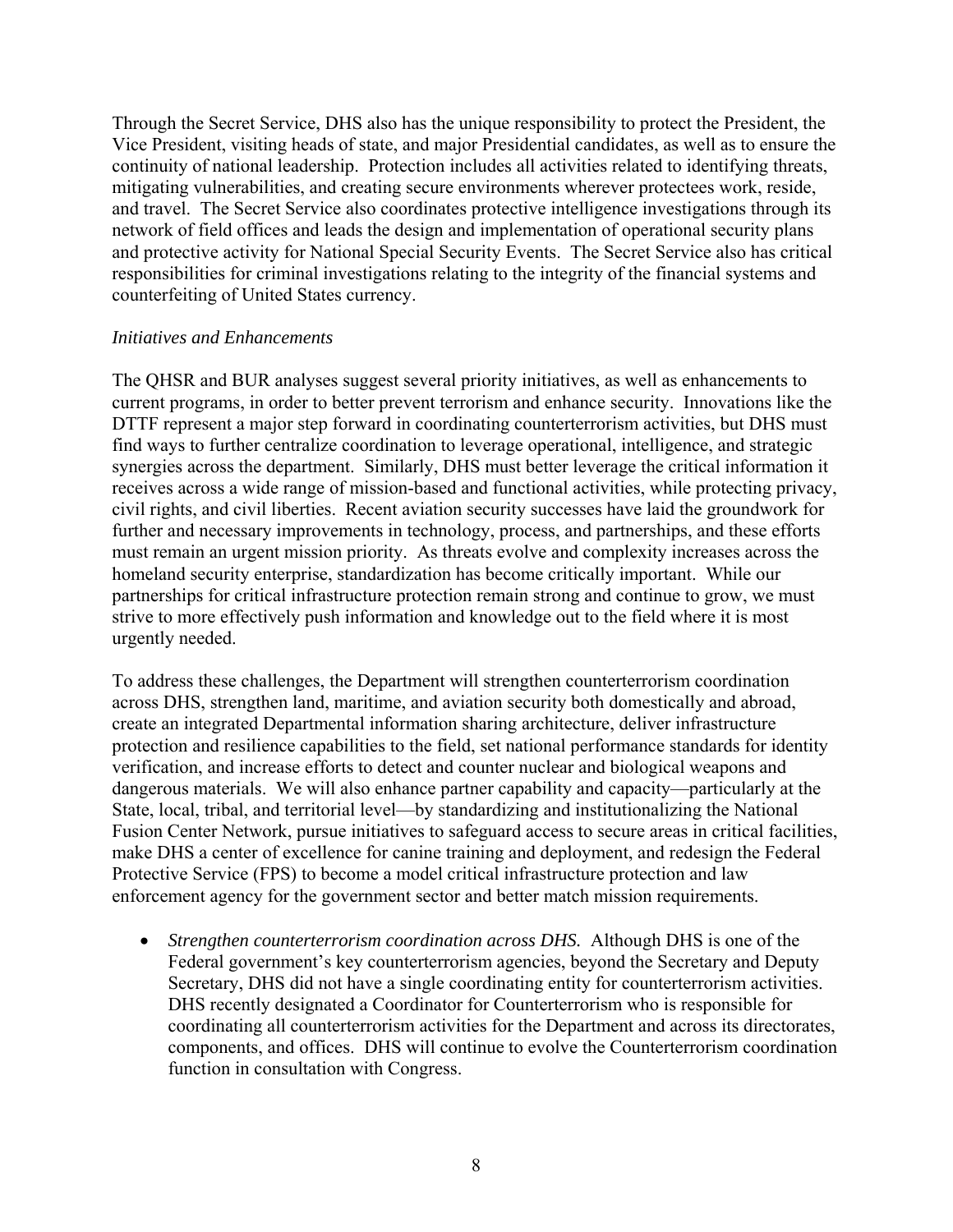- *Strengthen aviation security.* The attempted terrorist attack on Flight 253 on December 25, 2009, illustrates the continuing and evolving nature of the threat to the aviation transportation system. DHS has lead responsibilities for aviation security and is also embarking on a major global initiative to improve aviation security technology and processes around the world. DHS is also partnering with the Department of Energy including the National Laboratories—and private industry to develop new and more effective technologies to deter and disrupt known threats and proactively anticipate and protect against new ways by which terrorists could seek to board an aircraft. DHS will also collaborate with the aviation industry to use a risk-based approach to inform decisions about changes to operations, business processes, and aircraft development. In all cases, DHS will use current intelligence-derived threat information to drive day-to-day operations. DHS will also work with other Federal, State, local, tribal, and territorial law enforcement partners and airport authorities to implement long-term, sustainable aviation security law enforcement. State, local, tribal, and territorial law enforcement and airport authorities play a critical role in our aviation security success.
- *Create an integrated Departmental information sharing architecture.* Given its daily interaction with the global movement of people and goods, DHS is uniquely authorized and positioned to fuse and analyze intelligence, law enforcement, screening, and other information gathered through encounters with travelers and commercial entities in order to prevent terrorist travel, finance, and operations. While the establishment of the DHS Threat Task Force was a step forward in data sharing, more work can be done to enhance DHS' ability to access information in near-real time and use it to identify people and goods posing high risk to the United States while protecting privacy, civil rights, and civil liberties. In order to accomplish this goal, DHS will create an information sharing architecture to consolidate and streamline access to intelligence, law enforcement, screening, and other information across the Department. That architecture will include the capability for automated recurrent screening and vetting for individuals to whom DHS has provided a license, privilege, or status (including immigration status) so that, as new information becomes available, DHS can assess whether the individual is no longer eligible for the benefit or presents a threat. It will also include the capability to conduct scenario-based automated targeting of individuals and other entities using intelligencedriven criteria.
- Deliver infrastructure protection and resilience capabilities to the field. Develop, deliver and continuously update a portfolio of DHS and Federal agency-wide capabilities, tools and products (e.g. from our partners in the Sector Specific Agencies) for critical infrastructure protection and resilience to State, local, tribal and territorial government and their local and regional partners and the private sector, tailored and supported based on regional and local needs. DHS will conduct these activities as it explores opportunities with the private sector to "design-in" greater resilience for critical infrastructure as described in "Ensuring Resilience to Disasters," below.
- *Set national performance standards for identification verification*. In order to meet the 9/11 Commission's recommendation regarding the security of State drivers' licenses and identification cards, DHS has supported the efforts of Governors and Congress to enact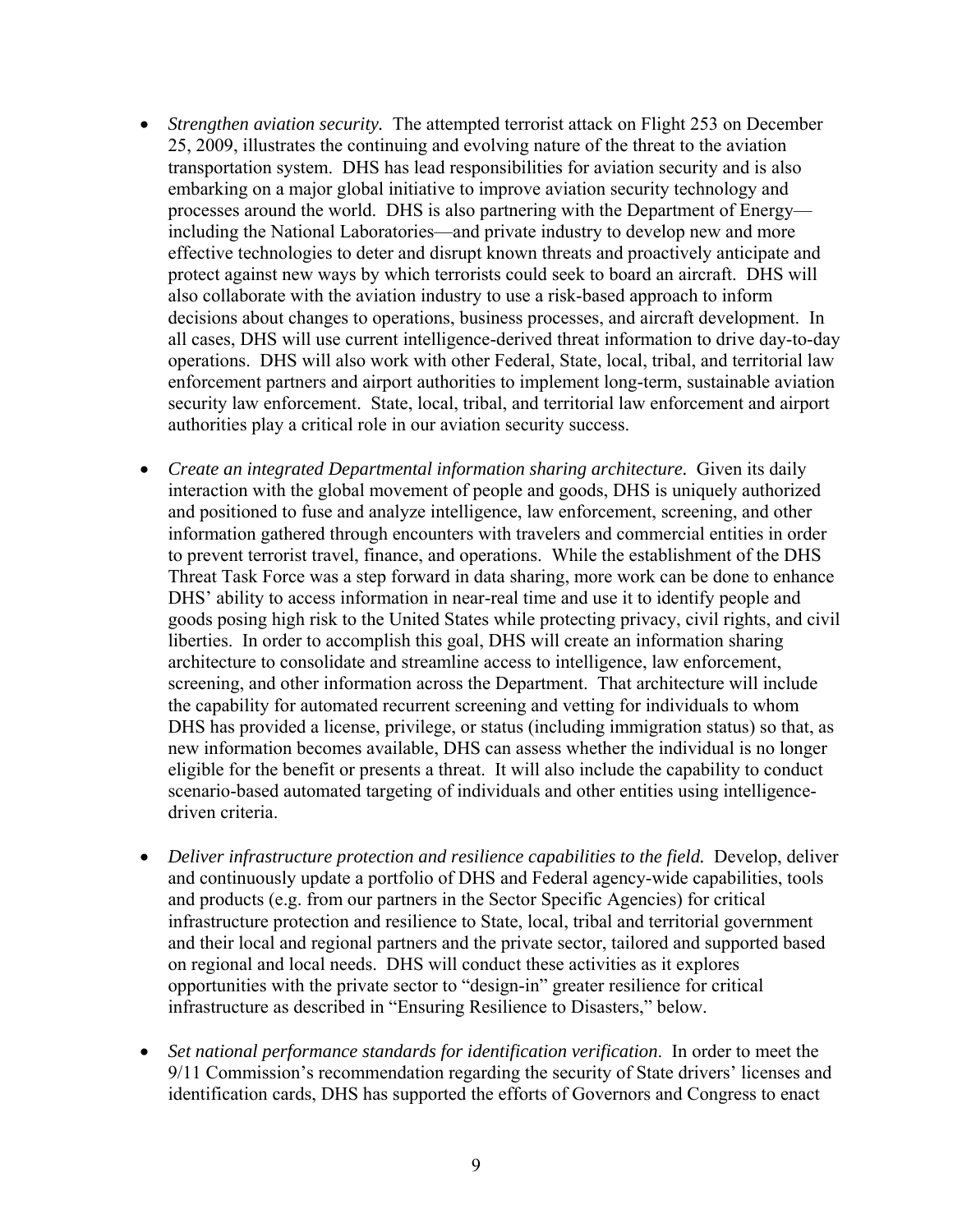the *Providing for Additional Security in States' Identification Act* (PASS ID)*.* PASS ID puts States on the path to implementing national standards for identification documents and will strengthen security across the country while enhancing privacy safeguards and protection of personally identifiable information. Although the May 2011 deadline for full compliance with the REAL ID Act remains in effect, legislative action is needed to address systemic problems with REAL ID to advance our security interests over the long term. DHS is committed to moving forward both administratively and with Congress to implement this key 9/11 Commission recommendation to help prevent terrorism, reduce fraud, and improve the reliability and accuracy of personal identification documents.

- *Increase efforts to detect and counter nuclear and biological weapons and dangerous materials.* DHS will prioritize nuclear detection research and development and also work with the Intelligence Community to develop intelligence and analysis capabilities relating to improvised nuclear devices and radiological dispersal devices, to include developing the capability to detect and react to pre-detonation cues or signatures to provide earlywarning indicators of an imminent or credible threat of a terrorist attack using a nuclear weapon. DHS, working with its partners in the interagency, will also use the most advanced tools to facilitate investigations against vendors, buyers, and traders who violate export control laws and unlawfully transfer nuclear and biological technology over the Internet or controlled material of select agents anywhere. In addition, DHS will place greater emphasis on biological detection and countermeasures and accelerate development of forensics capabilities for biological weapons in order to help attribute those attacks to a particular country or group. These efforts will include increasing the capabilities of the DHS National Biodefense Analysis and Countermeasures Center (NBACC), which carries out many of these activities. DHS will also look to increase its international capabilities to track the evolution and migration of potentially highconsequence human, animal, and plant diseases.
- *Leverage the full range of capabilities to address biological and nuclear threats.* As noted above, in addition to increasing efforts to detect and counter nuclear and biological weapons and dangerous materials, DHS will increase its leadership role in protecting against biological and nuclear threats more generally. The DHS Office of Health Affairs (OHA) and the Domestic Nuclear Detection Office (DNDO) each bring critical capabilities to this effort. OHA concentrates mainly on chemical and biological threats and their consequences. DNDO focuses on detecting the presence of nuclear weapons and materials through implementation of the Global Nuclear Detection Architecture and assistance with attribution of interdicted nuclear material through the National Technical Nuclear Forensics Center. DHS will leverage these capabilities, while enhancing coordination with Federal, State, local, tribal, territorial, nongovernmental, and private sector partners on CBRN issues.
- *Standardize and institutionalize the National Fusion Center Network.* Since 2003, a national network of fusion centers has developed at the State, local, tribal, and territorial level, supported by funding, training, exercises, and technical assistance from DHS and the Department of Justice. However, to date, there has been no systematic effort to ensure that these centers establish and maintain a baseline level of capability so that they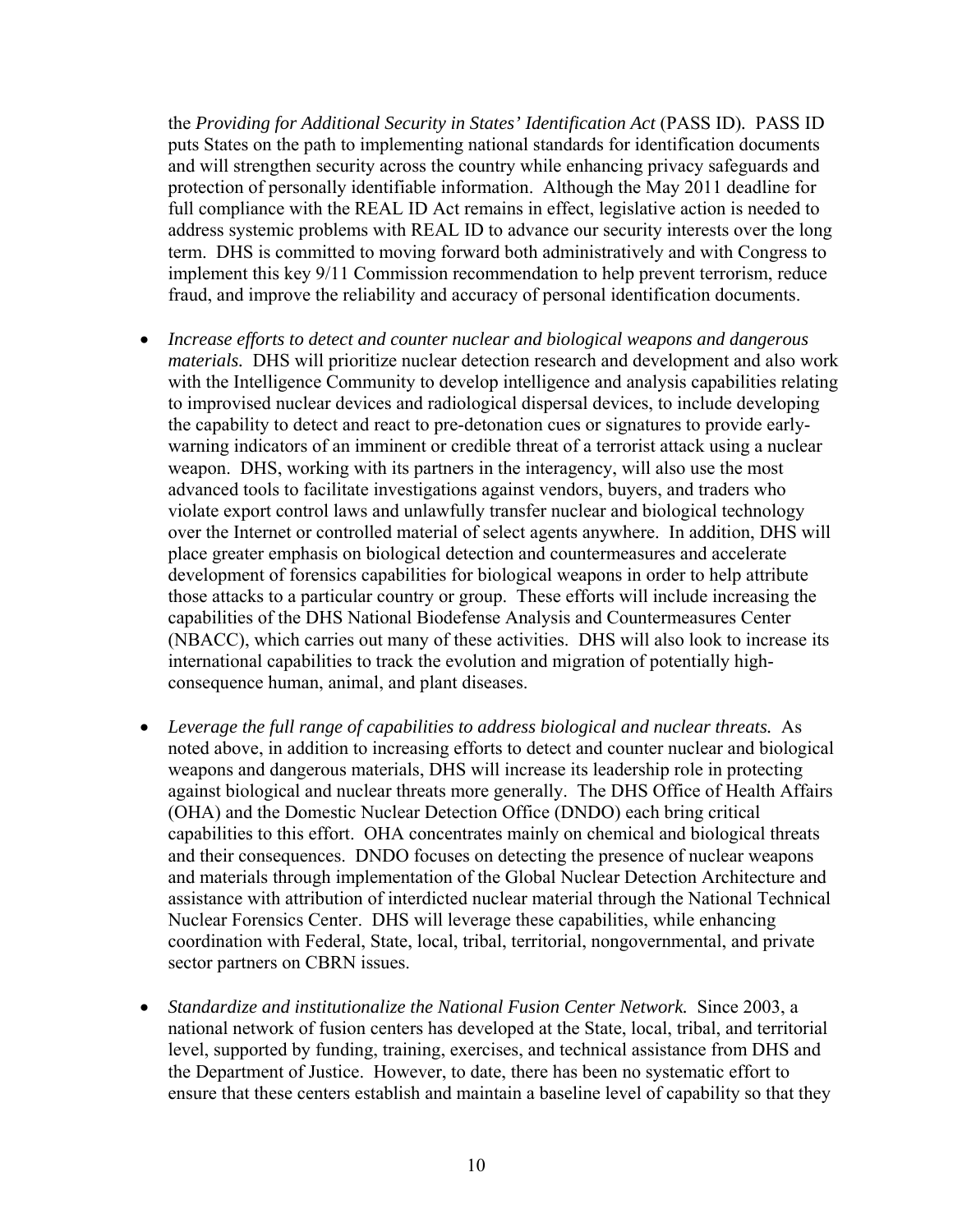are able to become fully integrated into national efforts to gather, analyze, and share information needed to protect our communities. DHS has proposed a new National Fusion Center Program Management Office to assess the current level of capability of fusion centers and to support their meeting defined outcomes, national standards, and baseline levels of capability with Federal, State, local, tribal, and territorial partners, and the private sector.

- *Promote safeguards for access to secure areas in critical facilities.* Employees or other trusted or credentialed individuals who harbor malicious intentions present a pernicious challenge to safeguarding access to secure areas in critical facilities such as airports. To protect against this threat, DHS will expand risk-informed screening and recurrent vetting in the transportation sector to include additional populations of aviation and surface transportation workers in order to validate both the identity and the integrity of individuals with access to critical or sensitive infrastructure. DHS will also implement processes to recurrently vet all Federal employees, contractors, and Federal secure identification credential holders.
- *Establish DHS as a center of excellence for canine training and deployment.* Canines serve essential roles in homeland security. Specially-trained canines and their handlers are essential elements of terrorism prevention efforts at the Federal, State, local, tribal, and territorial levels and in the private sector. Canines also serve essential roles in detecting narcotics at the air, sea, and land ports of entry, and in search and rescue activities following disasters. DHS will increase specialized breeding activities for canines, enhance its training and certification of canines and handlers, and become a center of excellence for employment of canines across the homeland security missions.
- *Redesign the Federal Protective Service (FPS) to better match mission requirements.* FPS is responsible for protecting most facilities occupied or secured by the Federal government and the people in those facilities through the application of law enforcement and physical security authorities. (FPS is not responsible for certain Federal facilities, including military facilities such as the Pentagon.) In 2009, DHS transferred responsibility for FPS from ICE to NPPD. DHS now proposes to undertake a major redesign of FPS, in coordination with the U.S. General Services Administration, to set the future vision for FPS and define roles and responsibilities consistent with the fulfillment of this vision. The FPS redesign will create functional alignment within FPS and between FPS and other elements of DHS, better match mission requirements to the risk profiles of both leased and owned public buildings and infrastructure nationwide, and set FPS on a course to become a model critical infrastructure protection and law enforcement agency. Such an effort entails the realignment of the workforce to better match mission needs and customer expectations. Inherent in this effort is the need for a more capable Federal workforce, exploration of additional authorities, an increased use of innovative security technologies, and an examination of the optimal funding mechanism for securing and protecting facilities occupied by the Federal government.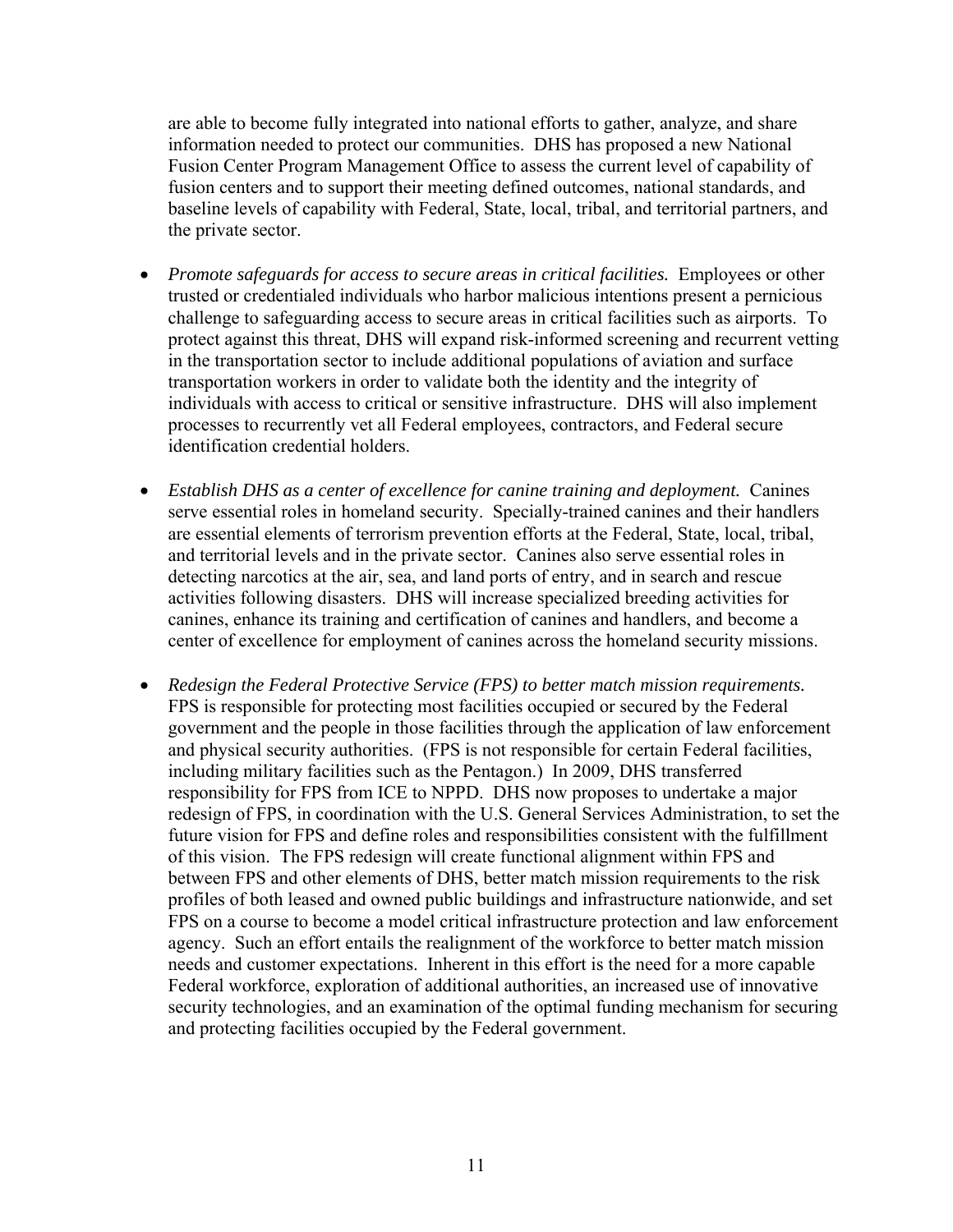## <span id="page-25-0"></span>**B. Securing and Managing Our Borders**

## *Current Authorities*

Under the Homeland Security Act, the Secretary of Homeland Security is responsible for securing the borders, territorial waters, ports, terminals, waterways, and air, land, and sea transportation systems of the United States. This authority includes administration of the customs laws of the United States, and responsibility for ensuring the speedy, orderly, and efficient flow of people, goods, and information. The DHS is also responsible for monitoring connections between illegal drug trafficking and terrorism, coordinating efforts to sever such connections, and otherwise contributing to efforts to interdict illegal drug trafficking and its illgotten proceeds. The Immigration and Nationality Act of 1952, as amended, provides authority for the enforcement of the immigration laws to include immigration inspections and human smuggling interdiction at ports of entry as well as for the U.S. Border Patrol, part of CBP. Titles 14 and 19 of the United States Code provides broad customs enforcement authorities for securing and managing the movement of merchandise, people, conveyances, containers, and mail into and out of the United States, and the Tariff Act of 1930, as amended, provides that Customs officers enforce all laws relating to the assessment and collection of customs duties and related responsibilities. The Ports and Waterways Safety Act of 1972 and the SAFE Port Act of 2006 provide authorities for securing seaports and the international supply chain, as well as broad authority for the interrelated functions of promoting vessel safety and the protection of the marine environment; the Aviation and Transportation Security Act of 2001 provides authorities to protect the air transportation system. Homeland Security Presidential Directive 11 vests the Secretary of Homeland Security with leadership responsibilities for coordinating screening of people and cargo, and Homeland Security Presidential Directives 13 and 16 vest the Secretary of Homeland Security with leadership responsibilities for maritime and aviation security, respectively.

## *Overview of the DHS Role*

We are responsible for secure, well-managed borders that not only protect the United States against threats from abroad, but also expedite the safe flow of lawful travel and commerce. Achieving this outcome depends on achieving three interrelated goals: (1) effectively securing U.S. air, land, and sea borders; (2) safeguarding lawful trade and travel; and (3) disrupting and dismantling transnational criminal organizations.

Working with our partners both nationally and internationally, our strategy is to manage and secure our Nation's borders by employing and enhancing our layers of security through the continuum that impacts our borders—starting from the point of origin overseas where people and cargo originate, through transit to the United States, the arrival and entry at our borders, then on to the routes of egress away from the border and ultimately to the final destination within the United States. This strategy relies upon using increased intelligence and risk management strategies in order to segment, sort, target, triage, and expedite the movement and flow of travelers and trade. We must constantly reevaluate and improve our effectiveness along each step of this continuum to ensure that we continue to be proactive in our approach to the security of our Nation.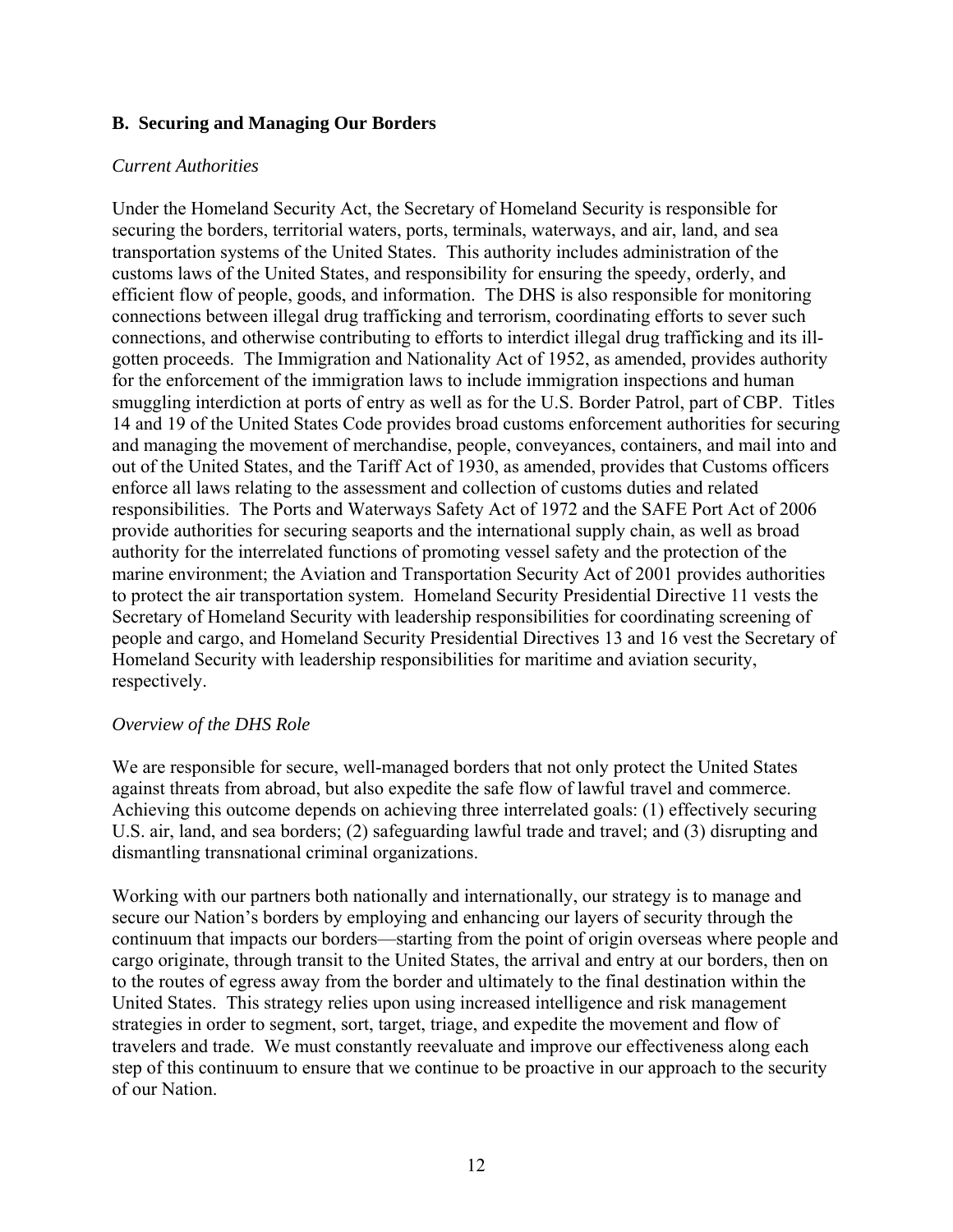## <span id="page-26-0"></span>Effectively Securing U.S. Air, Land, and Sea Borders

The border environment is characterized by three different areas of activity: (1) ports of entry, such as airports, seaports, and land border crossings; (2) areas between ports of entry; and (3) the approaches to our borders—the areas leading up to and surrounding U.S. borders. The border environment also includes those areas over which DHS components assert, exercise, and enforce legal jurisdiction (e.g. U.S. Territorial Sea, Contiguous Zone, Exclusive Economic Zone, and on U.S. vessels on the high seas). DHS relies on a combination of people, technology, and infrastructure (e.g. roads, fences) across DHS operating components to secure the border.

Through CBP and the U.S. Coast Guard (USCG), DHS is responsible for securing and enforcing U.S. law at the Nation's international borders, as well as at the over 300 official Ports of Entry, international mail facilities, and other points of entry to the United States. Along these borders and at these entry points, DHS is the key interface for America's international trading partners, for travelers seeking to enter or leave the United States, and for businesses seeking to import or export goods into or out of the United States. DHS also defends against transnational criminal or terrorist organizations seeking to exploit vulnerabilities in our open society, smuggle dangerous people, weapons, or goods into or out of our country, or attack critical border infrastructure.

At ports of entry in the air domain (airports with international flight arrivals), land domain (land border crossings), and maritime domain (seaports), DHS is responsible for physically screening people and goods upon their arrival to the country. DHS's work begins well before people and goods arrive at our borders. Using a variety of intelligence, automated tools, and information collected in advance of arrival for passengers and cargo, DHS works to screen, identify, and intercept threats at points of departure before they reach our shores. DHS conducts these activities in conjunction with international partners and the private sector through CBP-led programs such as the Container Security Initiative and Immigration Advisory Program. Similarly, through USCG, the Department ensures vessel security and compliance with both domestic and international safety and security standards through imposing Conditions of Entry on vessels and enforcing 96-hour Advance Notice of Arrival requirements. These programs ensure the security and resilience of the key global systems and networks essential to the U.S. and global economies.

Between ports of entry—where in the land domain all flows are by definition illegal—agents, technology, and infrastructure combined with a defense in-depth enforcement strategy are all key components of effective border security. DHS uses air, land, and marine assets to patrol and secure U.S. borders, as well as sophisticated systems to effectively detect and interdict potential threats beyond our borders. USCG provides air and maritime patrols along the U.S. border, including seacoasts, lakes, and rivers, where USCG and CBP have explicit legal authorities to enforce a broad array of U.S. laws designed to safeguard, secure, and protect U.S. citizens, vessels, and resources. In the approaches to the United States, CBP and USCG both maintain domain awareness efforts to establish and maintain situational awareness and a common operating picture of people, vehicles, aircraft, and marine vessels approaching our borders. Additionally, larger, more capable USCG afloat and air assets maintain an offshore presence to actively monitor offshore activity and engage when necessary to execute a layered approach to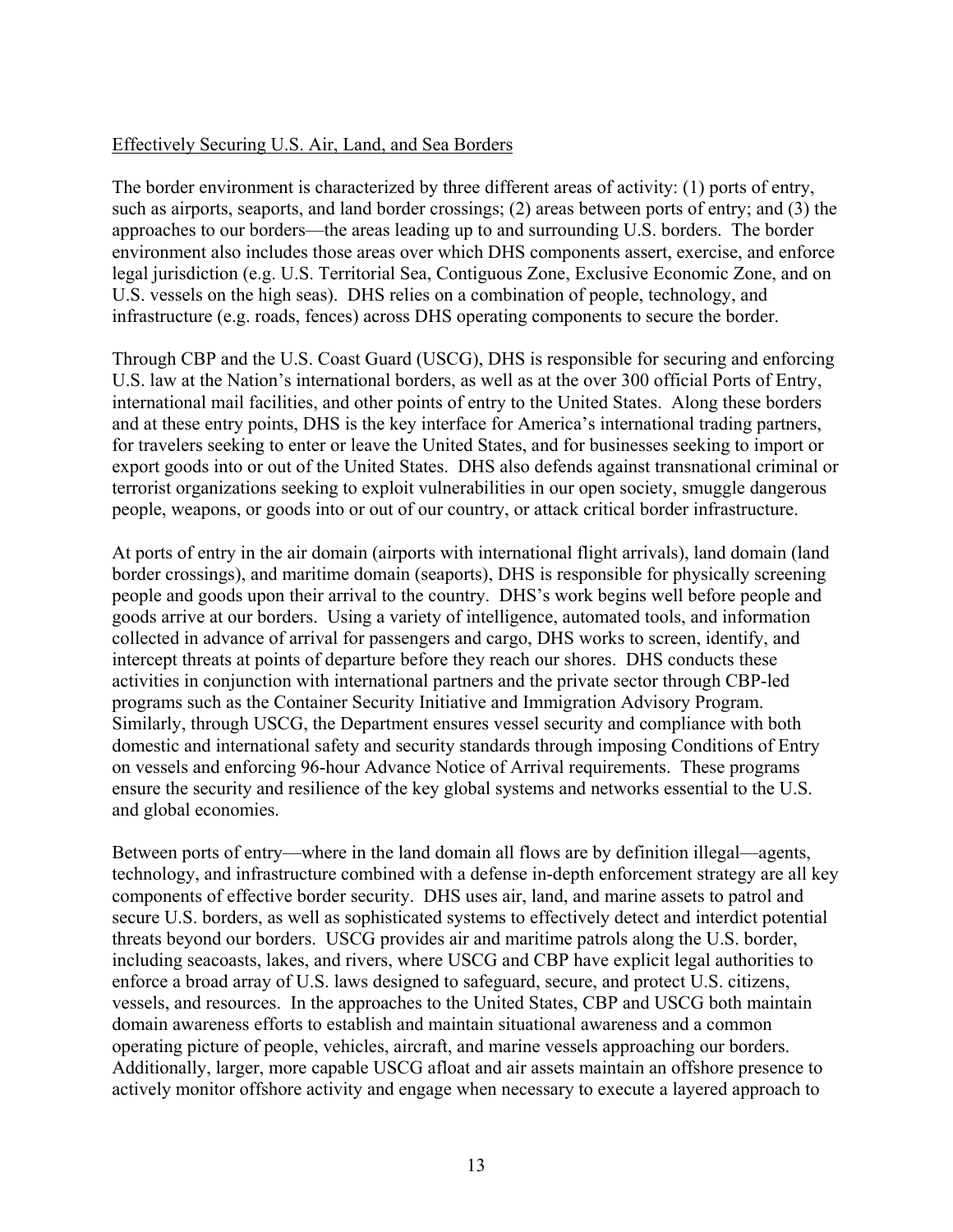<span id="page-27-0"></span>securing our maritime borders. DHS works closely with other Federal departments and agencies, such as the Departments of Justice, Transportation, and Defense, in conducting these activities. Effective, real-time coordination of interagency activities is critical for success in this crossdomain environment.

## Safeguarding Lawful Travel and Trade

DHS plays an essential role in safeguarding lawful travel and trade. To do so most effectively, we must seek ways to interdict threats at the earliest point through international partnerships, better use of technology, and increased intelligence. Equally critical to ensuring the health of our economy is the need to enable the secure, lawful flow of people and goods into and out of the United States. DHS efforts entail both foreign and domestic activities and focus on the global trade and travel system and the risk posed by people and goods in transit.

Through the Transportation Security Administration (TSA), USCG, ICE, and CBP, DHS is active in global standard-setting organizations—such as the International Civil Aviation Organization, the International Maritime Organization, and the World Customs Organization—to create global standards for security and resilience of global trade and travel systems. In addition, TSA conducts inspections of foreign airports with direct flights to the United States in order to ensure adherence to international and TSA aviation security standards. Domestically, TSA regulates security of airports, including those with international arrivals, and CBP and USCG secure seaports and land ports of entry. USCG works closely with foreign navies and coast guards to enhance the inherent maritime port security capabilities of trading partners, in addition to regularly visiting foreign ports to ensure port facility security measures meet international standards.

CBP works with international customs and border agencies, as well as the trade community (including shippers, importers, brokers, and bonding companies), to ensure the security and integrity of foreign transactions and exchanges along global supply chains. This includes facilitating the flow of legitimate trade across U.S. borders while securing our borders and helping to protect the American economy from illicit commercial enterprises. This includes helping to protect American businesses from theft of intellectual property and unfair trade practices, enforcing trade laws related to admissibility, and protecting the American public from health and public safety threats.

DHS components work to secure modes of transportation and their crews. TSA works with domestic and foreign airlines, as well as aircraft manufacturers, to ensure the integrity of aircraft and air crews, and works with the air cargo supply chain to ensure the integrity of cargo transported on passenger aircraft. USCG regulates vessel owners and operators and conducts regular inspections for safety and security purposes. CBP works with shippers to ensure the integrity of international shipments and cargo containers and vets crew members of vessels and passenger ships.

DHS also plays an important role in managing the risk of people and goods in transit to the United States. DHS maintains databases of information consistent with privacy, civil rights, and civil liberties safeguards, enforcing security standards for travel documents, and detecting the use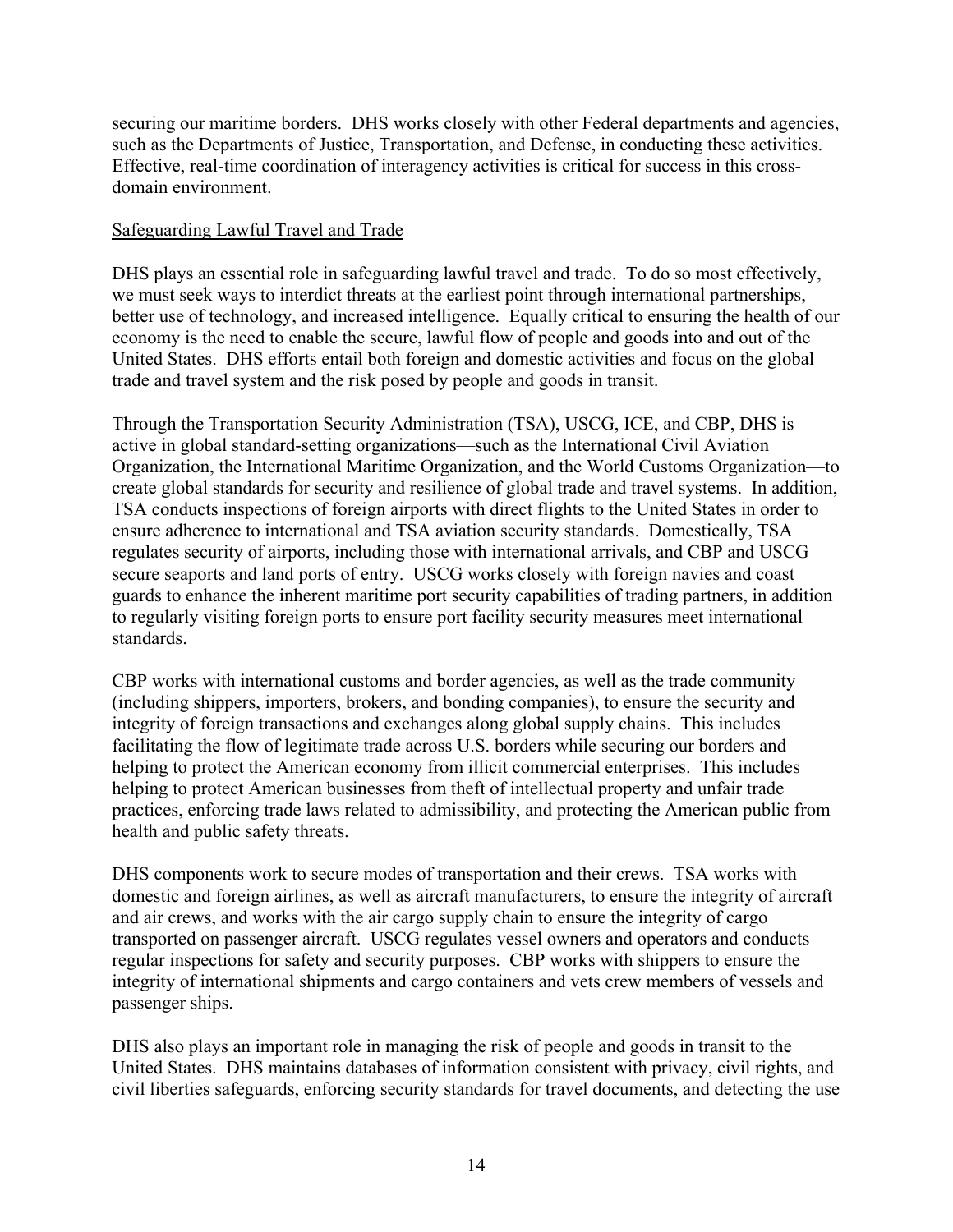<span id="page-28-0"></span>of fraudulent documents in order to identify terrorists, criminals, and other risks. Through the Secure Flight program, DHS will ensure consistency in the vetting of domestic and international passengers against terrorist databases. Through resources such as the National Targeting Center, DHS screens people, goods, and conveyances bound for the United States through air, land, and sea routes, and provides information to agents and officials on the ground to intercept known and suspected threats. DHS also posts officers to foreign ports and works collaboratively with foreign countries, port operators, and shipping companies to screen cargo, investigate visa applications, and collaborate on aviation security. While the Department of State adjudicates and issues visas abroad, DHS—primarily through its visa security units—works closely with the Department of State in many countries where applicants present the highest threat in order to reduce the risk of terrorist or transnational criminals receiving a visa.

Through an automated risk assessment process, CBP screens 100 percent of all arriving cargo using advanced manifest data. Shipments posing a potential risk are identified prior to departure for maritime cargo, and prior to arrival into the U.S. port of entry for air and land cargo. Maritime cargo identified as high risk may be examined overseas, as part of the Container Security Initiative, which is in operation at 58 seaports worldwide, representing over 80 percent of the maritime cargo destined for the U.S. worldwide. At U.S. ports of entry, CBP uses radiation portal monitors to scan arriving cargo for radiation. Currently, 100 percent of the cargo and vehicle traffic at our land ports of entry and 99.3 percent of containerized maritime cargo at our seaports are scanned. TSA will implement 100 percent screening of air cargo on passenger aircraft traveling point-to-point domestically and departing from the U.S. for foreign destinations by August 2010, and is working with the international air cargo community to increase screening of air cargo on inbound international passenger aircraft.

As an interrelated function with respect to lawful trade, the Department, through CBP, also proactively facilitates trade and collects over \$34 billion in customs revenue each year for the United States treasury.

## Disrupting and Dismantling Transnational Criminal and Terrorist Organizations

 ICE's top investigative priorities. DHS conducts investigations through its Border Enforcement DHS is the Federal government's largest law enforcement department. CBP and ICE have broad investigatory and enforcement authorities that cover not only immigration violations but also a wide range of border-related crime, including violations of U.S. customs, import, and export control laws. ICE investigates violations of over 400 statutes that protect the U.S. against the unlawful entry and export of people, goods, and monetary instruments. ICE works closely with other DHS law enforcement agencies, such as CBP, TSA, and USSS, as well as with other Federal law enforcement agencies, such as the FBI, the Drug Enforcement Administration, the Bureau of Alcohol, Tobacco, Firearms, and Explosives, and the U.S. Postal Inspection Service to investigate transnational criminal organizations that engage in smuggling and trafficking across the U.S. border. Human smuggling and trafficking, child sex tourism, counter proliferation, financial, intellectual property, weapons trafficking, and narcotics investigations are among Security Taskforces (BESTs) and Integrated Border Enforcement Teams (IBETs) that combine CBP and ICE agents and officers with Federal, State, local, tribal, and territorial law enforcement partners, as well as international partners, to interdict illegal drug trafficking, detect and disrupt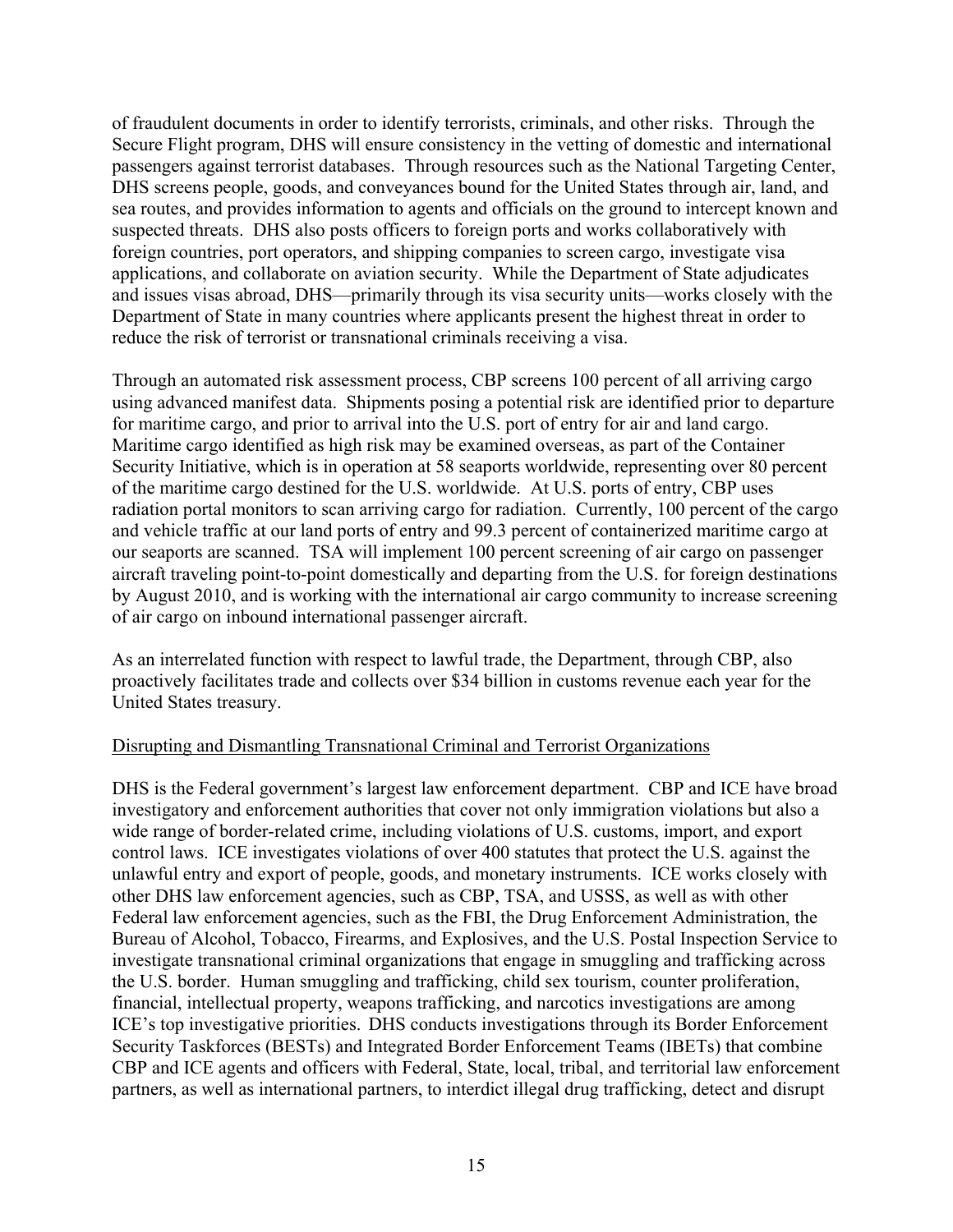<span id="page-29-0"></span>illicit pathways used by transnational criminal and terrorist organizations, and arrest foreign nationals attempting to enter the United States illegally.

## *Initiatives and Enhancements*

The QHSR and BUR analyses presented several opportunities for improvement. While effective mechanisms exist for interagency and intra-Departmental operational and intelligence coordination, we must learn from the successes of Joint Interagency Task Force-South (JIATF-South) and other similar constructs to further integrate and enhance domain awareness across our efforts to secure the border and expedite lawful travel and trade. Our investigations portfolio focused on transnational criminal and terrorist organizations must reflect our priorities and adopt a more proactive posture. We must do more to directly support key international partners in their efforts, both with respect to training and technical assistance, and direct coordination, information sharing, and joint risk assessments.

Therefore, in order to strengthen efforts to secure and manage our borders, the Department will seek to expand joint operations and intelligence capabilities, including enhanced domain awareness, prioritize immigration and customs investigations on the security of global trade and travel systems, enhance the security of global trade and travel systems, expand DHS international border integrity and customs enforcement security assistance, and work closely with the governments of Canada and Mexico to enhance North American security.

- *Expand joint operations and intelligence capabilities, including enhanced domain awareness.* DHS will unify the uses of technology, surveillance capabilities, and related resources across air, land, and maritime domains, with an increased emphasis on data collection, data processing, and integrating sensors across domains. DHS will harmonize operations and intelligence—utilizing concepts and structures modeled after JIATF-South, as appropriate—for the geographical approaches not covered by JIATF-South, such as the southwest border, as well as for arrivals of people and goods into the United States. Working with its partners, including the Department of Justice and the Office of National Drug Control Policy, DHS also will build upon the successful models established as part of our interagency counternarcotics infrastructure—including the Air and Marine Operations Center, the El Paso Intelligence Center, and other DHS and U.S. government operations centers—to apply those models more broadly to the spectrum of homeland security challenges across the air, land, and maritime domains. Finally, DHS will establish and coordinate cross-domain operational threat analysis and response protocols in order to ensure greater effectiveness of interagency and intergovernmental response to threats across air, land, and maritime domains.
- *Prioritize immigration and customs investigations on the security of global trade and travel systems*. DHS law enforcement agencies have substantial authorities to disrupt and dismantle transnational criminal and terrorist organizations that seek to exploit lawful trade and travel systems and establish illicit pathways for the movement of people and goods. DHS will strategically prioritize investigations to focus proactively on security of the global trade and travel system that directly affect immigration and customs activity across U.S. borders. Priorities within this proactive investigative portfolio will include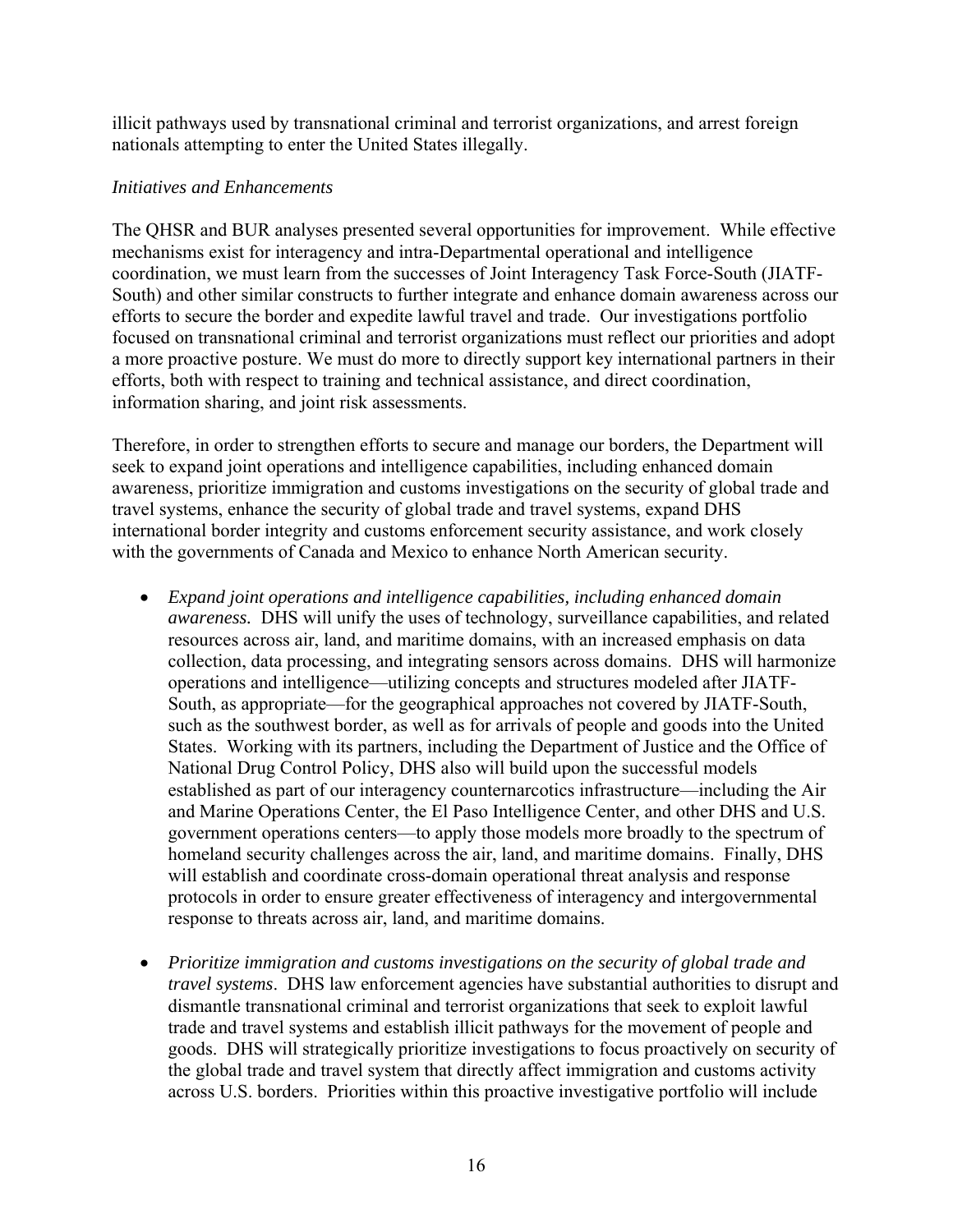human smuggling and trafficking, child sex tourism, counter proliferation, financial, intellectual property, weapons trafficking, and narcotics investigations.

- *Enhance the security and resilience of global trade and travel systems.* As described in the QHSR Report, securing and managing our borders is about more than the physical border environment. We must enable the secure, lawful flow of people and goods into and out of the United States. To that end, DHS will continue the development and implementation of trusted traveler and trusted shipper programs in order to increase our knowledge of people and goods that pose low risk traveling or transiting in global trade and travel systems. DHS will also enhance the sophistication of its information sharing architecture in order to evaluate the risk posed by people and goods in transit while safeguarding privacy, civil rights, and civil liberties. Trusted traveler and shipper programs and a more sophisticated information sharing architecture will allow DHS and its partners to focus information collection, targeting, and interdiction efforts on people and goods known or believed to pose high risk to the United States. To support these efforts, we will strengthen international information sharing agreements regarding criminals, terrorists, and individuals with suspected ties to terrorists and collaborate with the Department of State to institutionalize enhanced visa security programs at high-risk visa adjudication posts.
- *Strengthen and expand DHS-related security assistance internationally (e.g. border integrity and customs enforcement security assistance) consistent with U.S. government security, trade promotion, international travel, and foreign assistance objectives*. Our national security depends on the ability of foreign governments to effectively combat terrorism and other threats within their own borders. DHS has substantial capability and capacity to help implement assistance and training to foreign governments in areas such as biometrics, document fraud, aviation security, port and maritime security, cargo security, bulk cash smuggling, customs enforcement, and human smuggling and trafficking. The U.S. government, through the Departments of State and Defense, provides security assistance and foreign assistance to legitimate members and representatives of foreign security forces and civilian institutions. This includes providing resources to institutions related to homeland security in foreign countries including land and maritime border integrity and customs enforcement functions. DHS believes that training and technical assistance for international security partners in the areas of border integrity and customs enforcement must be increased. DHS also supports the strengthening of security to facilitate travel and commerce for legitimate travelers and goods. DHS will work in consultation and coordination with the Departments and State and Defense, as well as with Congress, to ensure adequate resources to support these purposes. DHS will also coordinate a proposal with the Department of Defense (DOD) to post DHS liaison officers in each of the DOD geographic commands to coordinate and integrate homeland security-related assistance funding aims. Finally, DHS will explore the expansion of additional international partnerships for homeland security-related activities as appropriate, in consultation and coordination with the Department of State and, where appropriate, DOD, including current activities such as visa security and international law enforcement training.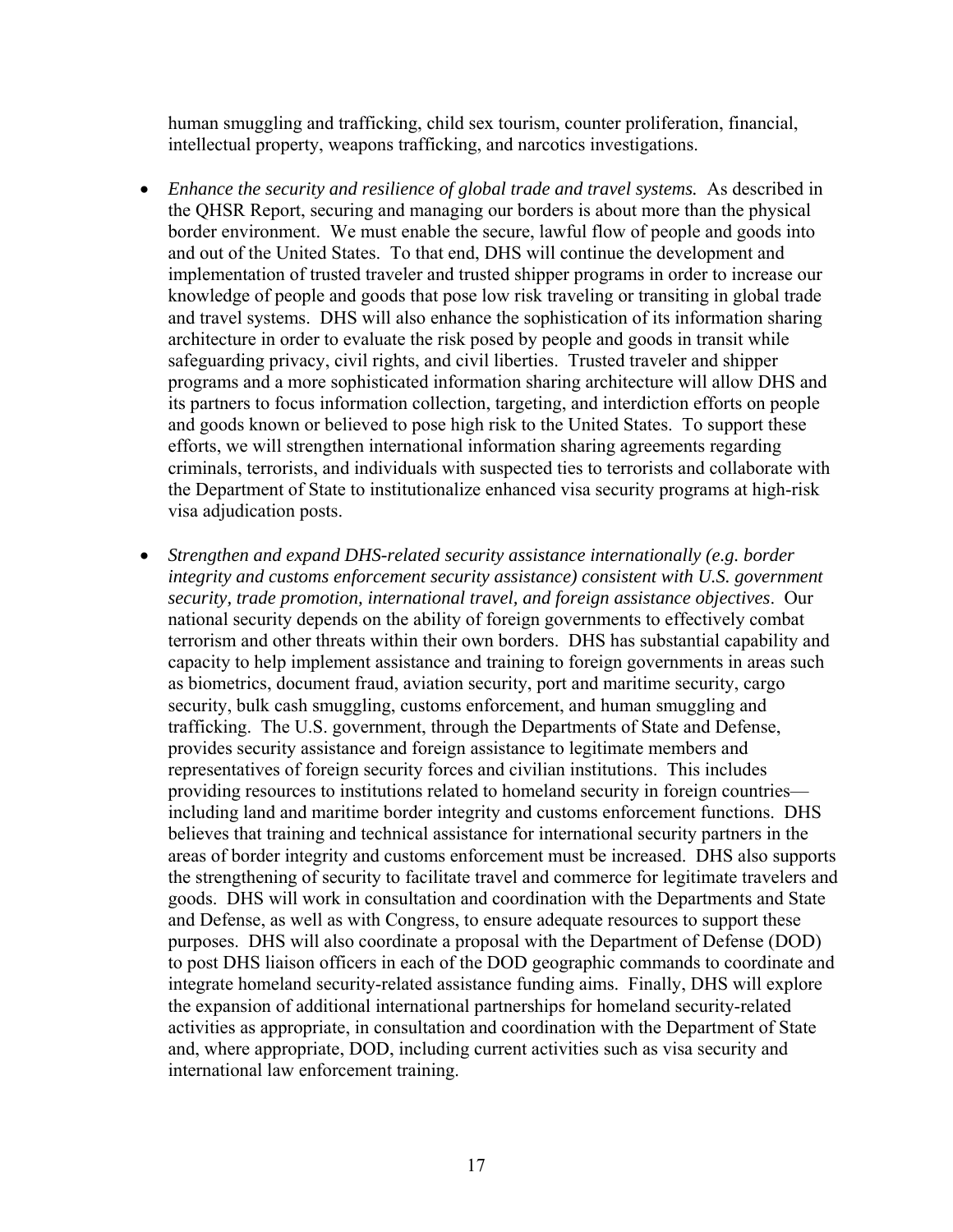<span id="page-31-0"></span> *Enhance North American security*. Our efforts to secure and manage our borders will be most effective when we work collectively with our North American partners, Canada and Mexico. To that end, DHS will enhance information sharing with Federal, State, local, tribal, nongovernmental, private sector, and international partners along the Northern and Southern borders. DHS will also foster cross-border threat and risk assessments and enhanced coordination and cooperation on securing the transnational flow of people and goods through expanding joint efforts and shared resources.

Our efforts to strengthen DHS intelligence and information sharing capabilities described above in the "Preventing Terrorism and Enhancing Security" section will also assist these efforts.

# **C. Enforcing and Administering Our Immigration Laws**

# *Current Authorities*

Pursuant to the Homeland Security Act, the Secretary of Homeland Security is responsible for establishing national immigration enforcement policies and priorities and administering the lawful immigration system, including establishing and administering rules governing the granting of visas, refugee, and asylum or other forms of permission to enter the United States. The Immigration and Nationality Act of 1952, as amended (INA), provides the Secretary with authority to administer the immigration laws of the United States as well as authority to arrest, detain, prosecute, and remove unauthorized foreign nationals present in the United States, especially those identified as criminals, fugitives, and otherwise dangerous. The INA confers authority to investigate civil and criminal violations of immigration laws, including human smuggling and fraud investigations.

# *Overview of the DHS Role*

Smart and effective enforcement and administration of U.S. immigration laws allows the government to facilitate lawful immigration while identifying and removing those who violate our laws. Enforcing and administering our immigration laws depends on (1) strengthening and effectively administering our immigration system; and (2) preventing unlawful immigration.

# Strengthening and Effectively Administering the Immigration Services System

As noted above, the Homeland Security Act of 2002 vests the Secretary of Homeland Security with the authority to set immigration and visa policy and administer the immigration system, with the INA serving as the basic immigration law of the United States. DHS works with other Federal departments and agencies in discharging these responsibilities, including the Departments of State, Justice, and Labor.

Multiple components within DHS share responsibility for executing immigration and visa policy. CBP, ICE, and U.S. Citizenship and Immigration Services (USCIS), along with USCG, the US-VISIT program within NPPD, and other organizational elements execute these responsibilities. Strengthening and effectively administering immigration services and adjudicative decisions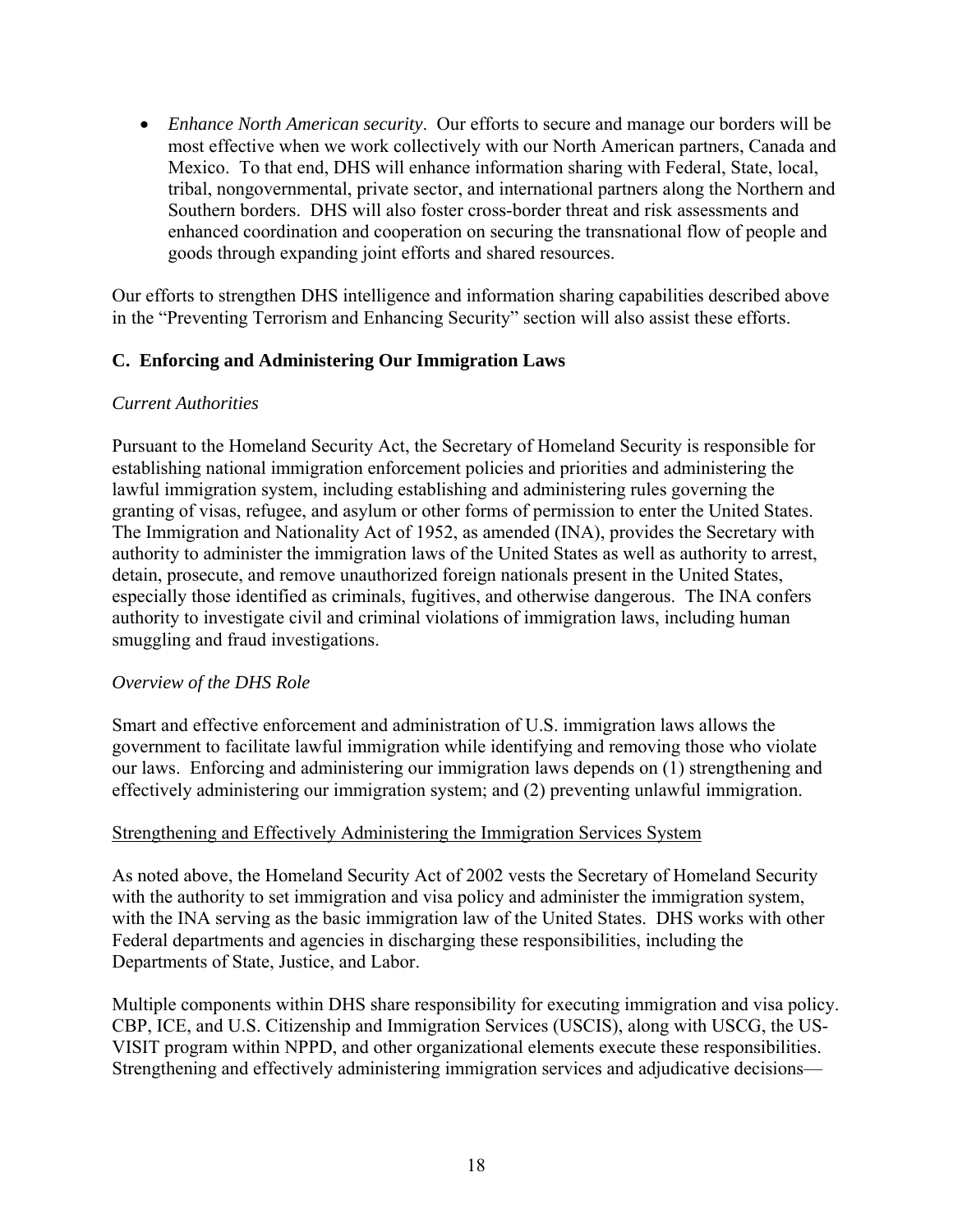<span id="page-32-0"></span>whether they include determinations of eligibility, admissibility, or removability—requires collaborative efforts by all partners.

DHS, through USCIS, provides immigration and naturalization benefits, as well as asylum and other services to immigrants. The Citizenship and Immigration Services Ombudsman in DHS headquarters works to improve the delivery of immigration and citizenship services and assists the public in resolving difficult cases.

USCIS plays the principal role in adjudicating immigrant and nonimmigrant visa petitions, applications for adjustment of status, and requests for extensions of stay for tourists, students, business visitors, and other visitors. In addition, USCIS adjudicates applications for asylum and refugee status, petitions for intercountry adoption, and administers immigration benefits for other vulnerable populations such as victims of human trafficking, violent crimes, armed conflict, environmental disaster, and domestic violence. Effective administration of the immigration system depends on ensuring that immigration decisions are fair, lawful, and sound. In addition, the Department works with communities, other Federal departments and agencies, and nongovernmental organizations to promote the integration of lawful immigrants into American society. USCIS works with the Departments of Health and Human Services, Labor, State, and Housing and Urban Development on issues with overlapping jurisdiction.

## Preventing Unlawful Immigration

In addition to administering the immigration system, DHS plays the lead role in preventing unlawful immigration. These activities include DHS's efforts to effectively secure U.S. air, land, and sea borders (discussed above), while removing foreign nationals who pose national securityrelated and other threats to the United States, or who are otherwise in the United States illegally.

ICE, working with USCIS and CBP, also plays a key role in preventing unlawful immigration through its investigative, intelligence, deterrence, and enforcement functions. But because barriers, screening, and enforcement operations alone cannot completely stop illegal immigration, systematic efforts to reduce the jobs magnet are necessary. Employers continue to hire workers who are not authorized to work—some knowingly and others unknowingly because workers present fraudulent documents. Recent technological advances have improved identification of fraudulent documents and provide employers with tools to verify the work authorization status of newly hired employees.

DHS works to reduce demand for illegal immigrants by conducting inspections, audits, and investigations of employers who hire illegal immigrants and administers tools such as E-Verify and the Systematic Alien Verification for Entitlements (SAVE) system to facilitate compliance with immigration laws. The Department also works to eliminate systemic vulnerabilities by combating fraudulent applications for immigration services and by investigating fraudulent use of immigration documents to obtain other benefits or government services.

DHS works to prevent illegal entry by partnering with the Department of State both domestically and overseas to ensure that visas to enter the United States are not granted to foreign nationals who pose a threat to public safety or national security. These efforts complement U.S. border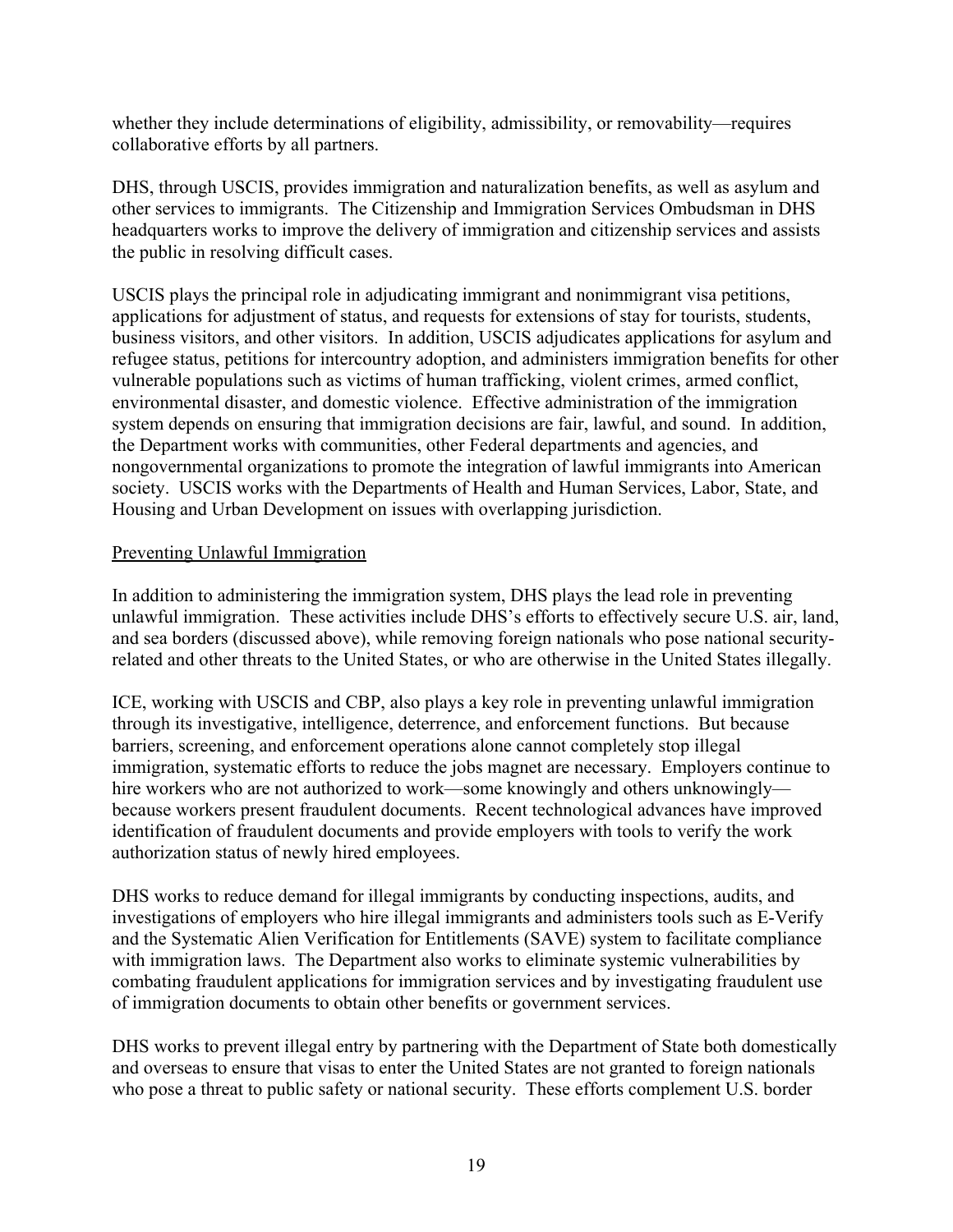<span id="page-33-0"></span>security efforts that prevent illegal entry both at and between ports of entry, described in the above section. DHS also works closely with the Departments of Justice and State as well as foreign governments and nongovernmental partner entities to share information used to combat alien smuggling and human trafficking.

Finally, ICE administers the detention and removal system by which foreign nationals found to be national security or public safety threats, criminals, or otherwise unlawfully present in the United States are arrested, detained, and removed from the United States. The Department works with the Department of Justice to ensure timely hearing of immigration cases and appeals, and with the JTTF with respect to foreign nationals who pose a national security threat.

Although immigration enforcement is constitutionally vested with the Federal government, DHS partners with State, local, tribal, and territorial law enforcement officers through the Secure Communities program to assist in identifying criminal foreign nationals and foreign nationals posing national security threats who are incarcerated. In addition, under the INA's Section 287(g) program, State, local, tribal, and territorial law enforcement agencies are granted limited authority, under Federal supervision and monitoring, to enforce Federal immigration laws.

## *Initiatives and Enhancements*

The QHSR and BUR analyses make clear that achieving success in enforcing and administering our immigration laws will demand enhanced policies, targeted enforcement, and improved management of the system. Comprehensive legislative reform remains a fundamental necessity. We must continue to move beyond a paper-based application process and seek ways to standardize services, policies, and implementation throughout the system. Our ability to quickly analyze information, identify high-risk cases, and focus on fraud and national security concerns must continue to improve. We must continue to improve E-verify and find ways to promote and incentivize voluntary employer compliance. We must address fundamental issues related to our detention and removal efforts and build the detention system commensurate with the risk. Finally, new Americans need greater opportunities to become full members of their communities.

Based on DHS' responsibilities in this area, DHS will pursue comprehensive immigration reform, improve DHS immigration services processes, focus on fraud detection and national security vetting, target egregious employers who knowingly exploit illegal workers, dismantle human smuggling organizations, improve the detention and removal process and emphasize Secure Communities and efforts to identify and deport criminal aliens, ensure the integration of our newest Americans so that they become fully vested members of our Nation, and build and maintain a model detention system.

 *Comprehensive immigration reform.* Effective enforcement and administration of our immigration laws can best be built on comprehensive legislative reform that: (1) bolsters border security and interior enforcement; (2) mandates a nationwide employment verification program to stem the demand for illegal immigration and hold employers accountable for hiring unauthorized workers; (3) provides a mechanism to help clear family and employment visa backlogs; (4) recasts the legal migration provisions to better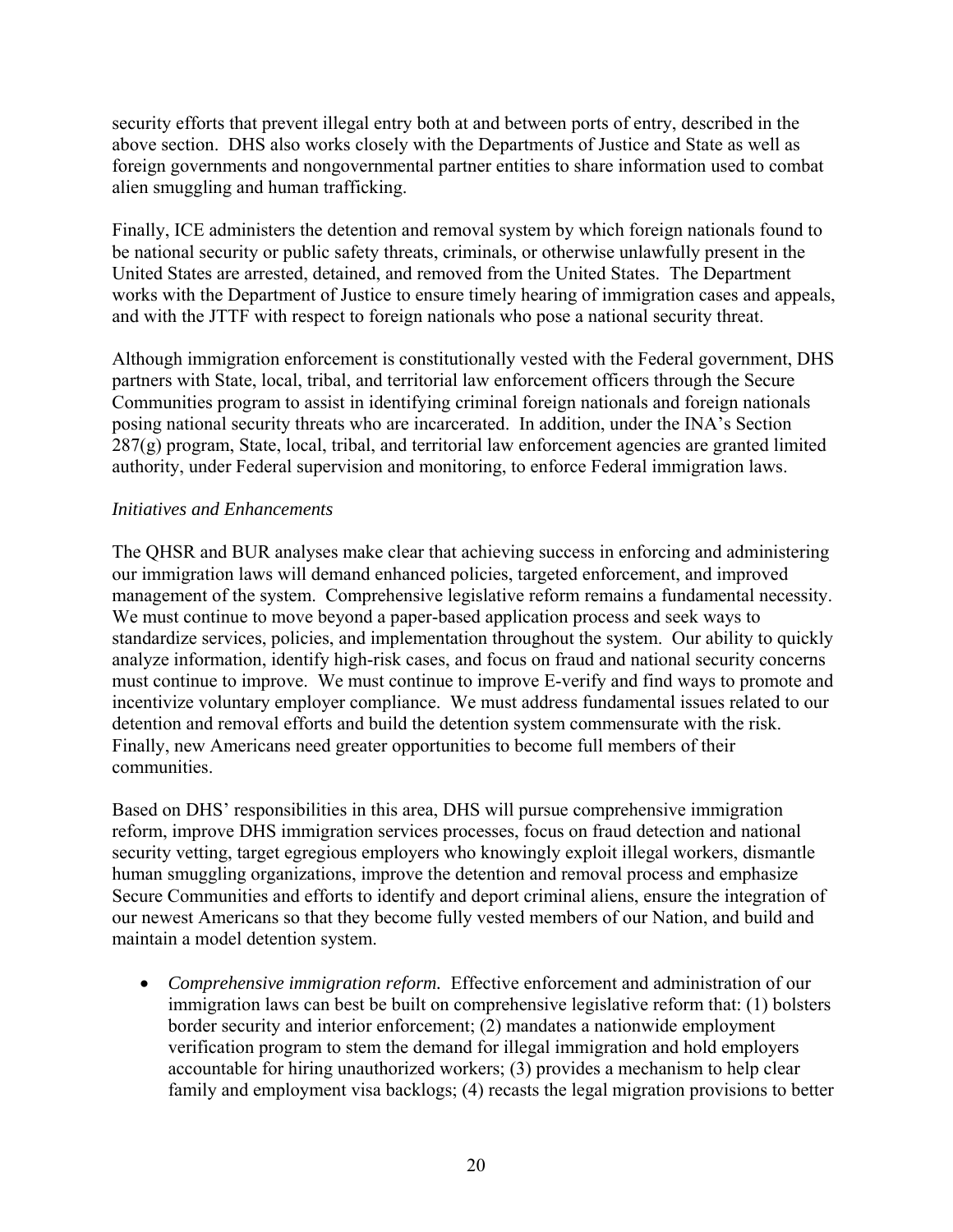match the needs of the twenty-first century, for both high-skill and low-skill workers; and (5) carefully crafts a tough but fair program under which illegal immigrants will register, record biometrics, pass a criminal background check, pay any back taxes, pay a fine, learn English, and in return, be allowed to remain legally in the country and earn the opportunity for lawful permanent residence. Working closely with interagency partners and Congress, and in ongoing dialogue with external stakeholders from across the country, DHS will continue to develop and advance comprehensive immigration reform legislation.

- *Improve DHS immigration services processes*. Effective administration of the immigration system depends on fair, user-friendly processes and the identification and correction of vulnerabilities in real time. DHS will expedite the transformation of the immigration services system from a paper-based to an electronic-based application process. The Department will also ensure the standardization of immigration services policies and implementation across regions, offices, and agencies where applicable. DHS will also explore restructuring funding for USCIS to address variability in demand.
- *Focus on fraud detection and national security vetting.* DHS immigration authorities are powerful tools used against terrorists and other foreign nationals posing national security threats. DHS will improve its ability to analyze information, especially in identifying high risk cases, to better address fraud and national security concerns. DHS will strategically prioritize and manage investigations of interior immigration violations and visa overstays to target and remove criminal aliens and foreign nationals who pose a threat to national security, and increase intelligence relating to analysis of entry, exit, and stay information.
- *Target egregious employers who knowingly exploit illegal workers.* Preventing unlawful immigration depends in part on reducing the demand for illegal labor. DHS will seek legislative authority to increase civil and criminal penalties for employers who knowingly employ illegal aliens. Enhancing and expanding the E-Verify system is a critical component of ensuring a legal workforce. Additional work is underway to improve the accuracy of the system, combat identity fraud, address employer misuse, ensure that employees understand their rights, and allow employees to correct government records. While implementing E-Verify improvements and enhancing efforts to promote voluntary employer compliance, DHS will focus worksite enforcement on egregious employers who knowingly exploit illegal labor and critical infrastructure sites.
- *Dismantle human smuggling organizations.* Illegal immigration is facilitated by transnational criminal organizations that smuggle aliens internationally, across U.S. borders and within the interior of the country. DHS will enhance efforts to conduct investigations to dismantle these criminal organizations and will work with the Department of Justice to ensure successful prosecution of their leadership and forfeiture of their profits and other non-monetary assets or infrastructure. DHS will also work with the Department of Health and Human Services and other partners to implement best practices for processing undocumented, unaccompanied alien children who present themselves at the border.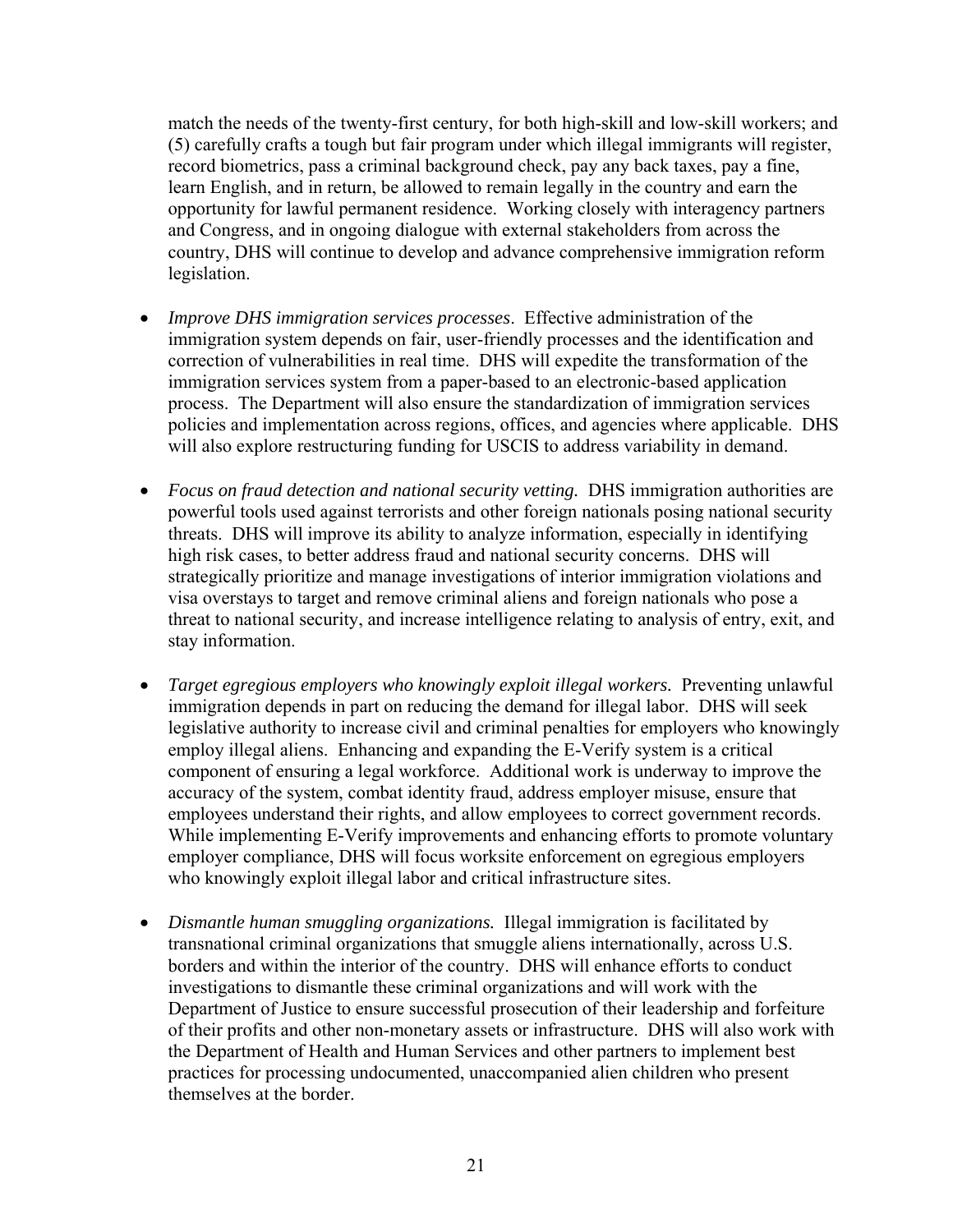- *Improve the detention and removal process.* As described above, DHS administers the detention and removal process through ICE in partnership with the Department of Justice. To improve the efficiency of this process, particularly as applied to criminal and other dangerous foreign nationals, DHS will increase non-investigatory law enforcement staffing for detention and removal operations to focus law enforcement on criminal investigations. DHS will continue to institutionalize the Secure Communities program to ensure enforcement resources are targeted based on risk, ensuring that criminal aliens are identified and processed efficiently for removal. DHS will also expand the Criminal Alien Program (CAP) at State, local, tribal, and territorial detention facilities to increase the number of criminal aliens who have removal orders by the time they complete their criminal sentence, removing the burden in detaining these aliens beyond their criminal sentences while awaiting removal orders. DHS will also seek to strengthen staffing at existing CAP sites, equip additional sites, and will work with DOJ to ensure that State, local, tribal, and territorial receipt of Federal detention funding is tied to participation in the Secure Communities (also known as a Comprehensive Plan to Identify and Remove Criminal Aliens (CIRCA)) and CAP programs.
- *Work with new Americans so that they fully transition to the rights and responsibilities of citizenship.* Effective integration of lawful immigrants supports an America where all individuals are secure in their rights, can exercise their civil liberties, and have opportunities to become full participants in their communities. Promoting integration also fosters a resilient public resistant to the enticements of extremism. DHS, with our interagency partners and stakeholders, will develop strategies that help new citizens integrate and assist eligible immigrants with naturalization. This includes core programs already underway in the public and nonprofit sectors, such as those provided by the Departments of Education and Health and Human Services. DHS will also increase its efforts to encourage legal permanent residents to become naturalized American citizens.
- *Maintain a model detention system commensurate with risk.* DHS will operate its detention system to ensure that the level of detention is commensurate with the risk posed by the detainees in its custody. Together with its partners and stakeholders, DHS will revise national standards for detainee care and treatment, including the treatment of families, minors, and those needing continuing medical treatment, ensure that detention facilities housing immigration detainees meet or exceed these standards, and cancel the contracts at facilities that receive deficient ratings. DHS will also take other steps in the near and long term to materially improve the immigration detention system. Those steps include: reducing the number of facilities DHS uses, issuing requests for proposals for new facilities commensurate with the risk posed by detainees, developing a detainee locator system to maximize communication between detainees and their families, strengthening the system that monitors the conditions within detention facilities, and ensuring the detainee health care system provides detainees with adequate and timely access to necessary care. DHS will also support increased funding for Alternatives to Detention (ATD).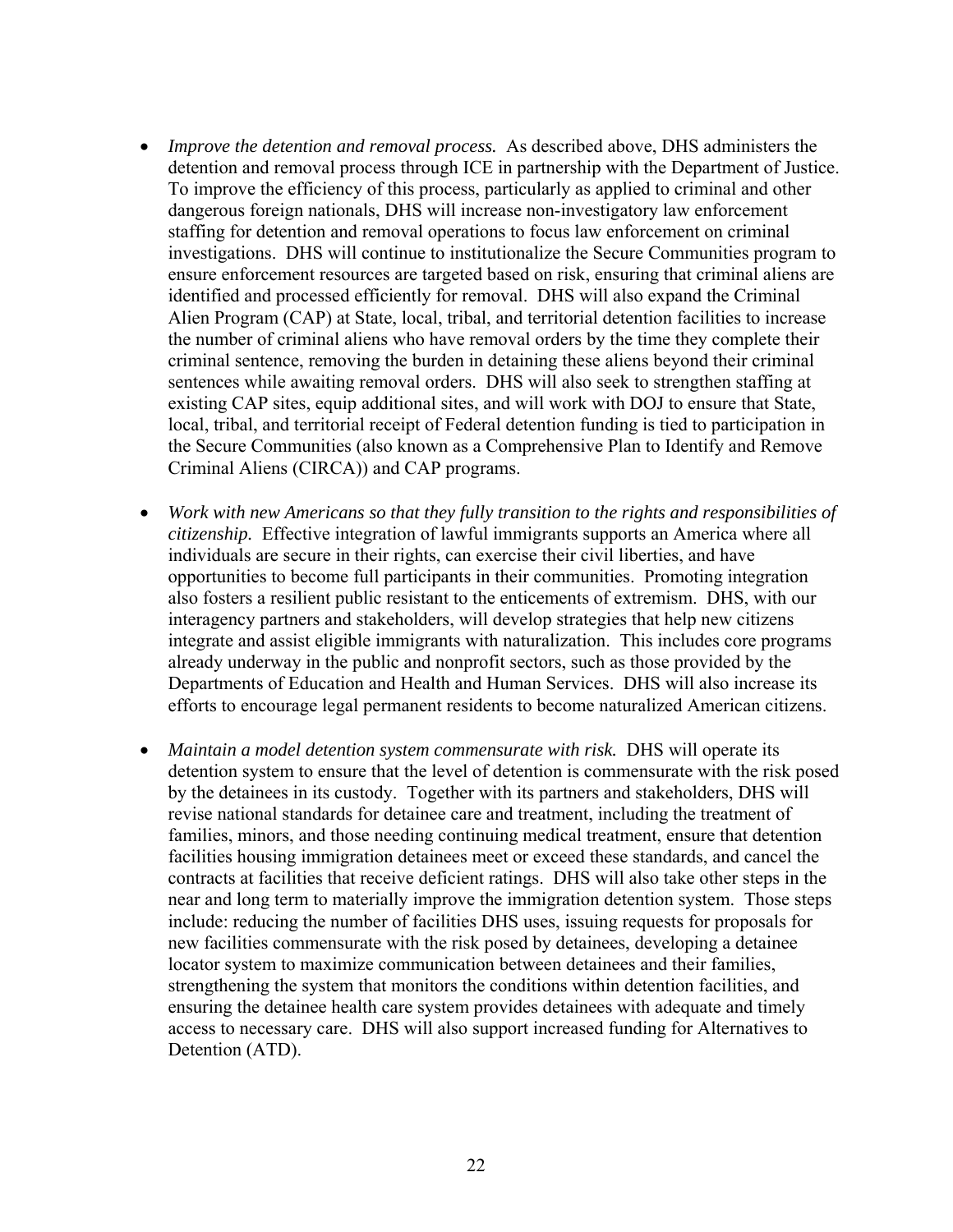# <span id="page-36-0"></span>**D. Safeguarding and Securing Cyberspace**

## *Current Authorities*

As noted above, pursuant to the Homeland Security Act of 2002, the Secretary of Homeland Security is responsible for coordinating overall efforts to manage risk to critical infrastructure and key resources, including enhancing non-Federal cybersecurity. Homeland Security Presidential Directive 23, Cybersecurity Policy, provides that the Secretary shall lead the national effort to protect, defend, and reduce vulnerabilities of Federal systems (excluding civilian national security systems), and shall provide consolidated intrusion detection, incident analysis, and cyber response capabilities to protect Federal agencies' external access points. The May 2009 Cyberspace Policy Review outlined specific cybersecurity responsibilities to DHS. Additionally, the U.S. Secret Service is authorized by law to prevent, detect, and investigate electronic financial crimes, working closely with state and local law enforcement. The support for the Department's cybersecurity efforts is also embedded in the missions of Intelligence and Analysis, Science and Technology, and other offices and components.

## *Overview of the DHS Role*

Cyber infrastructure forms the backbone of the Nation's economy and connects every aspect of our way of life. While the cyber environment offers the potential for rapid technological advancement and economic growth, a range of malicious actors seek to exploit cyberspace for dangerous or harmful purposes, disrupt communications or other services, and attack the Nation's infrastructure through cyberspace. We must secure the system of networks and information while promoting economic growth, protecting privacy, and sustaining civil rights and civil liberties.

# Creating a Safe, Secure, and Resilient Cyber Environment

DHS leads the national effort to protect civilian government computer systems, in cooperation with the Office of Management and Budget (OMB) and the National Institute of Standards and Technology (NIST). DHS also works with industry to defend privately-owned and operated critical infrastructure and with State, local, tribal, and territorial governments to secure their systems.

To protect against current threats, DHS has the primary responsibility for working with civilian agencies and cyber centers across the Federal government, with State, local, tribal, and territorial governments, and with the private sector, to share information and collaborate to enable understanding of the threat, provide indications and warnings, and create common situational awareness utilizing and strengthening the public private partnership model established under the *National Infrastructure Protection Plan*. DHS collects and analyzes a wide variety of information regarding current and emerging cybersecurity threats and threat actors, and disseminates products to help improve the defensive posture of Federal agencies. DHS operates the National Cybersecurity and Communications Integration Center, which receives and analyzes reports of cyber incidents on Federal agency networks and provides warnings to Federal agencies, State, local, tribal, and territorial governments, and critical infrastructure owners and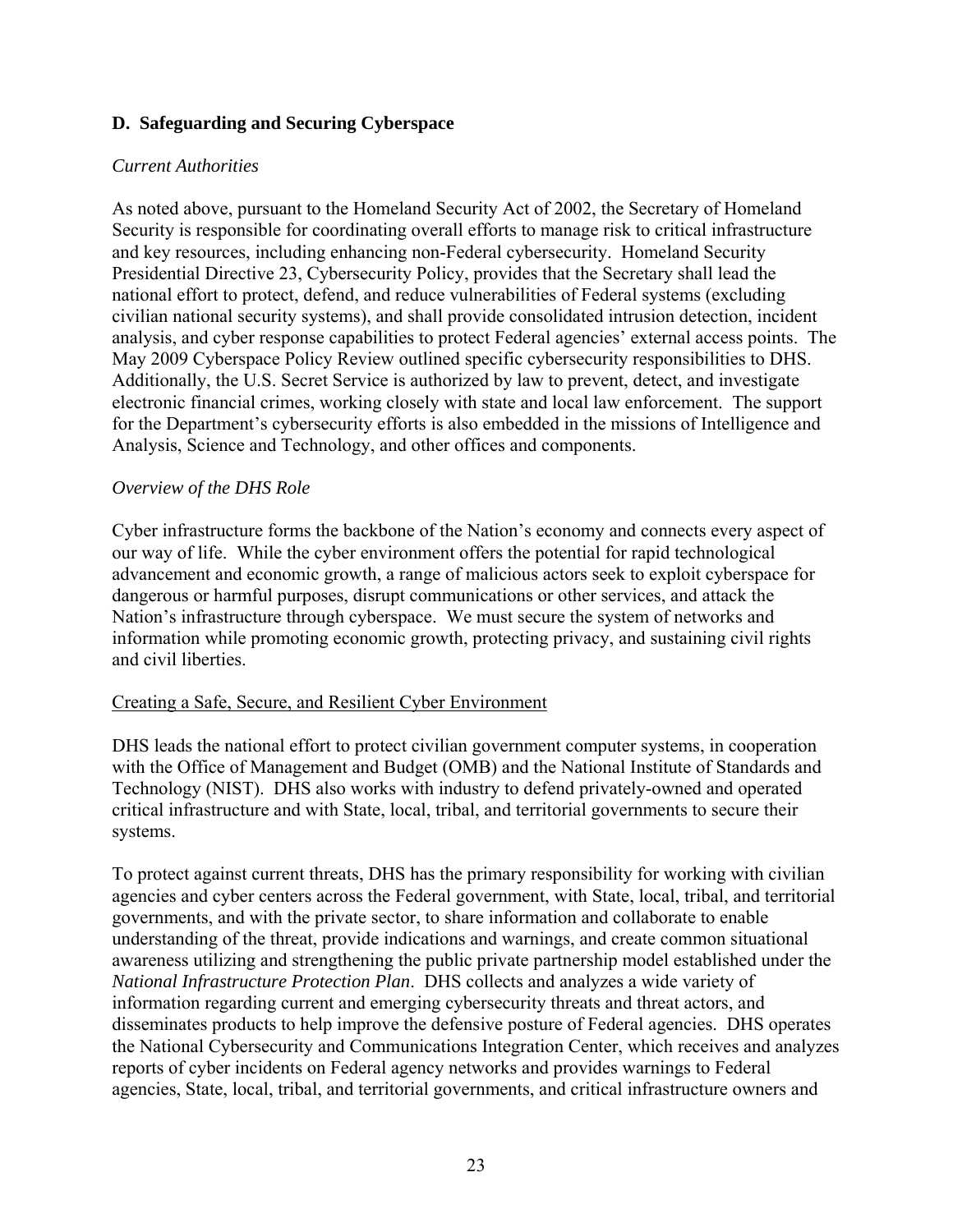operators. DHS also operates the National Cyber Security Center, which promotes coordination and common situational awareness across Federal cybersecurity operations centers. Working through the councils of the *National Infrastructure Protection Plan*'s Sector Partnership, other Critical Infrastructure Partnerships and their unified public-private Information Sharing Environment, DHS, other Federal agencies, and State, local, tribal, and territorial governments, collaborate and share cybersecurity information with critical infrastructure owners and operators, to enhance understanding of the threat, situational awareness, prevention, and incident response. DHS also maintains an area of focus on the security of control systems, which manage the basic functions of significant elements of our infrastructure, in order to further resilience.

Similarly, DHS has the responsibility to support cyber risk management and reduction in the Federal civilian (excluding civilian national security systems) and State, local, tribal, and territorial government domains as well as in the private sector, to support their efforts to protect information systems, networks, personal and sensitive data, and to make systems and networks more resilient. Through the Trusted Internet Connection, EINSTEIN, and other programs, DHS is strengthening the defenses of Federal agency networks and enhancing protection of privacy by reducing their exposure to attacks, setting standards for security and network operations centers, and deploying intrusion sensors to detect and prevent attacks. In cooperation with the Department of Commerce and OMB, DHS develops and issues advisories and best practices to Federal agencies, helping to ensure that known vulnerabilities are addressed quickly and that preparations are made to mitigate emerging threats. Going forward, DHS will continue to support Federal civilian agencies and the private sector in meeting national and homeland security-related cybersecurity requirements—derived from standards, policy, and an understanding of the threat and necessary responses.

DHS is responsible for creating and maintaining a robust public-private cyber incident response capability to manage cyber incidents from identification to resolution in a rapid and replicable manner with prompt and appropriate action. DHS is responsible for coordinating effective response by Federal civilian agencies—as well as military and intelligence agencies as appropriate—and where necessary, directing appropriate mitigation; DHS also supports and coordinates with the private sector to enhance its response. To serve many of these purposes, DHS maintains the United States Computer Emergency Readiness Team (US-CERT), which is charged with providing response support and defense against cyber intrusions and attacks for Federal civilian networks (excluding civilian national security systems) as well as information sharing and collaboration with State, local, tribal, and territorial governments, industry, and international partners. US-CERT interacts with Federal agencies, industry, the research community, State, local, tribal, and territorial governments, and others to disseminate reasoned and actionable cybersecurity information to the public. US-CERT also provides a way for citizens, businesses, and other institutions to communicate and coordinate directly with the United States government about cybersecurity. DHS works closely with civilian, military, law enforcement, and intelligence agencies to ensure an integrated and holistic response.

DHS shares responsibility with other government agencies to prevent cyber crime and other malicious uses of cyberspace, by disrupting criminal organizations and other bad actors engaged in high-consequence or wide-scale cyber crime. DHS law enforcement components particularly USSS and ICE—play key roles in investigating, disrupting, and deterring homeland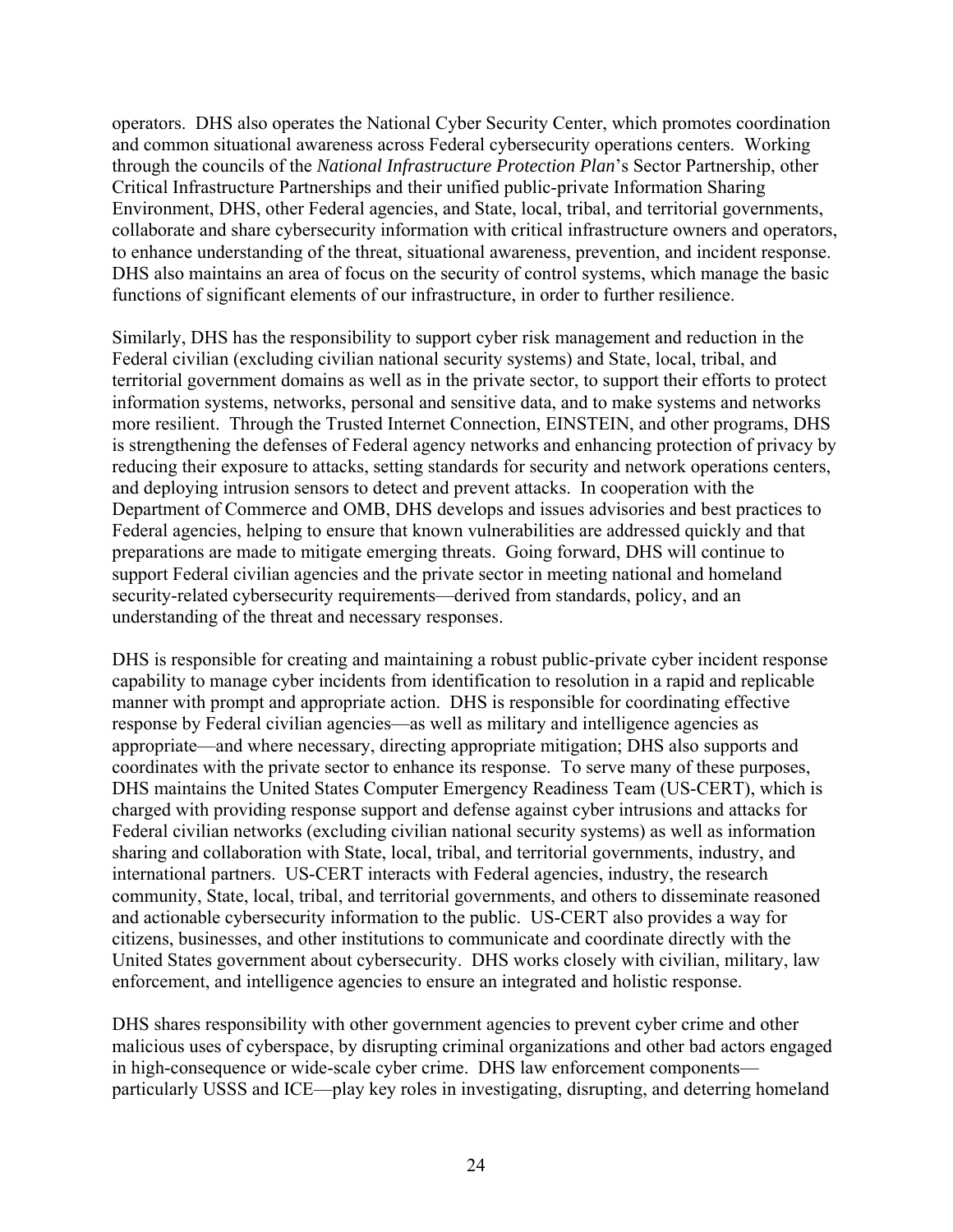<span id="page-38-0"></span>security-related cyber crime, specifically, high-consequence or wide-scale crimes committed in cyberspace or against cyber networks, particularly in the financial, child exploitation, and intellectual property arenas, respectively, working closely with other Federal agencies and State, local, tribal, territorial, and international partners to disrupt criminal activity affecting U.S. assets. USSS has established a network of 29 domestic and international Electronic Crimes Task Forces (ECTF) to combine the resources of academia, the private sector, and Federal, State, local, tribal, and territorial law enforcement agencies to combat computer-based threats to U.S. financial systems and critical infrastructure—a capability that has allowed ECTFs to identify and address potential cyber vulnerabilities before criminals exploit them. ICE's Cyber Crimes Center investigates cyber crimes involving cross-border criminal activity, including child exploitation, identity, document, and benefit fraud, thefts of intellectual property, money laundering, commercial fraud, counterproliferation, and other cross-border criminal schemes.

In its efforts to promote cybersecurity, DHS benefits from the work of its Privacy Office and its Office for Civil Rights and Civil Liberties. For example, the Privacy Office has conducted, and made available to the public, reviews of the EINSTEIN program. Likewise, the Privacy Office has conducted a classified Privacy Impact Assessment of the exercise involving enhanced capabilities for the EINSTEIN program and information-sharing with the National Security Agency, and has made available to the public an unclassified version of that assessment in furtherance of the DHS commitment to transparency. Through the continuing work of these offices, DHS will ensure that the initiatives it undertakes to promote cybersecurity will protect privacy, civil rights, and civil liberties.

## Promoting Cybersecurity Knowledge and Innovation

To protect against future threats, and to create a more secure cyber "ecosystem," DHS works broadly to raise awareness, build knowledge, drive innovation, and create the technical and governance foundation of stronger network security. DHS will also lead the Administration's National Cybersecurity Public Awareness Campaign, and is working with other Federal departments and agencies to build the cyber workforce of the future.

DHS plays a key role in supporting innovation by sponsoring technical and other research in the public and private sectors. Perhaps most important, as part of DHS' responsibility to enhance the protection of critical infrastructure, including the government, DHS is driving efforts to make the cyber ecosystem more secure by building standards and governance solutions that meet national and homeland security requirements. This includes automation of security to facilitate real-time response, interoperability to support security cooperation across sectors, and privacyenhancing authentication so we can effectively protect our systems.

DHS, in partnership with the private sector, State, local, tribal, and territorial governments, and Federal agencies such as the Departments of Defense and Commerce, also encourages the enhancement of the security and integrity of the hardware, software, services, and architecture that will constitute a fundamentally more secure cyber ecosystem. DHS also supports research and development of emerging cybersecurity products and processes, working closely with industry and academia to bring promising new technology and techniques to increase the Nation's cybersecurity.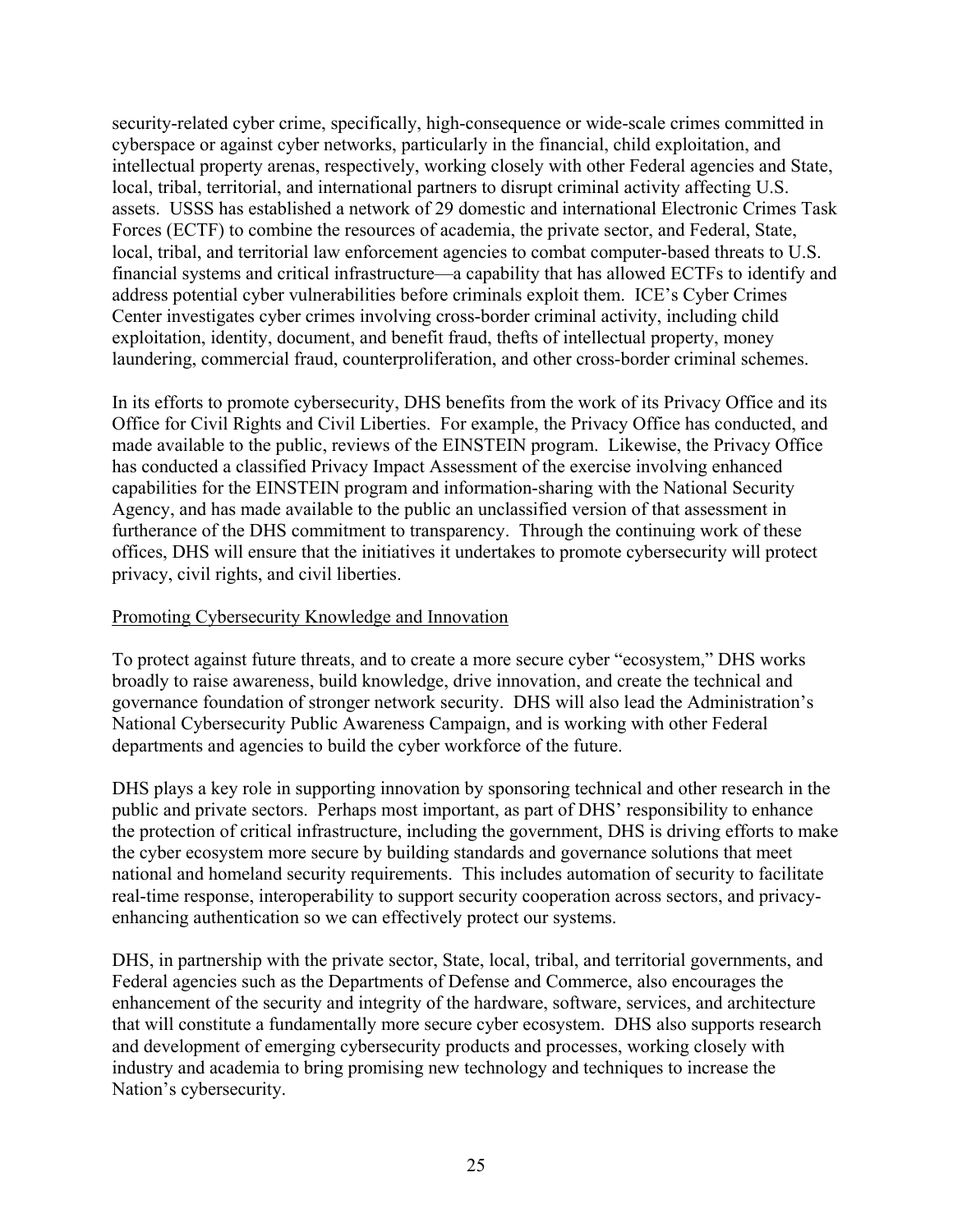## <span id="page-39-0"></span>*Initiatives and Enhancements*

Given DHS's broad responsibility for Federal civilian (excluding civilian national security systems) and private sector networks and the priorities outlined in the QHSR, DHS's cybersecurity activities must be consolidated, coordinated, and strong. The line between physical and cyber critical infrastructure continues to blur, creating synergies across these activities that must be accounted for when considering our organizational and operational posture. Cybersecurity authorities across the Federal government have in many cases adapted well to a more networked world, but work remains to ensure clear lines of authority and mission. Adversaries continue to shift and refine tactics to penetrate our networks, placing high demand on our ability to anticipate, attribute, and prosecute cyber threats. Finally, though much progress has been made, efforts to maintain strong public awareness of the latest tactics and techniques and the optimal means of thwarting them must be continuously honed and improved.

For these reasons, DHS will undertake the following initiatives and enhancements to strengthen the Department's capabilities in cybersecurity—including creating a cybersecurity and infrastructure resilience operational component within DHS, strengthening DHS authorities and capabilities to protect cyber networks, increasing DHS cyber predictive, investigative, and forensic capabilities, and promoting cybersecurity public awareness.

- make critical infrastructure resilient. DHS will examine ways to clarify NPPD's *Increase the focus and integration of DHS's operational cybersecurity and infrastructure resilience activities.* DHS has substantial operational cyber security responsibilities, which are inextricably intertwined with its responsibilities to manage all hazards risk to critical infrastructure. DHS typically manages its operational responsibilities through operating components. However, the majority of DHS's operational activities relating to cyber security and infrastructure protection and resilience are currently administered by the NPPD, which is designated as a DHS headquarters element. DHS will focus NPPD's activities on operations and more closely align cyber and critical infrastructure protection and resilience efforts, in cooperation with the private sector, to secure cyber networks and increasingly operational role as opposed to other elements of the DHS headquarters, as well as NPPD's functions not related to cybersecurity or infrastructure protection and resilience.
- *Strengthen DHS ability to protect cyber networks.* DHS is responsible for the protection of Federal networks (the .gov domain), excluding civilian national security systems. However, further efforts are needed to effectively fulfill this responsibility. To this end, DHS will increase its cybersecurity activities for Federal civilian networks (excluding civilian national security systems) to ensure that national cybersecurity requirements are met, as well as additional resources to develop the capabilities necessary to effectively implement those authorities in close collaboration with other departments and agencies. In order to keep pace with emerging threats and new technologies, DHS will also seek to use new models for developing, acquiring, and disseminating cybersecurity technology, including technology leasing arrangements, technical service agreements, and development of secondary markets for cybersecurity technology among State, local,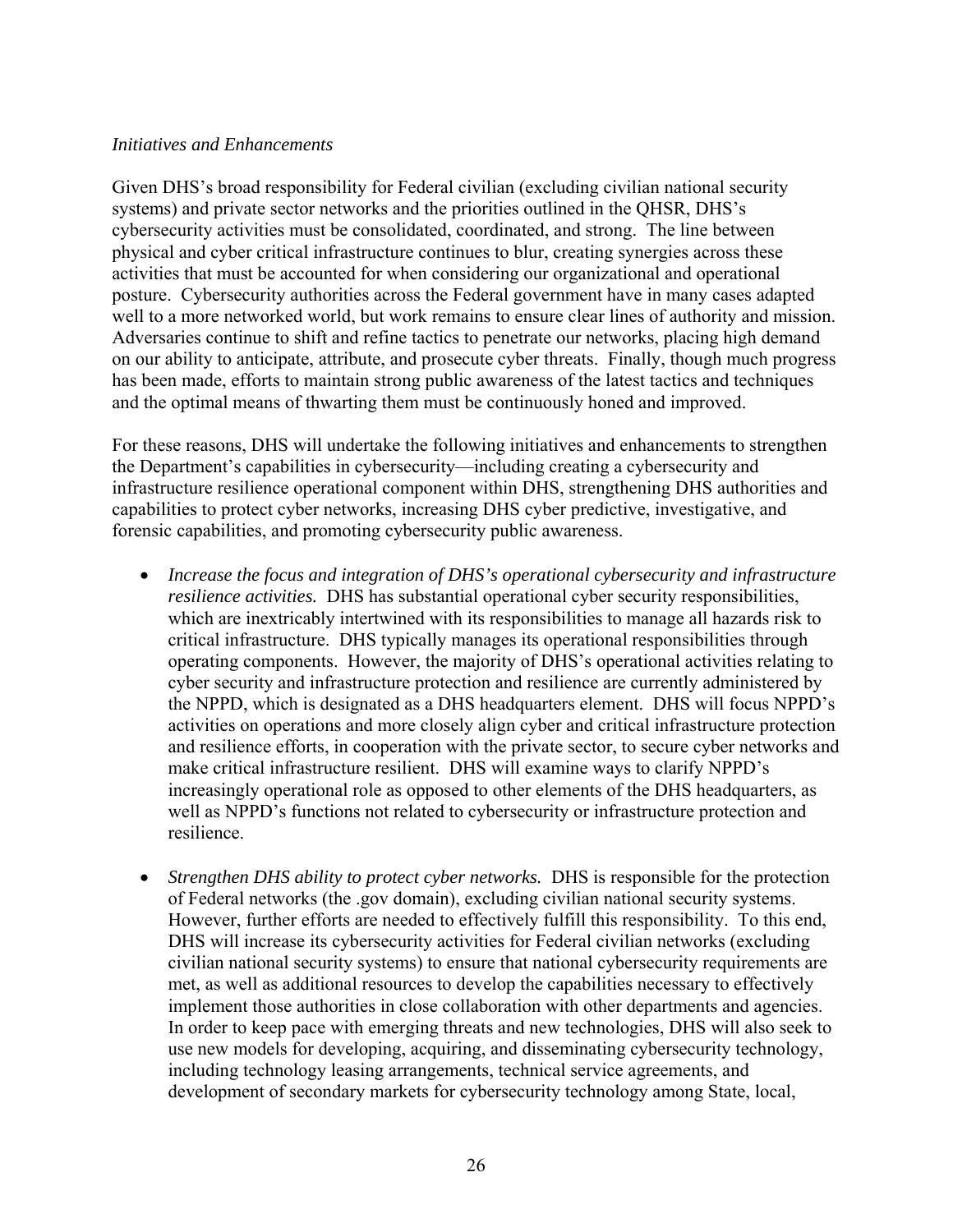<span id="page-40-0"></span>tribal, and territorial governments. Finally, DHS' effort to "design-in" greater resilience for critical infrastructure to ensure national security requirements are met will include a cybersecurity focus.

- *Increase DHS predictive, investigative, and forensic capabilities for cyber intrusions and attacks.* The ability to predict the emergence of new cyber threats will help mitigate the effects of such threats. Likewise, the ability to determine the source of a cyber attack, intrusion, or disruption both increases the likelihood of a successful prosecution of the attacker and creates a powerful deterrent effect against both state and non-state actors. To that end, DHS will build a new predictive analytic capability that will work closely with the law enforcement and intelligence communities and the private sector to improve the identification of cyber adversaries, establish and advance deterrence strategies, and promote a more accurate understanding of emerging cyber threats. To meet these goals, DHS will enhance its efforts to recruit and develop an expanded cyber intelligence and analysis team. DHS will also expand and prioritize investigative activities targeted at high-consequence or wide-scale cyber attacks, intrusions, and disruptions, and associated transborder cybersecurity-related crime, in cooperation with other law enforcement agencies through the National Cyber Investigative Joint Task Force. DHS will establish reliable mechanisms to categorize, store, and retrieve relevant cyber information from DHS databases, consistent with protection of privacy, civil rights, and civil liberties. Finally, DHS will develop and implement a robust process to share finished cyber intelligence products and other information in a timely fashion within DHS and with our Federal, State, local, tribal, territorial, and private sector partners.
- *Promote cybersecurity public awareness.* As the President's Cyberspace Policy Review found, people cannot value security without first understanding how much is at risk. Therefore, DHS will enhance its own cybersecurity awareness program and continue to lead the national cybersecurity public awareness campaign aimed at individual users of the Internet, as part of the Administration's National Initiative for Cybersecurity Education. This campaign will empower and support citizens and organizations to use the Internet securely and safely, protecting themselves and the cyber infrastructure.

# **E. Ensuring Resilience to Disasters**

## *Current Authorities*

DHS's role in ensuring resilience to disasters is shaped primarily by the Robert T. Stafford Disaster Relief and Emergency Assistance Act (Stafford Act), the Post Katrina Emergency Management Reform Act (PKEMRA), and other Executive Orders and Congressional mandates. The Homeland Security Act of 2002 identifies as primary mission of the Department the responsibility to act as a focal point regarding natural and manmade crises and emergency planning. Under Title V of the Homeland Security Act, as amended by PKEMRA, the Secretary of Homeland Security, through the FEMA Administrator, is responsible for leading the Nation's efforts to prepare for, protect against, respond to, recover from, and mitigate against the risk of natural disasters, acts of terrorism, and other man-made disasters, including catastrophic incidents. The Stafford Act is the Nation's primary authority for all-hazards emergency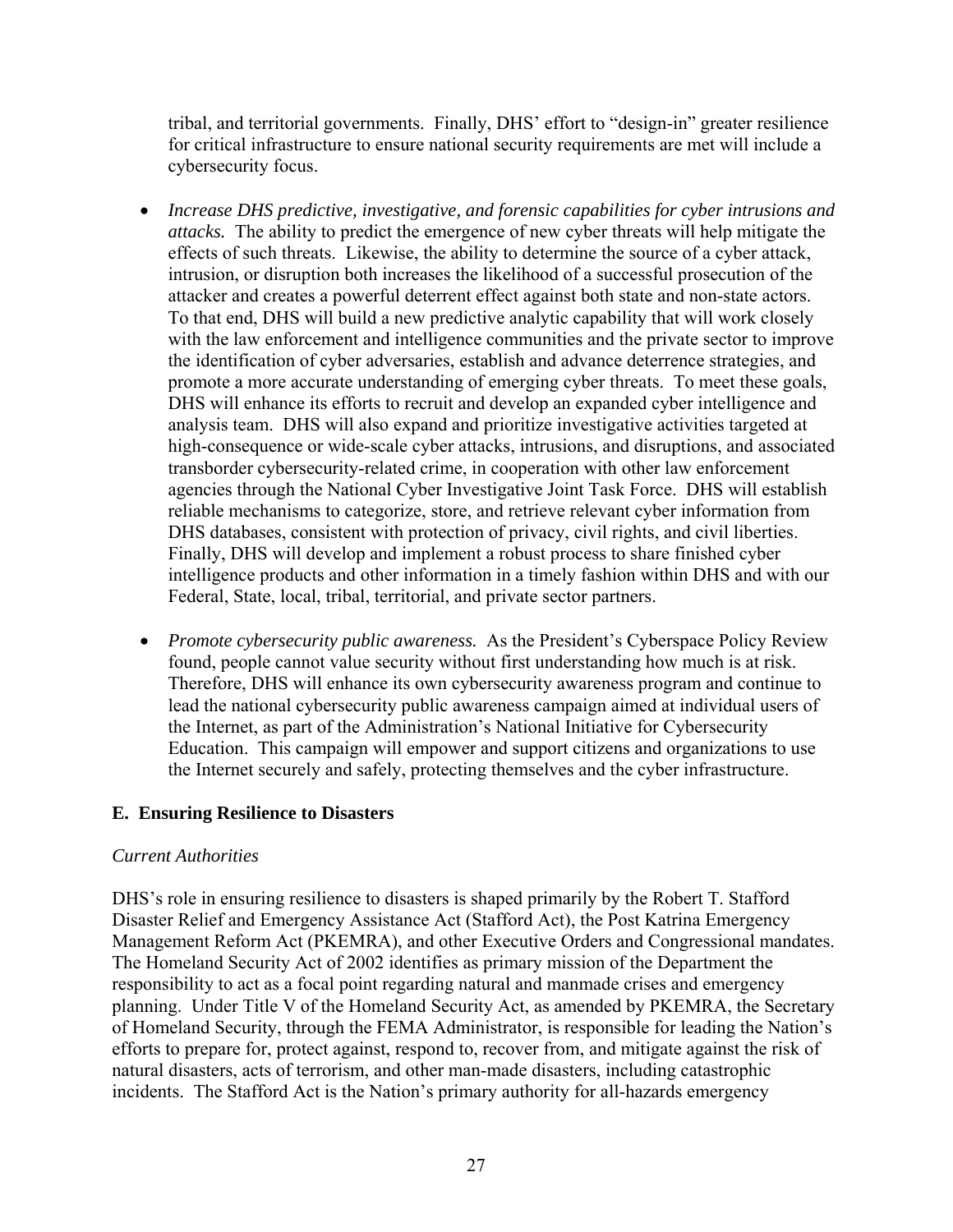<span id="page-41-0"></span>management; the FEMA Administrator exercises a variety of authorities under the Stafford Act on behalf of the President and the Secretary of Homeland Security. Homeland Security Presidential Directives 5, 8, and 20 make the Secretary of Homeland Security responsible for domestic incident management and national preparedness, and national continuity operations and activities, respectively; these functions are largely carried out by FEMA. Statutes such as the National Flood Insurance Act of 1968, the Earthquake Hazards Reduction Act of 1977, and the National Dam Safety Program Act vest FEMA with significant hazard mitigation authorities. The Implementing the Recommendations of the 9/11 Commission Act of 2007 codify several of the Department's preparedness grant programs. The Federal Fire Prevention and Control Act of 1974 vests FEMA with a variety of fire prevention, preparedness, and response authorities. Further, the Ports and Waterway Safety Act of 1972, amended by the Port and Tanker Safety Act of 1978, authorizes the USCG to establish requirements for vessels and other port safety controls, to minimize threats to the safety and security of U.S. citizens, facilities, vessels, national assets, and the environment. The Comprehensive Environmental Response, Compensation, and Liability Act, the Superfund Act, and the Oil Pollution Act of 1990 establish broad Federal authority to respond to releases or substantial threats of releases of oil and hazardous substances; these authorities are executed by the U.S. Coast Guard in conjunction with the Environmental Protection Agency.

#### *Overview of the DHS Role*

Ensuring domestic resilience to disasters is grounded in the four fundamental elements of emergency management: mitigating hazards, increasing our Nation's preparedness, effectively responding to emergencies, and supporting community recovery. The QHSR also highlighted the overarching importance of resilience to the Nation's ability to withstand and recover from disasters. To that end, DHS will foster an approach to disaster management nationally that is built upon a foundation of proactive engagement at the community level that builds community resilience and supports local emergency management needs.

During domestic disasters, the Department's role, largely executed through FEMA, is principally one of coordinator, working closely with our State, local, tribal, and territorial partners, as well as nongovernmental organizations and the private sector, to enhance preparedness, build and sustain capabilities, and act as an aggregator of resources from across the Federal government. DHS, through FEMA, also has specific direct responsibilities, including disaster response and field coordination, disaster logistics, individual and public assistance programs, as well as the lead coordinating role for national continuity programs. DHS maintains significant first responder and coordination capabilities for disasters in the maritime domain through USCG with its broad Captain of the Port authority and role as Federal Maritime Security Coordinator and Federal On-Scene Coordinator in the coastal zone. USCG provides multi-mission surface, air, and shore assets that take action to save lives, minimize damage, and protect the environment. DHS, through the National Protection and Programs Directorate, also ensures the resilience of critical infrastructure to disasters.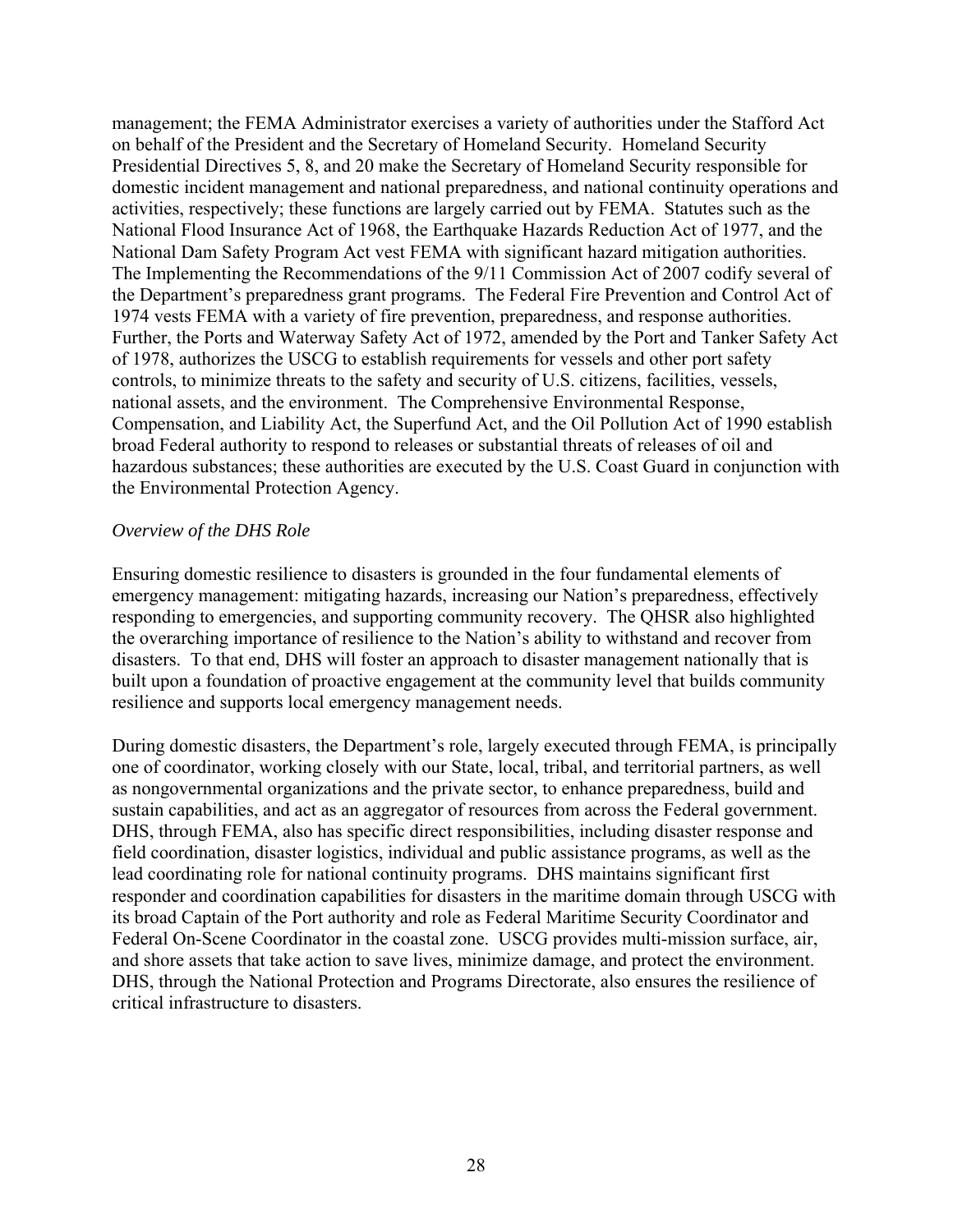## <span id="page-42-0"></span>Mitigating Hazards

DHS is uniquely positioned not only to support communities during a disaster, but also enable State, local, regional, tribal, and territorial partners to take steps that will decrease risk and mitigate future hazards before a disaster strikes. DHS works closely with our local and regional partners to identify hazards, assess vulnerabilities, and develop strategies to manage the risks associated with natural and man-made hazards. The Department works to reduce risk to life and property through encouraging land use controls and adoption of building codes, while also applying engineering and planning practices in conjunction with advanced technology tools. A primary area of focus is reducing flood loss and damage, by ensuring that communities across the country have access to affordable flood insurance while also encouraging communities to adopt and enforce floodplain management regulations that mitigate the effects of flooding. DHS also enhances structural resilience through interrelated stewardship and safety responsibilities, particularly in the maritime sector.

## Enhancing Preparedness

Increasing preparedness is a key responsibility of DHS. This responsibility includes working collaboratively to increase the preparedness of our State, local, regional, tribal, and territorial partners, as well as nongovernmental organizations, the private sector, and the general public. DHS has responsibility for crafting a national preparedness goal and system and building preparedness capabilities through planning, training, safety and security standards, technical assistance, exercises and credentialing for homeland security partners and stakeholders at all levels of government and industry. The primary vehicle for enhancing preparedness at the State, local, regional, tribal, and territorial level are grant programs—notably the State Homeland Security Grant Program and Urban Areas Security Initiative—which along with other grant programs collectively provide almost \$4 billion annually to State, local, regional, tribal, and territorial governments. The Department is also the lead in providing guidance and resources to aid in building preparedness at the local and regional level by encouraging individuals and families, the private sector and community-based organizations to reduce vulnerabilities and improve their capacity to withstand disasters through planning, readiness, and capacity-building activities. To this end, DHS works closely with local and regional officials and first responders encouraging public preparedness activities and awareness campaigns, and works with a number of national networks of community based preparedness teams. Federally-administered training programs—such as FEMA's National Domestic Preparedness Consortium, Emergency Management Institute, and Center for Domestic Preparedness—also play a critical role in developing the knowledge, skills, and abilities of stakeholders in the private sector and at all levels of government. DHS, through USCG, establishes and enforces safety and security regulations on mariners, vessels, and maritime facilities to ensure all-hazard preparedness. Finally, DHS improves catastrophic preparedness through the establishment of shared preparedness and response objectives and planning for responding to extreme events.

# Ensuring Effective Disaster Response

DHS, primarily through FEMA, acts as the Federal coordinator during disaster response, supporting State, local, regional, tribal, and territorial governments while working closely with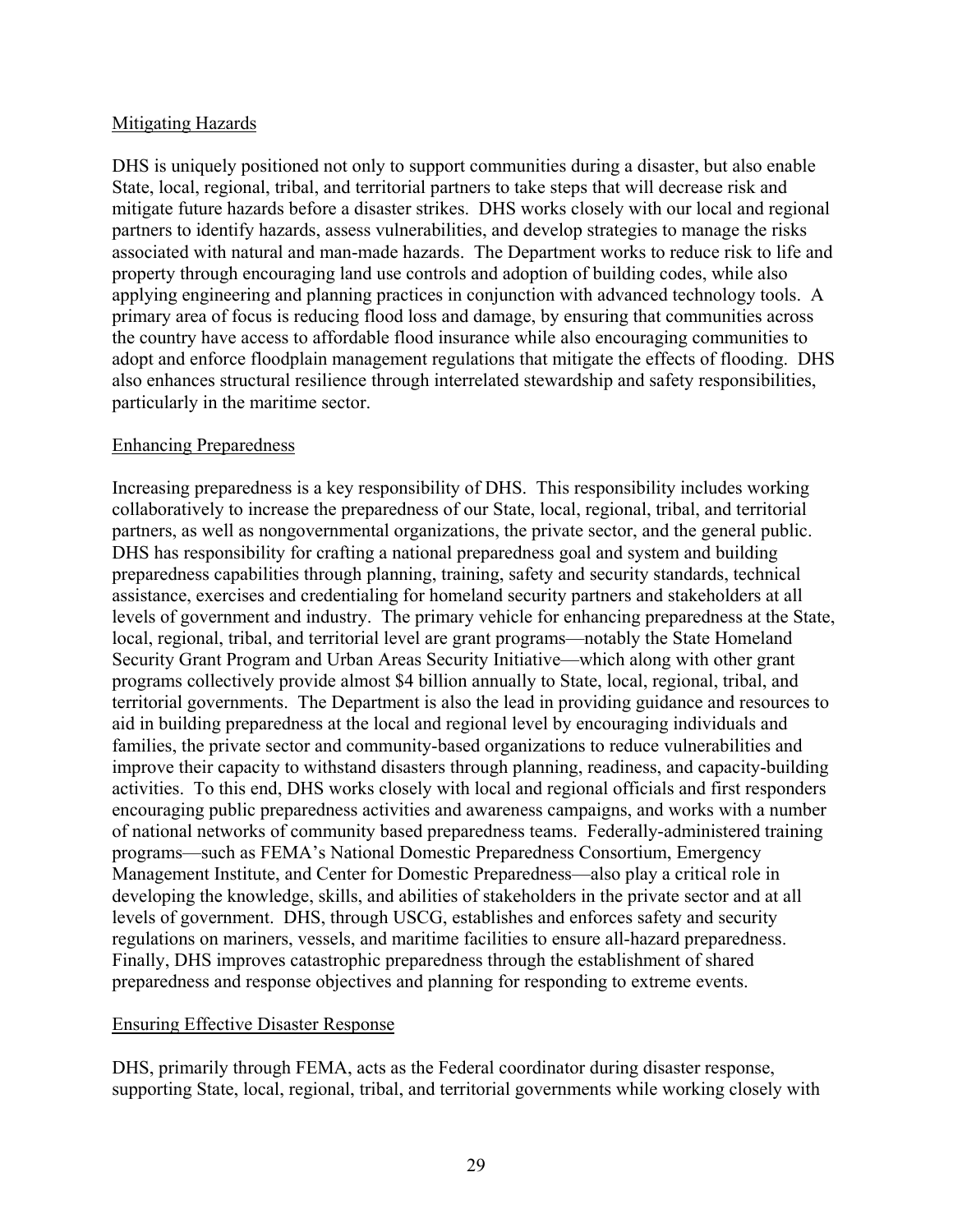<span id="page-43-0"></span>nongovernmental organizations and the private sector to help leverage the resources that they can bring to bear. This coordination ensures that our Nation's emergency response is functioning in a comprehensive, unified manner. To meet disaster response requirements, FEMA maintains Incident Management Assistance Teams, the National Urban Search and Rescue Response System, Mobile Emergency Response Support Detachments, the National Response Coordination Center and a network of Regional Response Coordination Centers, disaster emergency and interoperable communications capabilities, a robust disaster logistics capability, and recovery programs to provide public assistance and individual assistance to affected citizens. DHS, through FEMA, also disseminates emergency alert information during an emergency through the Integrated Public Alert and Warning System (IPAWS) which is designed to provide a multi-faceted dissemination mechanism for alerts beyond traditional audio-only and television warnings. The IPAWS program leverages technological advancements in how messages can be disseminated as well as how, and on what types of devices, they can be received in the event of an emergency. Through USCG, DHS also maintains robust multi-mission first responder assets capable of saving lives, protecting property and the environment, and responding to all-hazards disasters within the maritime domain. USCG, together with the Environmental Protection Agency, coordinates the response to Spills of National Significance under the National Contingency Plan for oil and other hazardous materials spills in navigable waterways.

#### Supporting Community Recovery

DHS plays a key role in facilitating community recovery following a disaster. Through FEMA's Public Assistance and Individual Assistance programs, DHS is able to support eligible reconstruction projects and provide eligible disaster survivors with financial support as they begin the road to recovery. In conjunction with the Small Business Administration and the Departments of Housing and Urban Development, Agriculture, and other Federal agencies, the Department also provides State, local, tribal, and territorial governments with access to subject matter experts to assist local governments with planning and coordinating the rebuilding efforts. In addition, FEMA serves in a key role to ensure government-wide continuity of operations in the event of a disaster. USCG "first responder" assets quickly become recovery platforms following a maritime disaster and play critical roles in restoring the Maritime Transportation System and the flow of commerce through our ports and waterways. USCG and CBP have substantial responsibilities for facilitating the restoration of trade following a major disruption due to disaster.

The devastating effects of recent disasters have highlighted the need to reform our national approach to long-term recovery. Communities devastated by a disaster, particularly large-scale and catastrophic events such as Hurricane Katrina face complex and difficult challenges, including restoring economic viability, rebuilding infrastructure and public services, and establishing resilience against future hazards. To that end, in September 2009, the President directed DHS and the Department of Housing and Urban Development (HUD) to co-chair an interagency working group to strengthen long-term disaster recovery at the Federal, State, local, tribal, and territorial levels. Following an extensive outreach effort with stakeholders across the country, this effort will result in two documents in 2010: a National Disaster Recovery Framework (NDRF) and a report to the President with specific recommendations to improve the Nation's capacity for effective long-term recovery. The NDRF, a companion document to the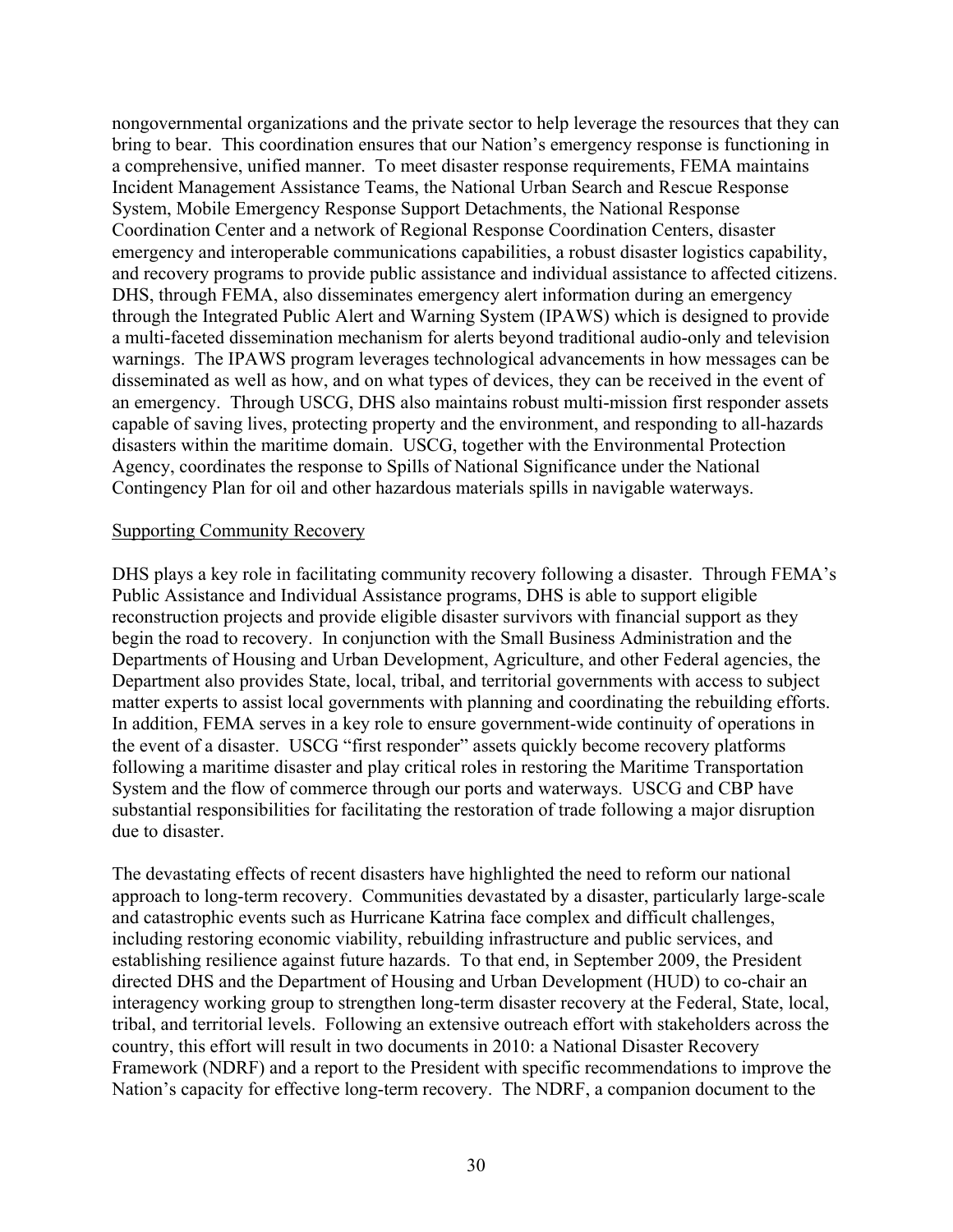<span id="page-44-0"></span>National Response Framework, will outline how community recovery is supported on a national level. The report to the President will recommend improvements to the way in which government at all levels, the private sector, non-profit organizations, communities, and individuals prepare for and recover from a disaster. DHS's efforts, through FEMA, will include a particular focus on enhancing the delivery of recovery support functions for which FEMA is directly responsible, such as funding for public infrastructure rebuilding.

## *Initiatives and Enhancements*

The QHSR and BUR analyses show that DHS's responsibilities in disaster resilience require enhanced planning, management systems, resilience policies, and the promotion of individual, family and community preparedness. Planning for catastrophic disasters must be more coordinated and predicated on nationally agreed-upon, risk-based preparedness standards. FEMA personnel must be developed to further enhance DHS's ability to lead in emergency management. DHS must lead non-governmental sectors in setting infrastructure design standards and get expanded authority to regulate high-risk assets. Finally, new mechanisms are needed to enhance preparedness at the community, family, and individual levels.

Therefore, DHS will undertake the following initiatives and enhancements to enhance catastrophic disaster preparedness, improve DHS' ability to lead in emergency management, explore opportunities with the private sector to "design-in" greater resilience for critical infrastructure, and make individual and family preparedness and critical facility resilience inherent in community preparedness.

- *Enhance catastrophic disaster preparedness.* Of particular importance to DHS is our national preparedness for catastrophic events. National efforts to ensure resilience to these events must focus on improving existing catastrophic preparedness. This requires close collaboration with all partners to establish shared objectives and capability standards at the Federal, State, local, regional, tribal, territorial, nongovernmental, and private sector levels. We must engage and integrate the public as part of the solution to achieving greater overall catastrophic preparedness. Planning assumptions must address risk-based worst case scenarios (maximums of maximums) with resource thresholds that are intended to challenge preparedness at all levels of government. These scenarios will enable planners to seek innovative, non-traditional solutions to catastrophic events. Partnerships in planning for these events will also extend beyond the traditional coalitions, that involve Federal, State, local, regional, tribal, territorial, community planners, the private sector, and nonprofit organizations. Plans will be supported by training, technical assistance and grants, and ultimately be validated through robust exercises designed to overload the system so additional capability shortfalls can be identified and addressed.
- *Improve DHS' ability to lead in emergency management.* To improve overall effectiveness in emergency management, FEMA will create a new strategic approach to developing the agency's current workforce, recruiting and hiring the best talent available and strengthening skill sets across the workforce in support of FEMA's core responsibilities. DHS will create a career path for employees with emergency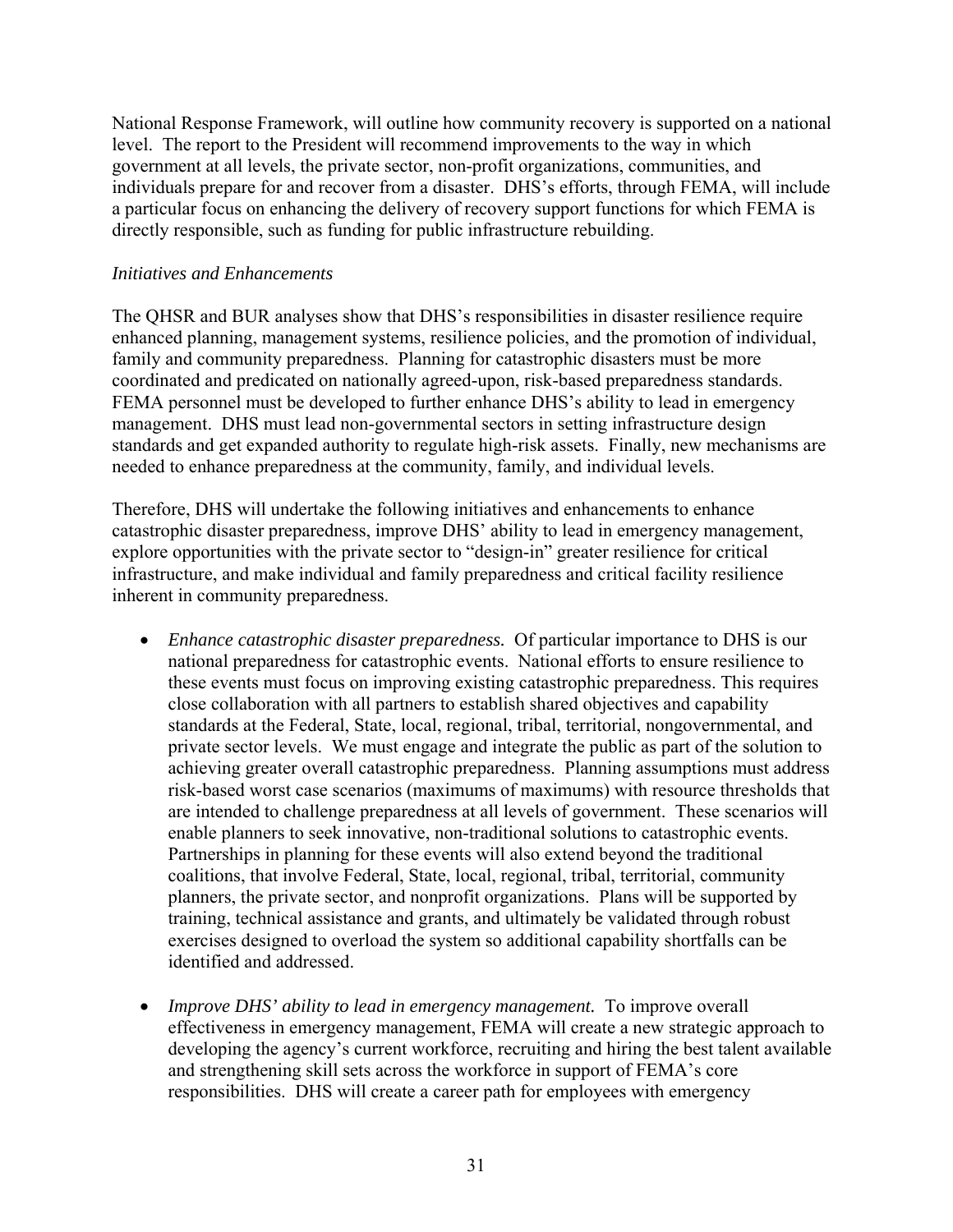management responsibilities, including headquarters positions, field deployments, and mobility assignments, and implement both paid and unpaid internship programs to develop future emergency managers. FEMA will implement personnel exchanges between headquarters and regional offices to enhance employee understanding of headquarters and regional perspectives, as well as personnel exchanges between FEMA and State governments through the Intergovernmental Personnel Act. DHS will reassess, refine, and clarify roles and responsibilities for emergency management through the *National Response Framework* revision process, which will help streamline the delivery of effective disaster response. DHS will also promote access to emergency managementrelated information by homeland security partners and stakeholders, in order to promote a shared understanding of how risks are prioritized and managed and inform resource allocation decisions. Finally, DHS will align FLETC State, local, regional, tribal, and territorial law enforcement with training through FEMA's National Domestic Preparedness Consortium, Emergency Management Institute, and Center for Domestic Preparedness in order to harmonize curriculums and take advantage of complementary learning experiences. DHS will also enhance coordination of existing fellowship programs that receive DHS support to ensure coordination and maximize the effectiveness and utility of those programs.

- *Explore opportunities with the private sector to "design-in" greater resilience for critical infrastructure.* Our efforts to reduce vulnerabilities to critical infrastructure and key resources must include not only physical protection measures but also inherent resilience. It is more efficient and more effective to build in resilience by design than to retrofit for resilience once facilities and networks are developed. To that end, DHS will work with nongovernmental organizations that set infrastructure design standards to establish commonly-agreed standards for critical infrastructure resilience. DHS will build upon the standards adoption authority provided under Title IX of the Implementing the 9/11 Recommendations Act of 2007, and will seek to incorporate design standards for critical infrastructure resilience into Federally-administered insurance and re-insurance programs. DHS will also examine the need to set security requirements at high-risk assets and in high-risk areas as appropriate, and to set standards for security practices in critical infrastructure sectors as necessary. Finally, DHS will seek to obtain information from the private sector with protections preventing such information from unnecessary disclosure, in order to allow DHS to make determinations concerning risk.
- *Make individual and family preparedness and critical facility resilience inherent in community preparedness.* Preparedness and hazard vulnerability reduction must be inherent in communities in the same way that protection and resilience must be built into critical infrastructure by design. DHS will work with its Federal, State, local, tribal, territorial, nongovernmental, and private sector partners to develop new mechanisms for building in preparedness and hazard vulnerability reduction into urban planning, community-provided education, and civic organizations.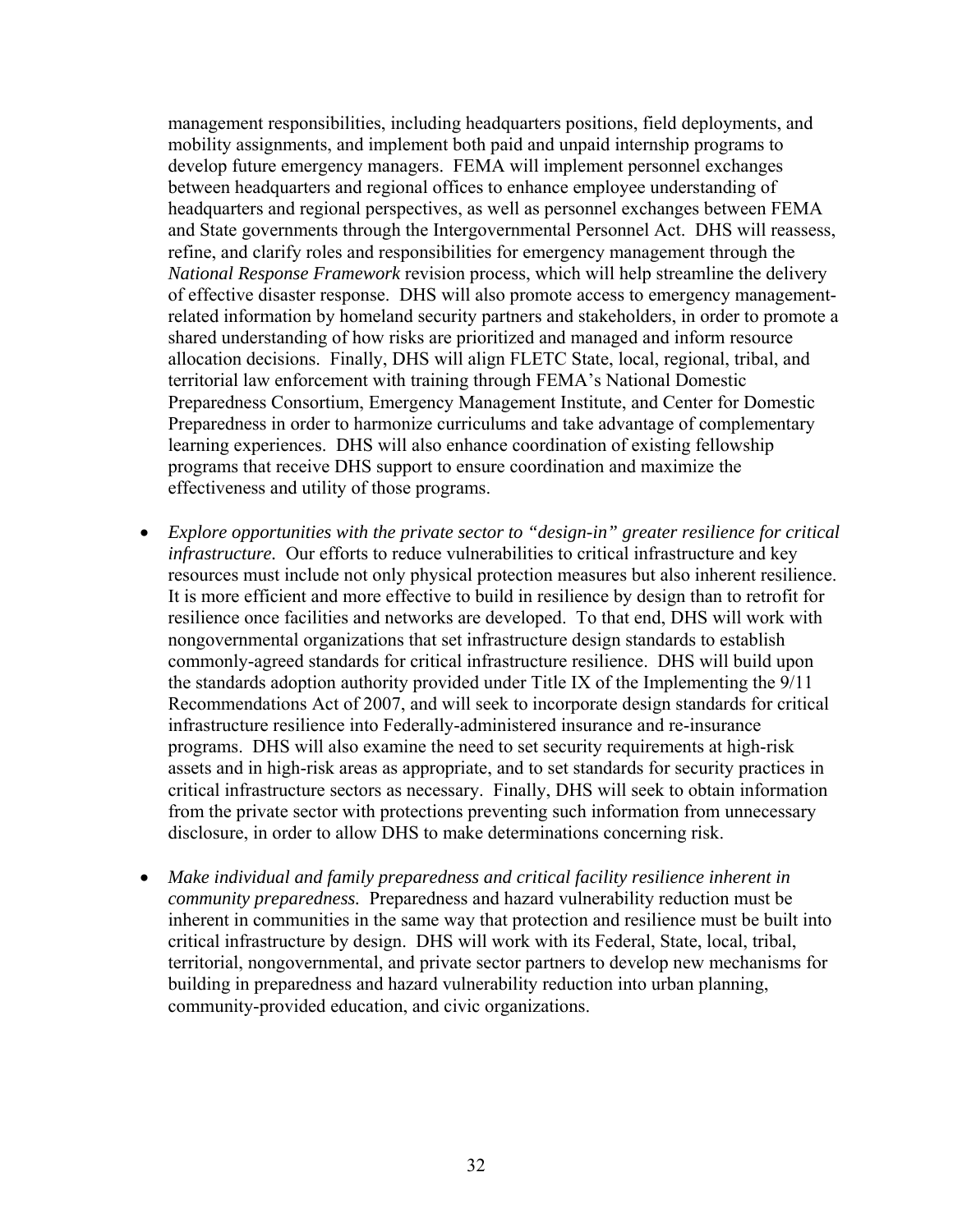# <span id="page-46-0"></span>**F. Complementary Department Responsibilities and Hybrid Capabilities**

DHS also performs a number of services and functions that are complementary to its homeland security mission responsibilities, including marine safety, stewardship, and environmental protection and certain categories of law enforcement activities. These services and functions are typically performed with hybrid capabilities—assets and resources capable of performing multiple missions—which are a hallmark of homeland security. For example, the same assets and personnel that patrol our borders, enforce our immigration laws, and respond to major oil spills also enforce safety regulations, assist travelers, and safeguard natural resources. These complementary activities are critical to fulfilling other national interests, and are often intertwined with and mutually supporting of homeland security activities.

# **IV. Improving Department Management**

As noted earlier, the integration of all or part of 22 different Federal departments and agencies into a unified, integrated Department of Homeland Security continues to represent a significant public policy and management challenge. In its seven years of existence, DHS has taken significant steps to create a unified and integrated Department, and the bottom-up review process has provided a unique opportunity to examine and improve the way the Department runs itself.

## *The DHS Efficiency Review*

To unify the Department, the Secretary launched a major initiative to foster a culture of responsibility and fiscal discipline, cut costs, and streamline operations through a series of measures that are expected to lead to significant cost avoidances. Since its launch in March 2009, the DHS Efficiency Review program has implemented nearly two dozen separate initiatives to achieve these aims while also promoting greater accountability, transparency, and customer satisfaction. The Efficiency Review has led to improvements in how the Department manages its resources in several areas, including its physical assets and support of its workforce, as well as the day-to-day expenditures required to do business. As part of the Efficiency Review and through other channels, DHS has also made improvements in how it supports its workforce. An expanded discussion of Efficiency Review initiatives is set forth at Annex C to this report.

## *A DHS International Engagement Framework*

The flow of people and goods around the world and across U.S. borders can advance America's interests, but can also create security challenges that are increasingly borderless and unconventional. Within this environment, DHS has a core responsibility to ensure the safety, security, and resiliency of the United States and the global trade and travel systems upon which our Nation relies.

In order to fulfill its full range of missions, DHS must build on U.S. international partnerships to enhance our ability to identify vulnerabilities and to understand, investigate, and interdict threats at the earliest possible point, ideally before they become manifest, reach our shores, or disrupt the critical networks on which we depend. To that end, DHS will be developing a strategic framework for DHS international engagement to provide common policy objectives and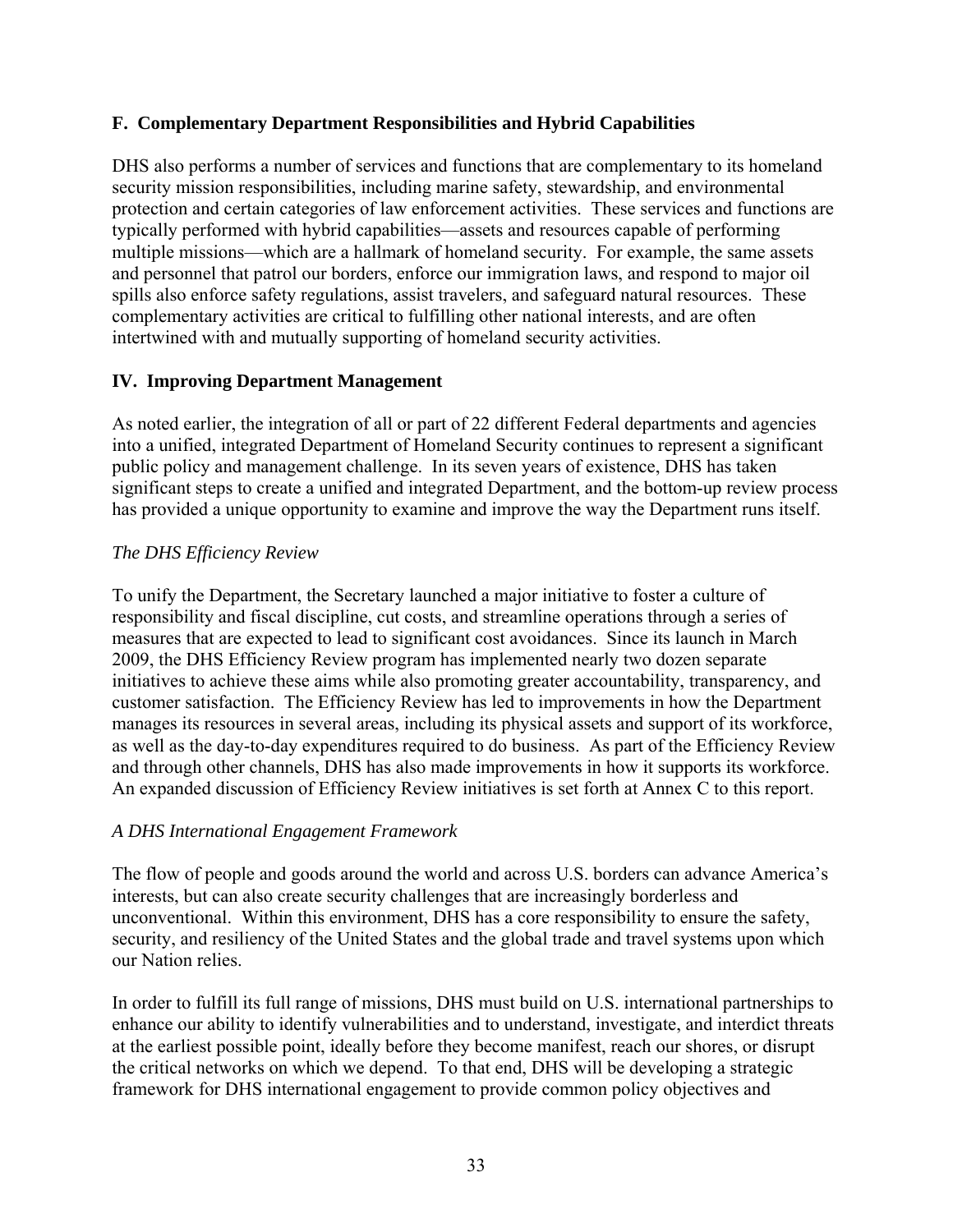<span id="page-47-0"></span>priorities across the Department. The framework will prioritize the Department's engagement, activities, and footprint abroad, and advance DHS's ability to meet future challenges around the world. This international framework will be consistent with the broad range of U.S. Government international priorities and in consultation and coordination with the Department of State and the U.S. Chiefs of Mission in foreign countries.

The DHS international engagement framework will focus on the following areas of emphasis:

- Increased cooperation with international partners to identify, prevent, deter, investigate, and disrupt threats, and manage homeland security risks through dynamic information and knowledge sharing and cooperation in joint operations;
- Enhanced collaboration with international partners to develop norms, standards, and regulatory environments that enhance international security activities relating to homeland security, including aviation security, maritime security, and global supply chain security;
- Enhanced collaboration with international partners in technology development and evaluation for homeland security applications; and
- Increased capacity building, training, and technical assistance in partnership with the Departments of State and Defense to strengthen weak links in the global systems that move people and goods.

# *Initiatives and Enhancements*

The QHSR statute required an assessment of the organizational alignment of the Department with the national homeland security strategy and homeland security missions set forth in the QHSR Report. The BUR included this assessment. The assessment showed that six years since its establishment as a Federal department, there remain critical opportunities to enhance integration across DHS, including operationally by ensuring clear delineation of headquarters and operational components; aligning the multiple regional structures that exist across operational components nationally; strengthening training and career paths through emphasis on mobility and cross-disciplinary experiences; and enhancing management and functional integration. Currently, the Secretary of Homeland Security cannot reorganize DHS in the manner envisioned by the Homeland Security Act, thereby severely limiting her ability to manage the department through a rapidly evolving security environment. Though much progress has been made in adopting a risk management posture and culture across DHS, there remains work to be done in carrying out a national risk assessment and further inculcating risk management principles and priorities throughout all DHS activities. Lastly, the health and resilience of DHS employees must remain an urgent management priority, as should the conversion of contractor to government positions.

At the core of DHS operations are its seven operating components: U.S. Citizenship and Immigration Services (USCIS); the U.S Coast Guard (USCG); U.S. Customs and Border Protection (CBP); the Federal Emergency Management Agency (FEMA); U.S. Immigration and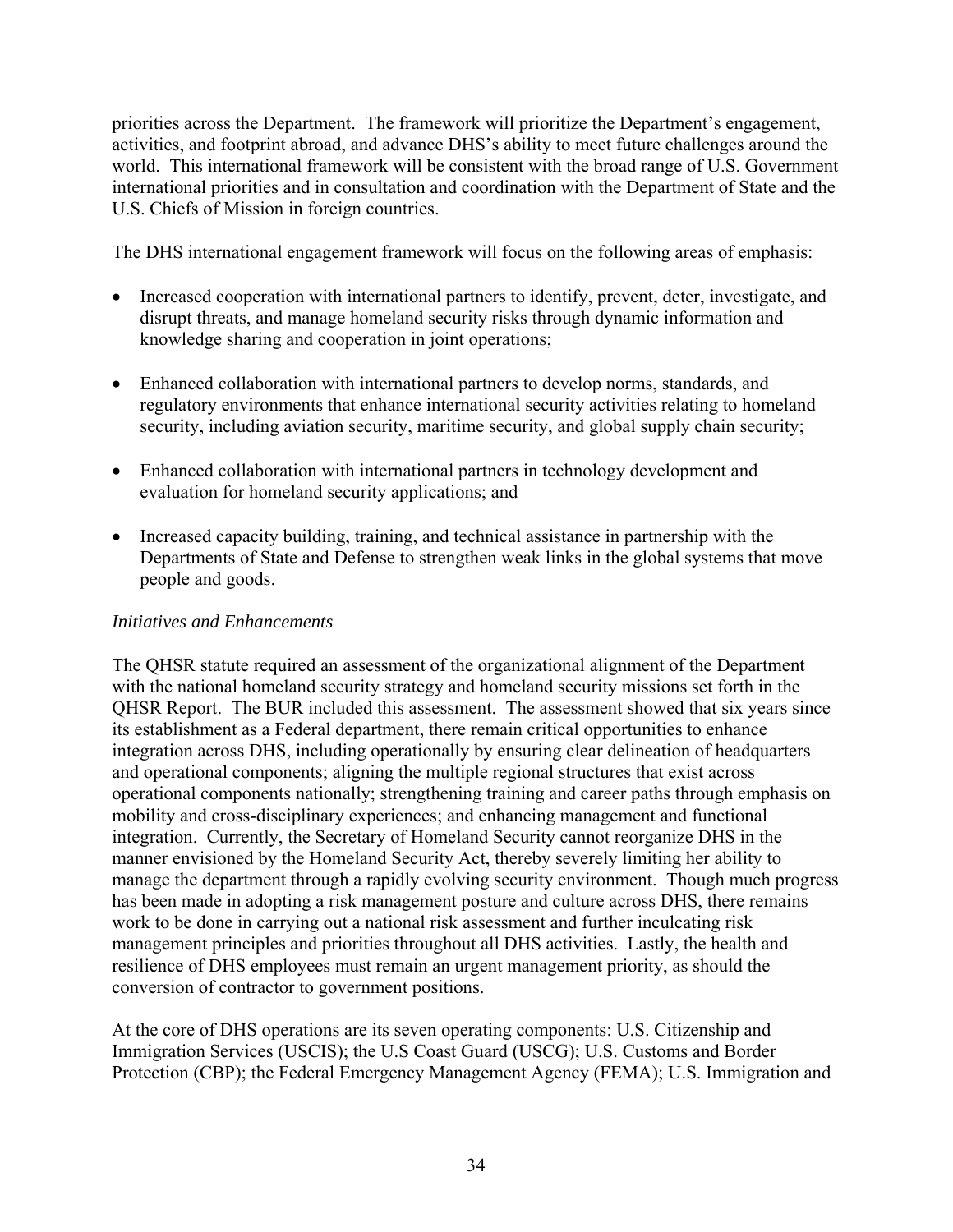Customs Enforcement (ICE); U.S. Secret Service (USSS); and the Transportation Security Administration (TSA).

To improve Department management, DHS proposes to restore the Secretary's reorganization authority for DHS headquarters, realign component regional configurations into a single DHS regional structure, improve cross-Departmental management and functional integration, strengthen DHS intelligence and counterintelligence capabilities, enhance the Department's risk management capability, increase coordination within DHS through cross-Departmental training, enhance the DHS workforce through more developed career paths, and increased diversity, especially at senior levels, and reduce reliance on contractors.

- *Seek restoration of the Secretary's reorganization authority for DHS headquarters.* At its founding, DHS was authorized to conduct reorganizations of Department functions upon 60 days notice to Congress, with the exception of USSS and USCG. Over time, Congress has limited that authority to a point where today the Secretary is restricted from using that authority at all. To provide the Secretary with the authority to realign the Department's headquarters to meet new threats and realize greater efficiencies, DHS will request that Congress remove current restrictions on the Department's ability to use its authority under Section 872 of the Homeland Security Act of 2002 with respect to its headquarters.
- *Realign component regional configurations into a single DHS regional structure.* Each of DHS's seven current operating components use a different regional structure for locating offices, allocating resources, and conducting operations and planning across the United States. To streamline operations nationally, increase efficiencies, and enhance cross-training and rotational assignments, DHS will align the seven separate regional structures currently in use by the operating components to a single, nationwide regional structure. DHS is currently examining the best mechanism for harmonizing and integrating its regional structure, including any recommendations regarding legislative authority necessary to effectuate such an alignment.
- *Improve cross-Departmental management, policy, and functional integration.* DHS's business chiefs (e.g. Chief Financial Officer, Chief Information Officer) conduct cross-Department management and oversight as well as perform day-to-day service functions for DHS headquarters directorates and offices. In order to improve cross-Department management, DHS will examine the creation of a Headquarters Services Division within the Management Directorate from the existing service functions of the business chiefs that will provide day-to-day business support functions to DHS headquarters elements. In order to increase cross-Departmental policy development and coordination, DHS will also seek to elevate the position of Assistant Secretary for Policy to an Under Secretary.

To transform and increase the integration of Departmental management functions, DHS is concentrating on seven specific initiatives: Enterprise Governance; a Balanced Workforce Strategy; Transformation and Systems Consolidation (TASC); Headquarters Consolidation and St. Elizabeth's; Human Resources Information Technology; Data Center Migration; and Homeland Security Presidential Directive 12 Implementation.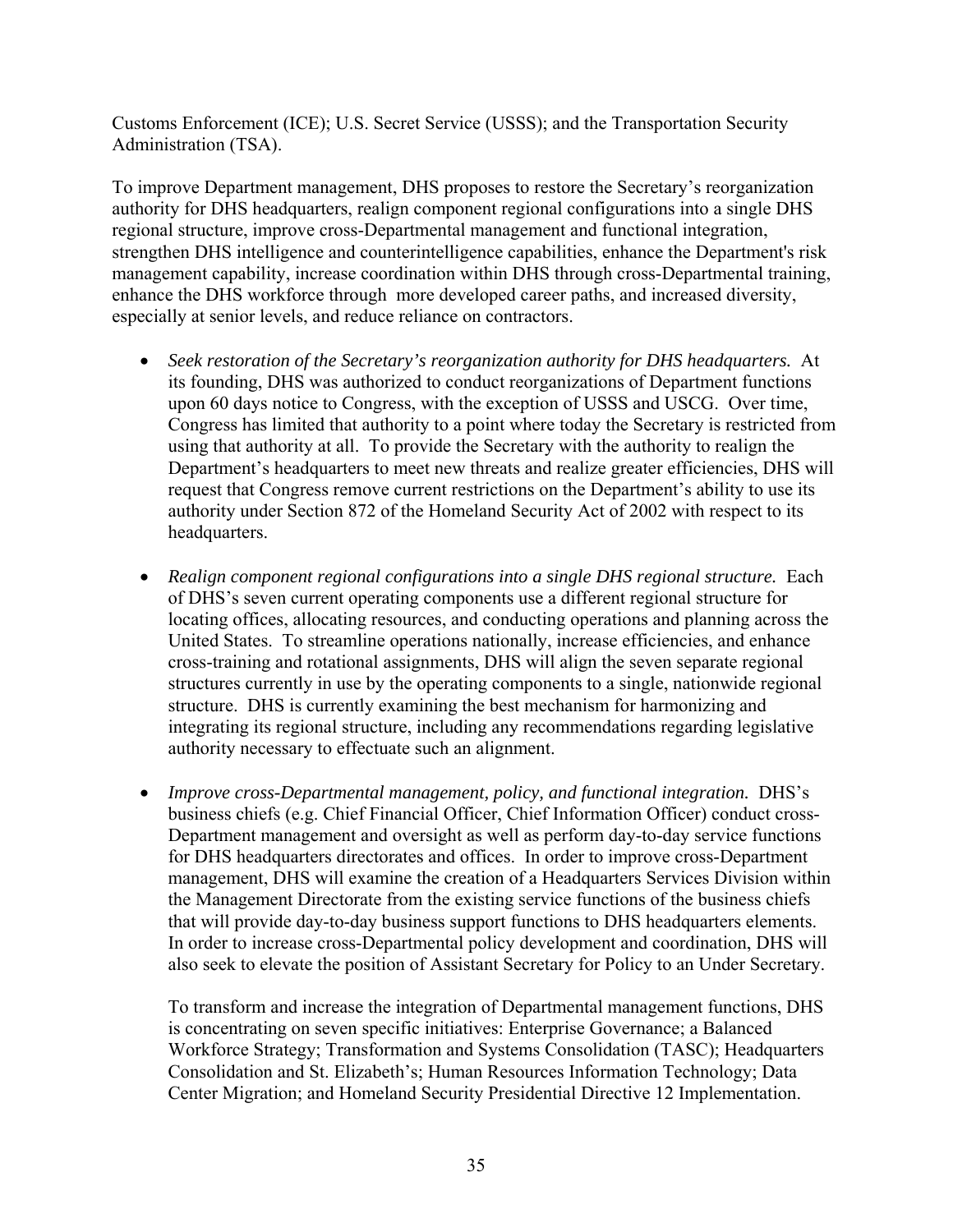These initiatives will help drive transformation to a "One DHS" culture through cohesive horizontal and vertical integration and management of Department-wide initiatives, improve the transparency and functionality of critical management systems, increase cybersecurity of our networks through consolidation of data centers, effectively manage real estate in the National Capital Region, and create common identification procedures within DHS. Full implementation of Homeland Security Presidential Directive 12, including a single DHS identification card and common operating procedures and protocols for employee and contractor access, will ensure a single secure identification credential for all of DHS.

- *Strengthen internal DHS counterintelligence capabilities.* It is imperative for DHS to have an effective and coherent counterintelligence effort. DHS will enhance its counterintelligence capabilities and posture through increased training and reporting, prebriefing and de-briefing of employees traveling abroad and recurrent vetting programs for contractor personnel. DHS will also develop a cyber counterintelligence capability to complement existing information assurance activities. In addition, DHS will address structural impediments to improving the counterintelligence function within the Department by integrating currently separated counterintelligence activities into a unified counterintelligence program.
- *Enhance the Department's risk management capability.* As the QHSR identified, ultimately homeland security is about effectively managing the risks to the Nation. Employing an integrated risk management framework, DHS will enhance its capability to inform strategies, processes, and decisions to enhance security and to work in a unified manner with its homeland security partners to manage risks. DHS will continue building this framework and invest in the governance, policy, guidance, processes, tools, training, and accountability necessary to manage risk. DHS will also continue to work to evaluate all hazards risks to the Nation, identify improved strategies for managing risks, and measure performance in terms of risk reduction.
- *Strengthen coordination within DHS through cross-Departmental training and career paths.* DHS's most valuable resource is its people. Thus, any effort to achieve a unified DHS must focus on the men and women who work at DHS. DHS will strengthen Department unity by developing DHS career paths that provide mobility within the Department and span headquarters and operational components. DHS will also increase the number of DHS component personnel on rotation in headquarters directorates and offices, and the number of DHS headquarters personnel on rotation in components. As part of interagency national security and homeland security professional development, DHS will also explore interagency and intergovernmental rotational assignments with Federal, State, local, tribal, and territorial partners.
- *Enhance the DHS workforce.* The Department's health, wellness, and resilience programs are critical to employee retention and performance. DHS has created programs such as the DHS Together Employee Initiative and the Organizational Resilience Initiative to ensure that Department employees have the tools and resources to manage the stresses inherent in these occupations. DHS also plans to implement Workplace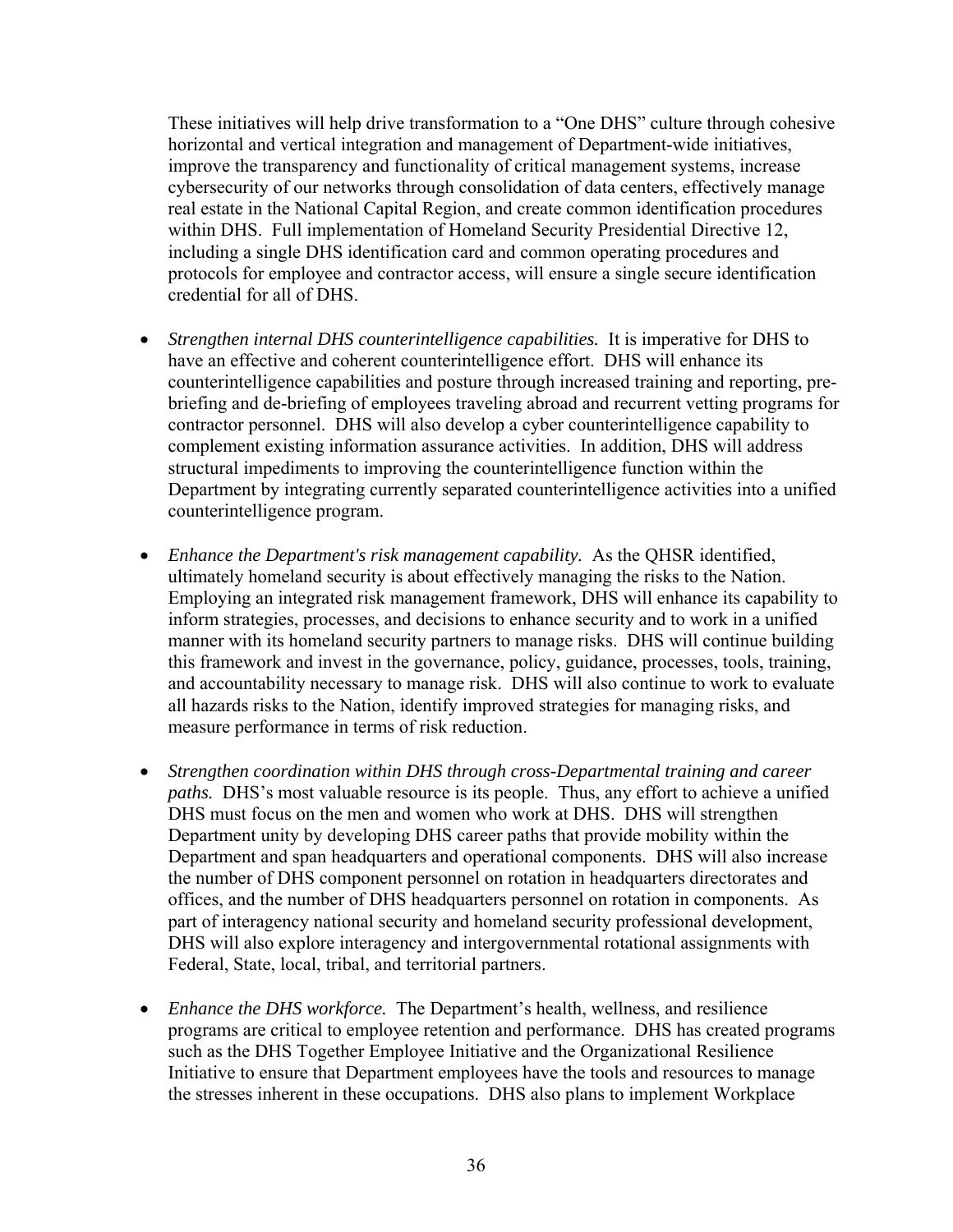<span id="page-50-0"></span>Wellness programs, including employee resilience training, to address the needs of the Department's diverse workforce. DHS will create a standardized, metrics-driven health program that supports the unique needs of our operational workforce, and frontline medical programs that support operational missions staffed and supported with appropriate training and equipment. DHS will also expand TSA's Idea Factory across the Department in order to harness the insights and innovations of the DHS workforce.

In addition, the Department will pursue greater diversity in its workforce, especially at senior levels. Given our critical homeland security mission, DHS must focus on the diversity of its workforce to reflect the people it serves. The Secretary recently appointed a senior-level steering committee, chaired by the Deputy Secretary, to direct a multi-year effort to promote diversity. DHS has initiated a coordinated employee recruitment initiative to improve diversity of applicant pools. This approach will emphasize targeted recruitment to increase the number of women, minorities, and veterans applying to work throughout DHS and enterprise recruitment efforts for Senior Executive Service positions. We will also deploy a Department-wide exit survey to provide more reliable information about employee attrition and to understand how this impacts diversity in the Department.

 *Balance the DHS workforce by ensuring strong federal control of all DHS work and reducing reliance on contractors.* DHS is strongly committed to a full re-examination of its workforce needs and its current reliance on contractors. In 2009, all DHS directorates, components, and offices were directed to examine current contracts and develop initial contractor conversion plans. Over the past year, the Department has been actively converting contractor positions to government positions. DHS will continue to build on these efforts at an even more aggressive pace to put in place the appropriate federal workforce required to oversee and carry out its mission responsibilities.

# **V. Increasing Accountability**

To enhance mission performance and improve Departmental management, DHS must increase accountability across the organization. While accountability cuts across all aspects of the organization's operations, our initial focus will be to maximize the performance and resource data we collect to inform strategic and risk-informed decision-making.

# *Data and Performance Management*

Seven years of Departmental operation have led to significant gains in cross-Departmental relationships, particularly at the operational level, but significant differences still remain. These differences can hinder effective decision-making and accountability.

For many of its early years, DHS did not have mature strategic planning, resource allocation, execution oversight, and reporting processes. The QHSR was a major milestone in the Department's strategic planning process; it has demonstrated both internally and externally the value of strategic planning and that strategic planning is possible within the homeland security mission space. The last few years have seen increased maturity in resource allocation and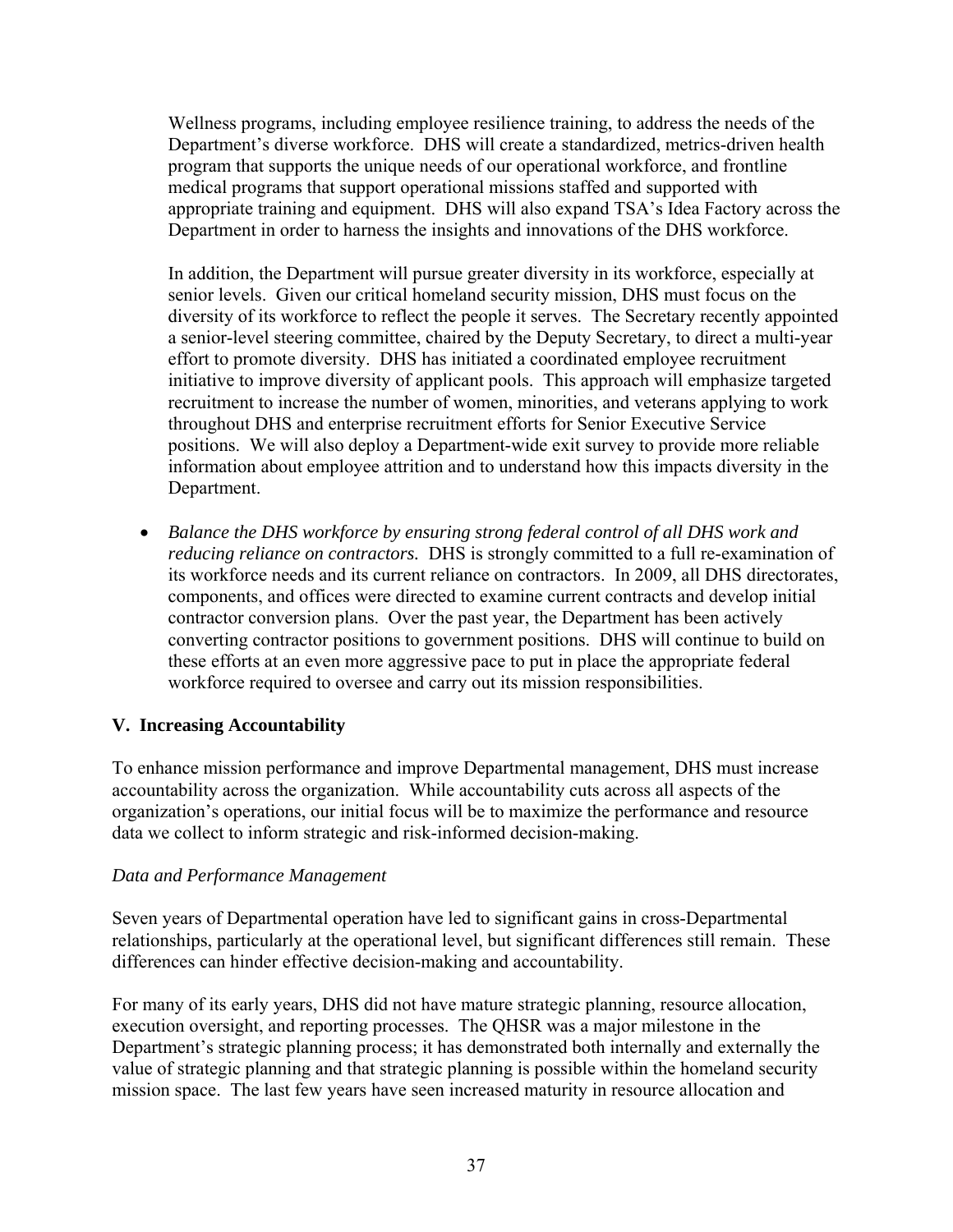<span id="page-51-0"></span>execution oversight, particularly acquisition oversight. The Department has also systematically improved its financial management by building a strong internal controls process and focusing attention on the elimination of material weaknesses in financial audits.

## *Congressional Accountability*

As the 9/11 Commission noted in its report, "Congress needs to establish for the Department of Homeland Security the kind of clear authority and responsibility that exist to enable … the Defense Department to deal with threats to national security." Both the House and Senate Appropriations committees have consolidated all DHS jurisdiction into a single subcommittee within each chamber. Each chamber has also designated one authorization committee with primary oversight over DHS. However, DHS has had 86 committees and subcommittees exercising jurisdiction over the Department in each session of Congress since 2003. As a result, to date in the 111<sup>th</sup> Congress, DHS has provided testimony in more than 200 hearings from more than 280 Department witnesses. Over the past year, DHS provided approximately 5,227 Congressional briefings, formal and informal. A diagram of Congressional oversight of DHS in the 110th Congress is attached as Annex F. Streamlining Congressional oversight of DHS would allow the Department to focus its time and resources much more effectively on its critical missions, while preserving a full degree of accountability to Congress.

## *Initiatives and Enhancements*

The QHSR established a foundation that will permit more effective and targeted analysis of DHS mission effectiveness. The QHSR legislation also required a review and assessment of the effectiveness of the mechanisms of the Department for executing the process of turning the requirements developed in the QHSR into an acquisition strategy and expenditure plan within the Department. DHS conducted this analysis. DHS does not have a common analytic framework like that of the Department of Defense, which facilitates cross-Departmental planning and capability development. DHS will establish a common framework to effectively identify and assess alternatives and support decision-making at all levels. Additionally, the performance metrics that flow from department-wide analysis must be a priority for further development and refinement, both at the strategic and program levels. Lastly, though the Cost Analysis Division is an important step in the department's improved acquisition oversight, there remains a vital need for independent cost assessments of major programs. These initiatives are intended to improve the effectiveness of the mechanisms of the Department for executing the process of turning the requirements developed in the QHSR into an acquisition strategy and expenditure plan within the Department.

 *Increase Analytic Capability and Capacity.* Increasing the Department's analytic capability and capacity will help Department leadership better understand the implications of major decisions and the costs of alternative actions. DHS will enhance its strategic planning processes, resource allocation processes, risk analyses, net assessments, modeling capabilities, statistical analyses, and data collection in order to effectively project capability and capacity requirements for DHS missions and functions. DHS will take steps to develop common analytic frameworks and assumptions for use in cross-Departmental analysis, similar to the Department of Defense's Analytic Agenda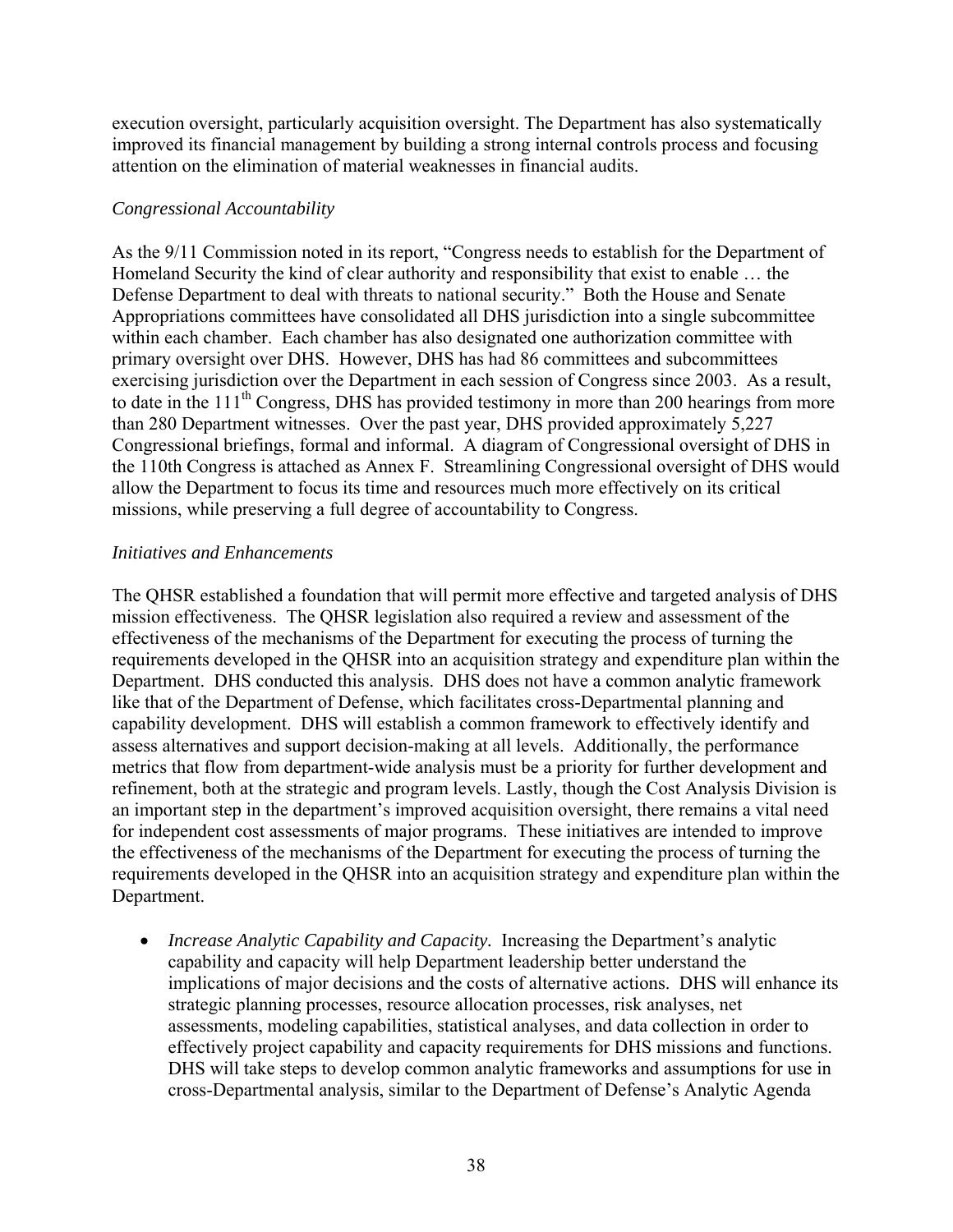<span id="page-52-0"></span>initiative. DHS will also reform its budget account structure to increase its ability to compare like costs across components and offices. As these reforms take shape, DHS will seek Congressional approval to conform its appropriations structure to this reformed account structure.

- *Improve Performance Measurement and Accountability.* Along with increased analytic capability and capacity, the Department must increase the quality of its performance measures and link those measures to the mission outcomes articulated in the QHSR Report. DHS has been actively working with the Government Accountability Office to address shortfalls in its current program performance measures, and the QHSR strategic framework provides the foundation upon which to base new strategic outcomes and measures. To that end, the Department will adjust its program-level performance measures, and introduce new strategic-level performance measures for cross-Departmental missions and functions. DHS will also expand program evaluation during and after program execution.
- *Strengthen Acquisition Oversight.* DHS has made significant improvements in acquisition oversight in the last two years; however, the Department needs to continue to strengthen this process. Numerous audits conducted by the Government Accountability Office and DHS Inspector General have highlighted significant program cost growth and the inadequacy of the cost estimating process across DHS. DHS has established a Cost Analysis Division (CAD) in the Office of the Chief Procurement Officer. Currently, the CAD is responsible for validating Program Life Cycle Cost Estimates. As a next step in its acquisition oversight process, DHS proposes to increase CAD's capability to provide independent cost estimates of major programs at major milestone points. This capability will ensure program cost estimates are reasonable reflections of the program's requirements and can withstand the scrutiny of external reviews and audits. Reliable and credible independent cost estimates will increase the Department's capability for informed investment decision making, budget formulation, progress measurement and accountability. Rigorous analyses of operational requirements, technology alternatives and disciplined testing and evaluation of technology acquisitions will be instituted to ensure investments yield intended mission improvements.

# **VI. Conclusion**

The Quadrennial Homeland Security Review, consistent with the *National Security Strategy*, was the first step in setting forth the strategic foundation to guide the activities of the homeland security enterprise toward a common end. This BUR report represents a second, DHS-focused step, and comprehensive effort to align the Department's programmatic activities and organizational structure with the mission sets and goals identified in the QHSR. The BUR serves as a road map for areas where additional emphasis, investment, and effort are needed to strengthen mission performance, improve Departmental operations and management and increase accountability for the resources entrusted to DHS.

The final step will be to execute the BUR. The BUR and QHSR will be implemented in the DHS FY 2012-2016 Future Years Homeland Security Program to Congress, which will propose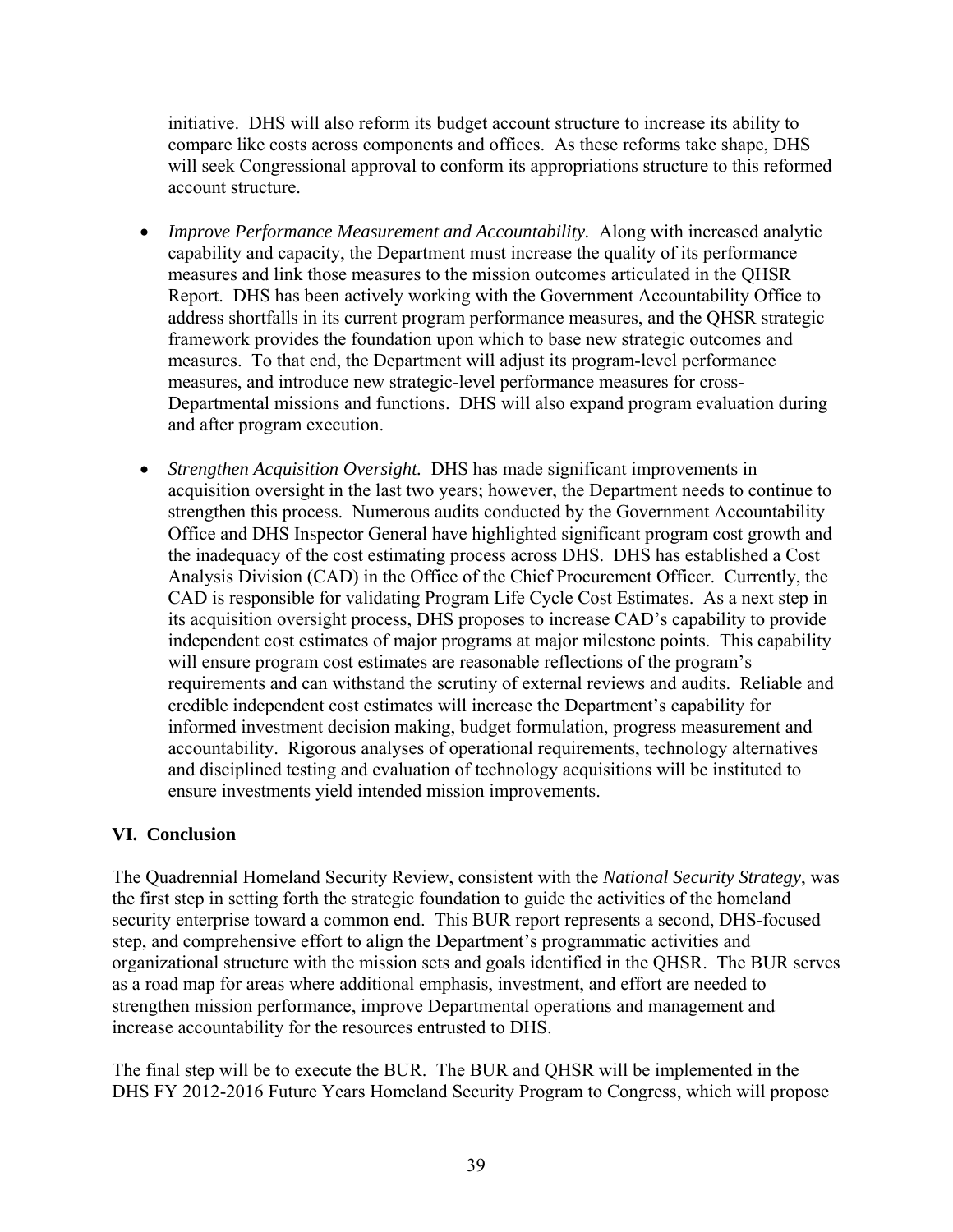specific programmatic adjustments based on the BUR recommendations. DHS will also undertake, in coordination with appropriate interagency partners, additional efforts in support of the QHSR, including the development of requirements for intelligence, science and technology, support to civil authorities, and other elements described in this report. Together, the QHSR, the bottom-up review, and the budget proposals will serve as vital steps in maturing DHS into a truly strategy-driven organization.

As noted in the QHSR, the over-arching message is clear: this is a strong and resilient Nation, but one that must consistently adjust to an ever-changing threat environment. There are many critical roles to play—at DHS, across the Federal government, in Congress, throughout State, local, tribal, and territorial governments, within the private sector, and by families and in communities across the Nation. Through the commitment of each, we will secure the homeland for all.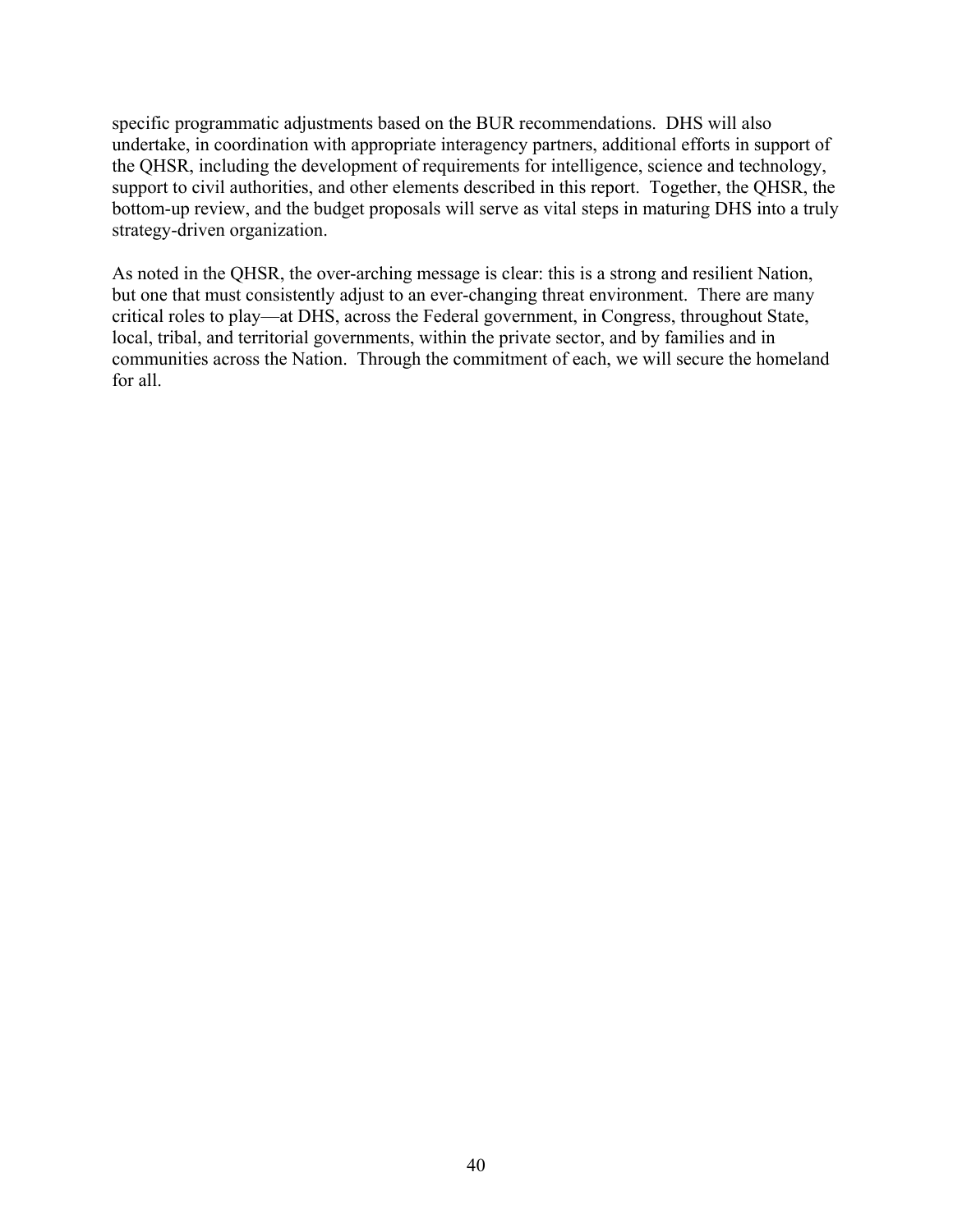## **Annex A DHS Component Composition**

The Department of Homeland Security has a dynamic and complex mission and continually evaluates its force needs to optimally secure the homeland. The current composition of DHS forces is provided below. The QHSR and BUR results will be implemented in the FY 2012 2016 Future Years Homeland Security Program (FYHSP), which may drive additional changes. (Employee numbers are rounded)

# *Transportation Security Administration (TSA):*

| <b>Headquarters and Supporting Resources</b>                             |
|--------------------------------------------------------------------------|
| <b>Operations Coordination Center</b>                                    |
| HQ Intelligence Office and Field Intelligence Officers                   |
| TSA Representation (19 countries)                                        |
| Vetting and Credentialing Centers (primary and Back-up) (2)              |
| Federal Flight Deck Officer Training Facilities (2)                      |
| Airport Passenger and Baggage Screening Operations (450 Airports)        |
| Transportation Security Officers (45,000)                                |
| Behavior Detection Officers (3,000)                                      |
| Bomb Appraisal Officers (400)                                            |
| Canine Teams (165 Proprietary; 640 Agreements)                           |
| In-Flight Air Security                                                   |
| Federal Air Marshal Service                                              |
| Surface and Multi-Modal Security                                         |
| Multi-Modal Visible Intermodal Prevention and Response Teams (VIPR) (10) |
| Surface Transportation VIPR Teams (15)                                   |

# *U.S. Customs and Border Protection (CBP):*

```
Headquarters and Supporting Resources 
Air, Land, and Sea Ports of Entry (327) 
       Process Passengers and Pedestrians 
       CBP Officers (21,000) 
       Agricultural Specialists (2,000) 
Border Security between Ports of Entry 
       20 Border Patrol sectors with 139 stations 
       Border Patrol Agents (20,000) 
Air and Marine Operations (46 Air Units and 67 Marine Units) 
       Air Interdiction Agents (800) 
       Marine Interdiction Agents (350) 
       Assets 
         Aircraft (290) 
         Marine Vessels (235)
```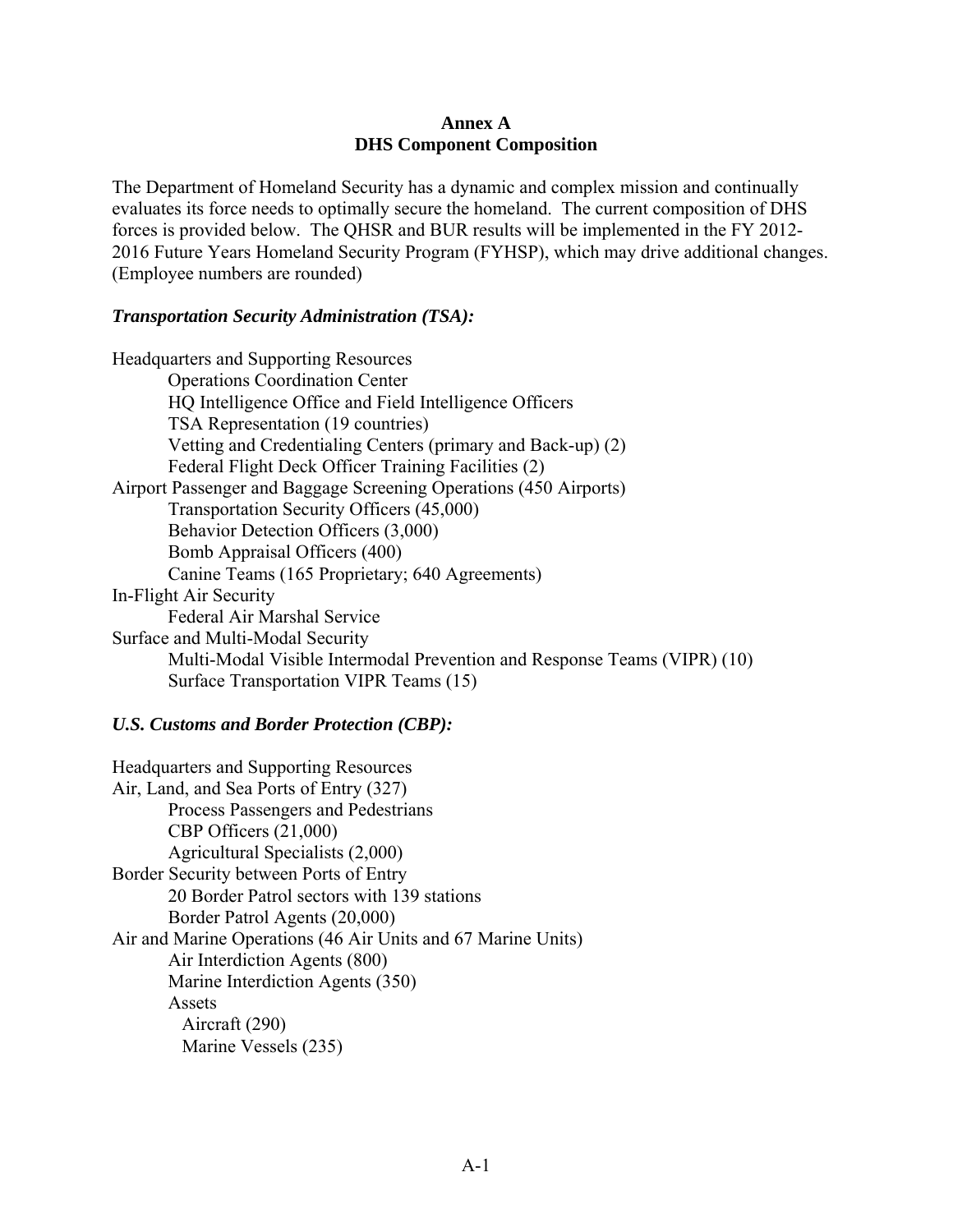## *U.S. Citizenship and Immigration Service (USCIS):*

Headquarters and Supporting Resources Immigration Benefits Processing District Offices providing adjudication of applications and petitions (26) Service Center Operations (4) Asylum Offices providing adjudication of asylum applications (8 domestic offices) Refugee Offices providing adjudication of refugee applications (over 70 global offices) International Operations (30 field offices) Application Support Centers (129) Citizen Outreach Information Call Centers Fraud Detection and National Security Immigration Officers vetting of fraud and national security concerns (650)

## *U.S. Immigration and Customs Enforcement (ICE):*

Headquarters and Supporting Resources Office of Investigations Special Agents in Charge Offices (SACS) (26) Criminal Investigators (6,600) Office of Detention and Removal Operations Field Office Directors (27) Detention Officers (7,200) Detention Beds (33,000) Office of the Principal Legal Advisor Division Chiefs (13) Chief Counsel (26) Attorneys (851) Office of International Affairs Attaché/Assistant Attaché Offices (63) Special Agents (337) Deportation Liaison Officers/ Detention & Deportation Officer (1801) (18) Intelligence Research Specialists/Analysts (4) Foreign Service Nationals (118) Office of Professional Responsibility Special Agents in Charge Offices (5) Office locations nationwide (24) Special Agents (323) Office of Intelligence Field Intelligence Directors (26) Special Agents (66)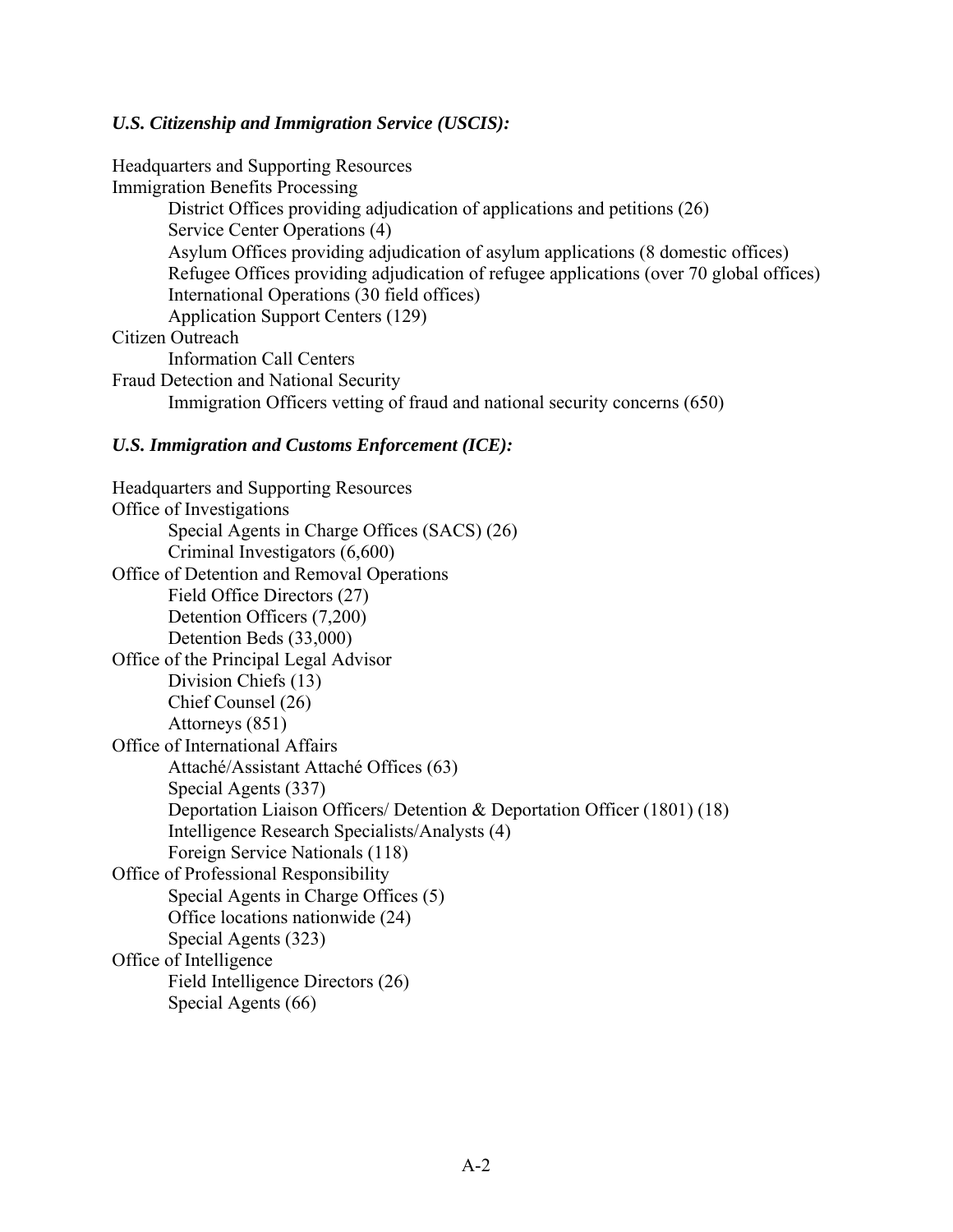## *U.S. Secret Service (USSS):*

| <b>Headquarters and Supporting Resources</b>                  |
|---------------------------------------------------------------|
| Headquarters Divisions/Offices (30)                           |
| Administrative, Professional, and Technical Personnel (1,800) |
| Protection and Investigations                                 |
| Permanent Protective Details (8)                              |
| Special Agents (3,500)                                        |
| Uniformed Division Officers (1,400)                           |
| Domestic Offices (116)                                        |
| Foreign Offices (20)                                          |

## *Federal Emergency Management Agency (FEMA):*

#### **Workforce**

A blended workforce of 16,590 with 4,200 permanent, 3,390 temporary and 9,000 reserve employees Headquarters and Supporting Resources (1,988: 1,539 perm; 382 temp; 67 reserve) Mount Weather Emergency Operations Center (837: 669 perm; 166 temp; 2 reserve) National Emergency Training Center (NETC) training facility (243), includes: Emergency Management Institute (EMI) (58 perm; 15 temp; 9 reserve) National Fire Academy (NFA) (110 perm; 1 temp) Center for Domestic Preparedness (CDP) training facility (50 perm) Regional offices (10) and Area Offices (3) Region 1 (100 perm; 17 temp; 570 reserve) Region 2 (107 perm; 10 temp; 608 reserve) Region 3 (101 perm; 14 temp; 519 reserve) Region 4 (156 perm; 91 temp; 1311 reserve) Region 5 (126 perm; 17 temp; 439 reserve) Region 6 (126 perm; 85 temp; 912 reserve) Region 7 (97 perm; 58 temp; 446 reserve) Region 8 (89 perm; 20 temp; 433 reserve) Region 9 (126 perm; 22 temp; 473 reserve) Region 10 (97 perm; 15 temp; 585 perm) Texas Transitional Recovery Office (1 temp) Louisiana Transitional Recovery Office (1 perm; 485 temp) Mississippi Transitional Recovery Office (276 temp) Disaster Reservists (9,000) Disaster Support Resources National Response Coordination Center (NRCC) (1) Regional Response Coordination Centers (RRCC) (10) Federal Coordinating Officers (FCO) (1 perm; 37 temp) National Incident Management Assistance Teams (IMAT) (2) Regional Incident Management Assistance Teams (IMAT) (4) Mobile Emergency Response Support (MERS) Detachments (6), each comprised of: MERS Operations Centers (MOC)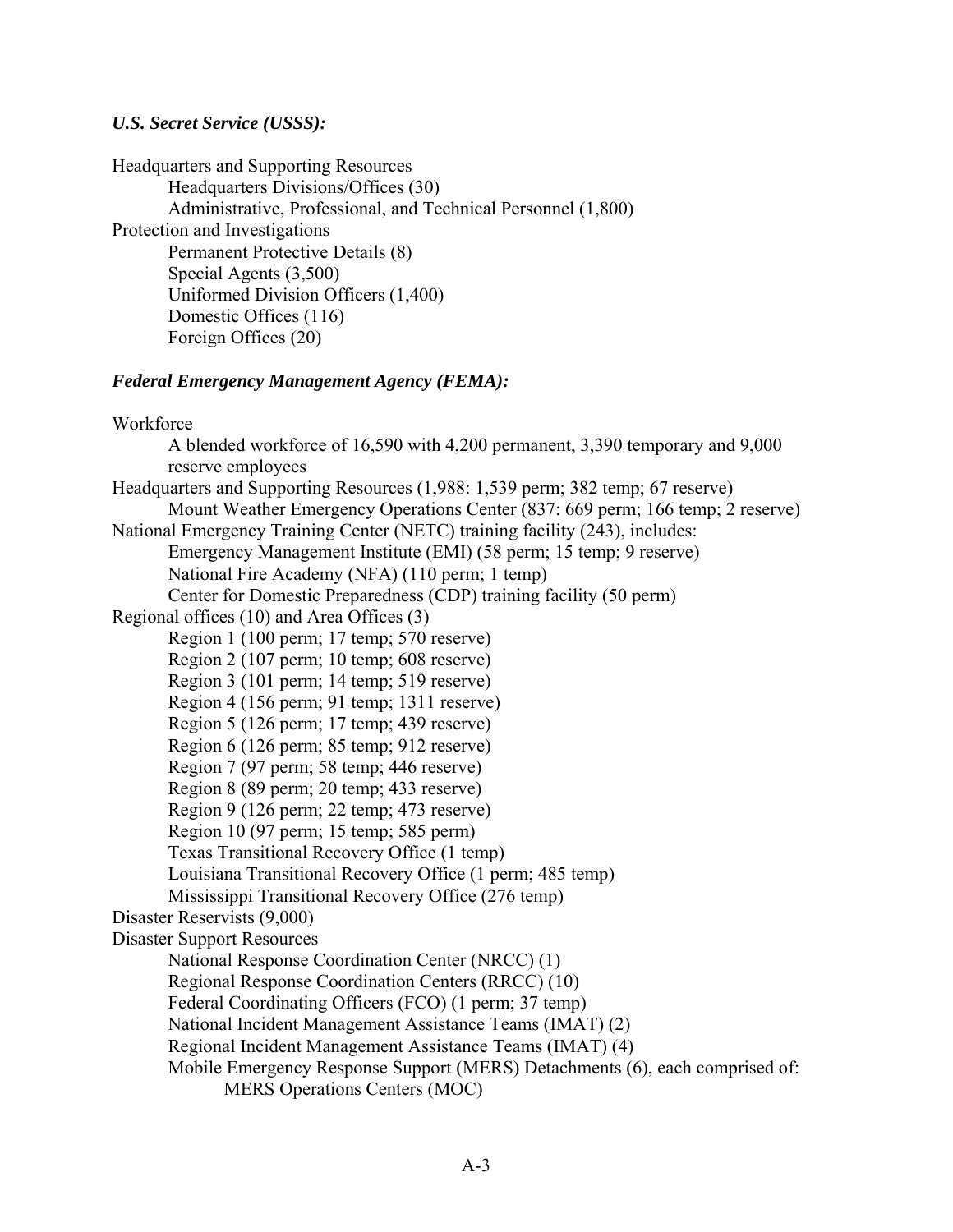Incident Response Vehicle (IRV) capability Mobile Emergency Operations Vehicle (MEOV) capability Forward Communications Vehicle (FCV) capability Logistics Distribution Centers (8) Mobile Disaster Recovery Centers (MDRC) (60)

## *U.S. Coast Guard (USCG):*

#### Workforce

A blended work force with 50,720 active duty and reserve military members, 7,773 civilians, and over 30,000 volunteer members of the Auxiliary.

#### Support Commands

Coast Guard Headquarters, 2 Area Commands, 9 District Offices, 6 Logistics and Service **Centers** 

## Training Centers

6 Major Training Centers: Accession programs for cadets, officer candidates and new recruits and specialized training for Coast Guard job performance.

## Shore-Based Multi-Mission Forces

35 Sector Commands with broad maritime safety and security authorities

945 air and marine stations throughout the United States with 1,850 small boats.

#### Deployable Forces

1 Maritime Security Response Team, 12 Maritime Safety and Security Teams, 8 Port Security Units, 17 Law Enforcement Detachments, 3 Strike Teams

## Air and Maritime Fleet

43 Major Cutters, 30 Buoy Tenders, 121 Patrol Boats, 9 Domestic Icebreakers, 3 Polar Icebreakers.

143 Rotary Wing Aircraft, 56 Fixed Wing Aircraft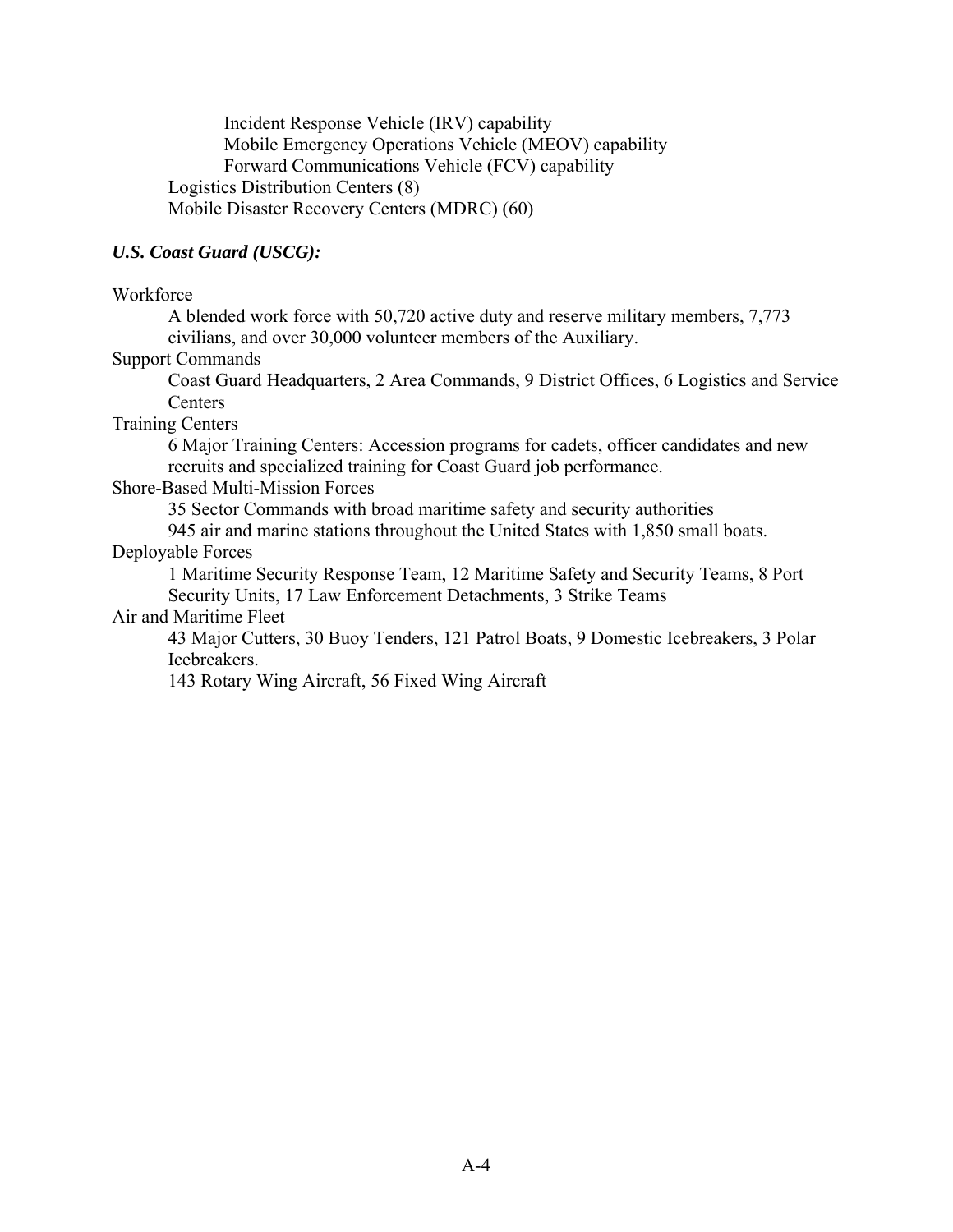# **Annex B A Day in the Life of the Department of Homeland Security**

The Department of Homeland Security uses many tools and areas of expertise to accomplish our goal of securing the homeland. On any given day, we perform a variety of different tasks and functions to make America safer and our citizens more secure. Although our responsibilities are varied, we are united in a common purpose - 24 hours a day, 7 days a week. Below is a sampling of what the men and women of DHS do in a typical day. (All numbers are approximate averages.)

# **Transportation Security Administration will:**

- Screen 2 million passengers and their 1.8 million pieces of checked baggage before they board commercial aircraft
- Intercept 2,000 prohibited items from people and carry-on baggage including 1,200 knives, blades or other sharp objects and 2 firearms
- Operate the National Explosives Detection Canine Team Program, which has 705 explosive detection canine teams deployed across the country
- Deploy thousands of Federal Air Marshals to protect flights in the United States and around the world
- Oversee screening of approximately seven million pounds per day of air cargo on domestic planes
- rail and mass transit systems somewhere in the United States Conduct 4-5 Visible Intermodal Protection and Reponses operations per day in passenger

# **U.S. Customs and Border Protection will:**

- Process over 1 million passengers and pedestrians
- Inspect nearly 60,000 truck, rail and sea containers
- Process \$88 million in fees, duties and tariffs
- Make 2,200 apprehensions between ports for illegal entry
- $\cdot$  Seize 6,600 pounds of narcotics
- Seize 4,300 prohibited agricultural items
- Make 5,400 pre-departure seizures of prohibited agricultural items

# **U.S. Citizenship and Immigration Services will:**

- Naturalize 2,900 new immigrants
- Conduct 135,000 national security background checks
- Process 27,400 applications for immigrant benefits
- Issue 7,200 permanent resident cards (green cards)
- Capture 8,700 sets of fingerprints at 130 Application Support Centers
- Welcome 3,200 new citizens and 3,300 new permanent residents
- Adjudicate nearly 200 refugee applications from around the world
- Grant asylum to 40 individuals already in the United States

# **U.S. Immigration and Customs Enforcement will:**

- Make 63 administrative arrests and 89 criminal arrests
- Make 11 currency seizures totaling \$1.1 million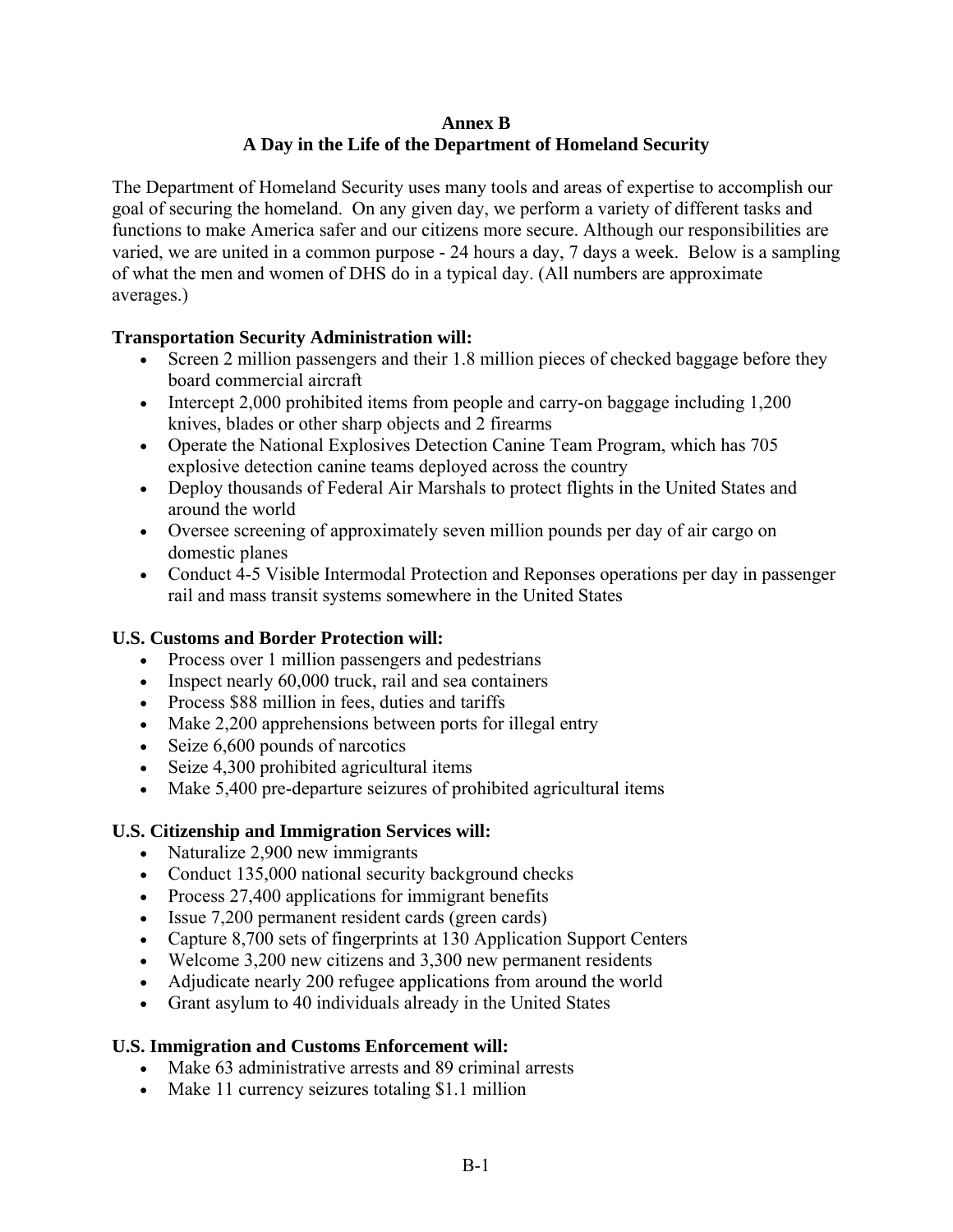- Participate in 26 drug seizures each day, totaling 7,200 lbs. of marijuana, 7 lbs. of heroin, and 960 lbs. of cocaine
- ICE attorneys litigate 1,500 cases in immigration court and obtain 740 final orders of removal; 90 of those final orders of removal are for criminal aliens
- Screen 3,800 VISA applications
- House 29,800 illegal aliens in facilities nationwide

# **United States Secret Service will:**

- Protect dozens of high profile government officials including the President, the Vice President, visiting heads of state, and former Presidents
- Seize \$319,000 in counterfeit currency and suppress a counterfeit operation
- Open 30 new financial crimes and counterfeit investigations and conduct 26 computer forensic examinations
- $\textdegree$  Seize \$300,000 in assets
- Arrest 25 individuals
- Conduct 8 public education seminars on counterfeit recognition and financial fraud schemes

# **Federal Emergency Management Agency will:**

- Obligate \$39 million for disaster response, recovery, and mitigation activities
- Help save \$2.7 million in damages from flooding across the country through FEMA's Flood Plain Management
- flood insurance policies issued by the National Flood Insurance Program Help protect an additional 104 homes from the devastating effects of flooding through
- Provide \$181,000 for Fire Management Assistance grants, which aid state and local efforts in the suppression of wildfires
- Provide 11,300 publications through FEMA's U.S. Fire Administration to educate citizens about how to stay safe from fire and help America's fire service to safely respond to fires and other emergency incidents
- Arrange for translation services for disaster victims in up to 173 different languages through the National Processing Service Centers in Maryland, Puerto Rico, Texas and Virginia

# **United States Coast Guard will:**

- Save 13 lives, respond to 64 search and rescue cases and prevent loss of \$260,000 in property damage
- Seize or remove 1,100 pounds of illegal drugs, with a street value of \$19 million
- Interdict 10 migrants attempting to illegally enter the United States via maritime routes
- Conduct 135 armed waterborne patrols projecting presence near maritime critical infrastructure and key resources
- Conduct 57 inspections of U.S. Flagged Vessels and safety exams on commercial fishing vessels
- Conduct 67 container inspections, and investigate and respond to 10 pollution incidents
- Issue 200 credentials to qualified merchant mariners to ensure the safety, security and efficiency of the maritime supply chain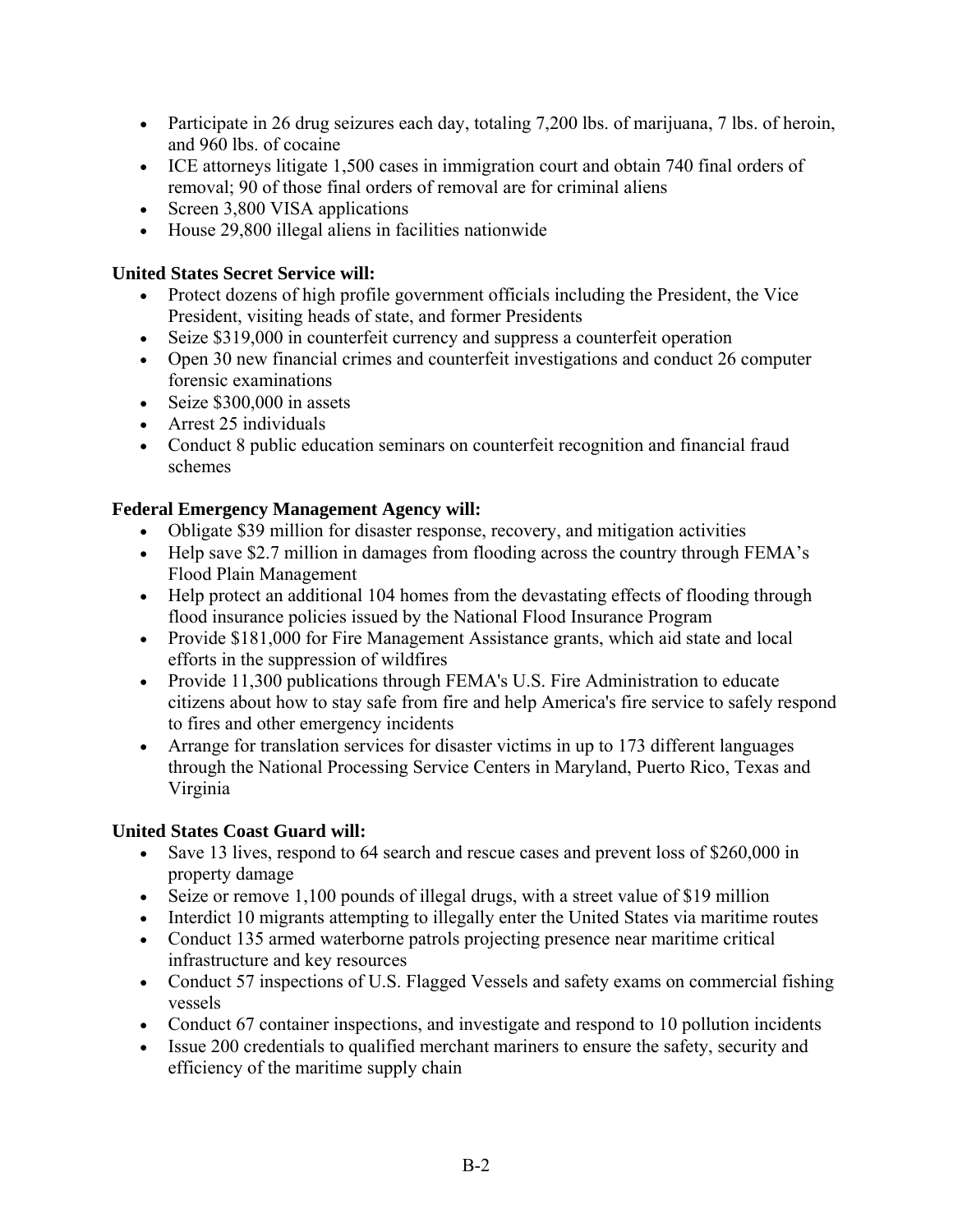- Perform 47 safety, security and environmental protection inspections at maritime facilities
- Ensure compliance with U.S. and foreign ships with international and U.S. shipboard air emission standards by conducting 32 exams
- Manage 3,500 commercial vessel transits through the Marine Transportation System to facilitate the safe and efficient movement of goods and people
- Provide reliable visual aids to navigation throughout the United States and its territories
- Conduct 14 fisheries boardings to ensure compliance with fisheries and marine protected species regulations
- Provide forces and capabilities to the Department of Defense to carry out U.S. national security objectives

# **National Protection and Programs Directorate will:**

- Protect U.S. information systems through the United States Computer Emergency Readiness Team (US-CERT) by monitoring Federal Executive Branch civilian networks to identify emerging threats, ongoing trends, and intrusions; US-CERT detects and responds to an average of 64 incidents and 3,750 alert events daily
- Disrupt potential terrorist planning activities by conducting 5 Buffer Zone Protection assessments with local law enforcement at critical infrastructure and key resources in every sector across the Nation
- Analyze biometrics data on 100,000 foreign visitors and compare to the Federal watch list of 3.2 million known or suspected terrorists, criminals and immigration violators
- Identify 40 criminal migrants illegally attempting to enter the United States from the sea with biometric data and, through a partnership with the FBI, provide that information to state and local law enforcement agencies
- Use computer modeling and risk analysis to support critical decisions across the Department and to help the Nation prevent, protect, respond, and recover from all hazards
- Prevent 2,100 prohibited items from entering Federal facilities

# **Science and Technology Directorate will:**

- Lead 200 projects to provide solutions to protect us from chemical, biological, and explosive attacks, provide security for our borders and shores, protect key parts of our infrastructure, and mitigate the effects of natural disasters.
- Assess 22 technology companies for product applicability to first responder customers, develop standards for first responder technologies to ensure high quality transitions, and provide test and evaluation services for DHS.

# **Office of Operations Coordination and Planning (OPS) will:**

- Integrate department and interagency strategic level planning and operations coordination across the spectrum of prevent, protect, respond and recover
- Provide DHS with a joint operations coordination and planning capability at the strategic level to support internal DHS operational decision-making and Department leadership and participation in interagency operations
- Provide situational awareness and a common operating picture for the entire Federal government, and for State, local, and tribal governments as appropriate, in the event of a natural disaster, act of terrorism, or other man-made disaster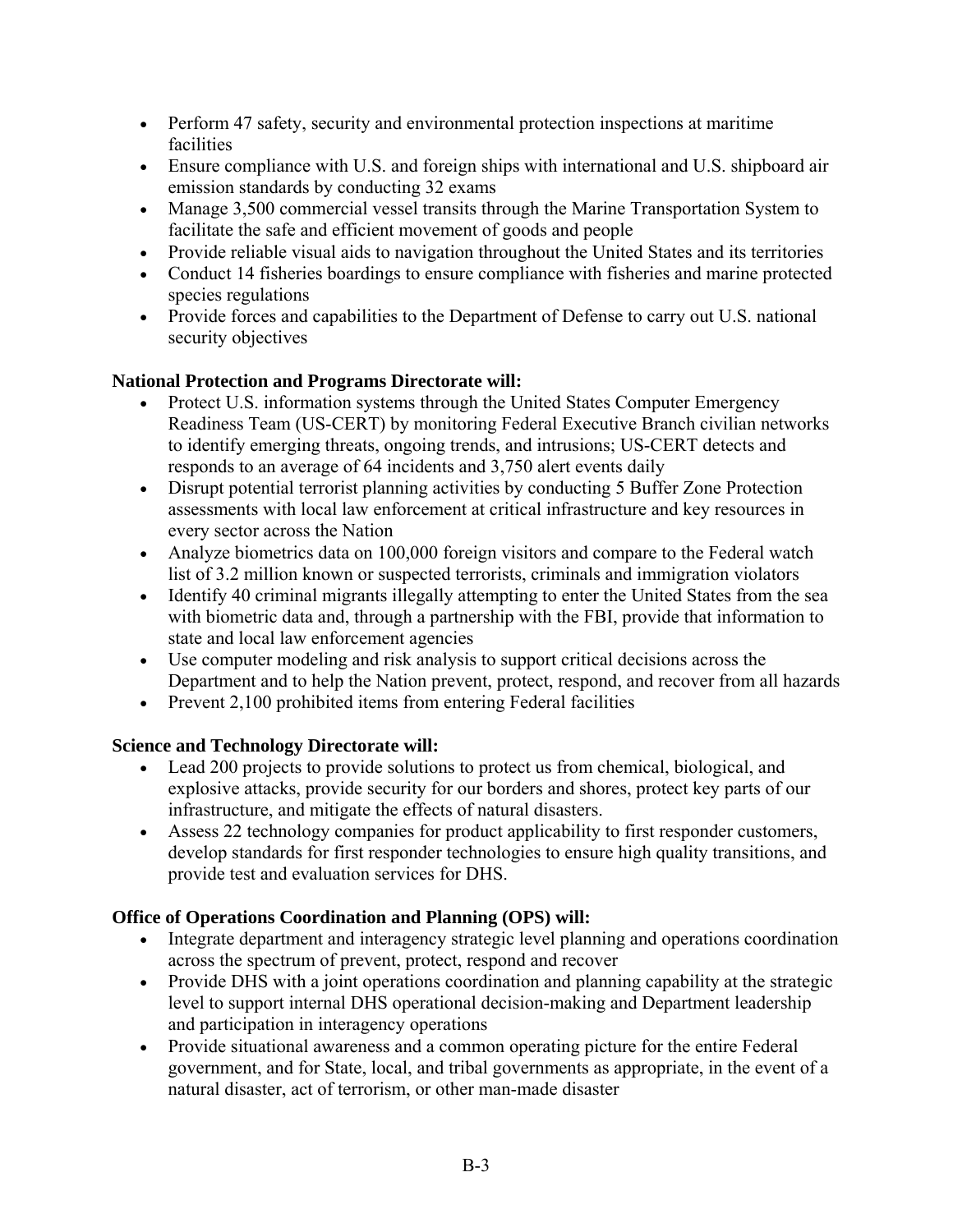Ensure that critical terrorism and disaster-related information reaches government decision-makers

# **Management Directorate will:**

- Hire and process 100 new employees through its human capital office
- Obligate \$142 million through its finance office
- Issue 300 contracts through its procurement operations

# **Office of Intelligence and Analysis will:**

 Review all-source intelligence information and produce analysis to distribute to Federal, State, local, tribal, territorial, and private sector partners regarding current and developing threats and vulnerabilities, as well as providing recommendations for potential protective measures

# **Domestic Nuclear Detection Office will:**

- Provide radiation detection equipment to U.S. Customs and Border Protection to scan 70,000 cargo containers for radiological/nuclear material
- Train 12 State and local law enforcement officials on how to use preventive radiological/nuclear detection equipment

# **Federal Law Enforcement Training Center will:**

 Train 3,500 Federal officers and agents from more than 80 different Federal agencies, as well as state, local, tribal and international officers and agents, in one or more of the 400 basic and advanced training programs available

# **Office of Health Affairs will:**

- Retrieve samples from hundreds of BioWatch collectors that have been testing the air in our major metropolitan areas for evidence of biological pathogens
- Screen 350 sources of information from across multiple agencies and venues and assess them for significance and early recognition of a potential bio-event of national significance through the 24 hour watch of the National Biosurveillance Integration Center

# **Office of Policy will:**

- Develop DHS-wide policies, programs, and planning to promote and ensure quality, consistency, and integration across all homeland security missions
- Provide thought leadership and analysis to the Secretary and other Departmental leaders to facilitate decision-making
- Represent the consolidated DHS position at White House interagency policy committee meetings
- Develop and articulate the long-term strategic view of the Department and translate the Secretary's strategic priorities into capstone planning products that drive increased operational effectiveness through integration, prioritization, and resource allocation
- Lead departmental international engagement
- Serve as a single point of contact for experts in academia, the private sector, and other external stakeholders to allow for streamlined policy development and management across the Department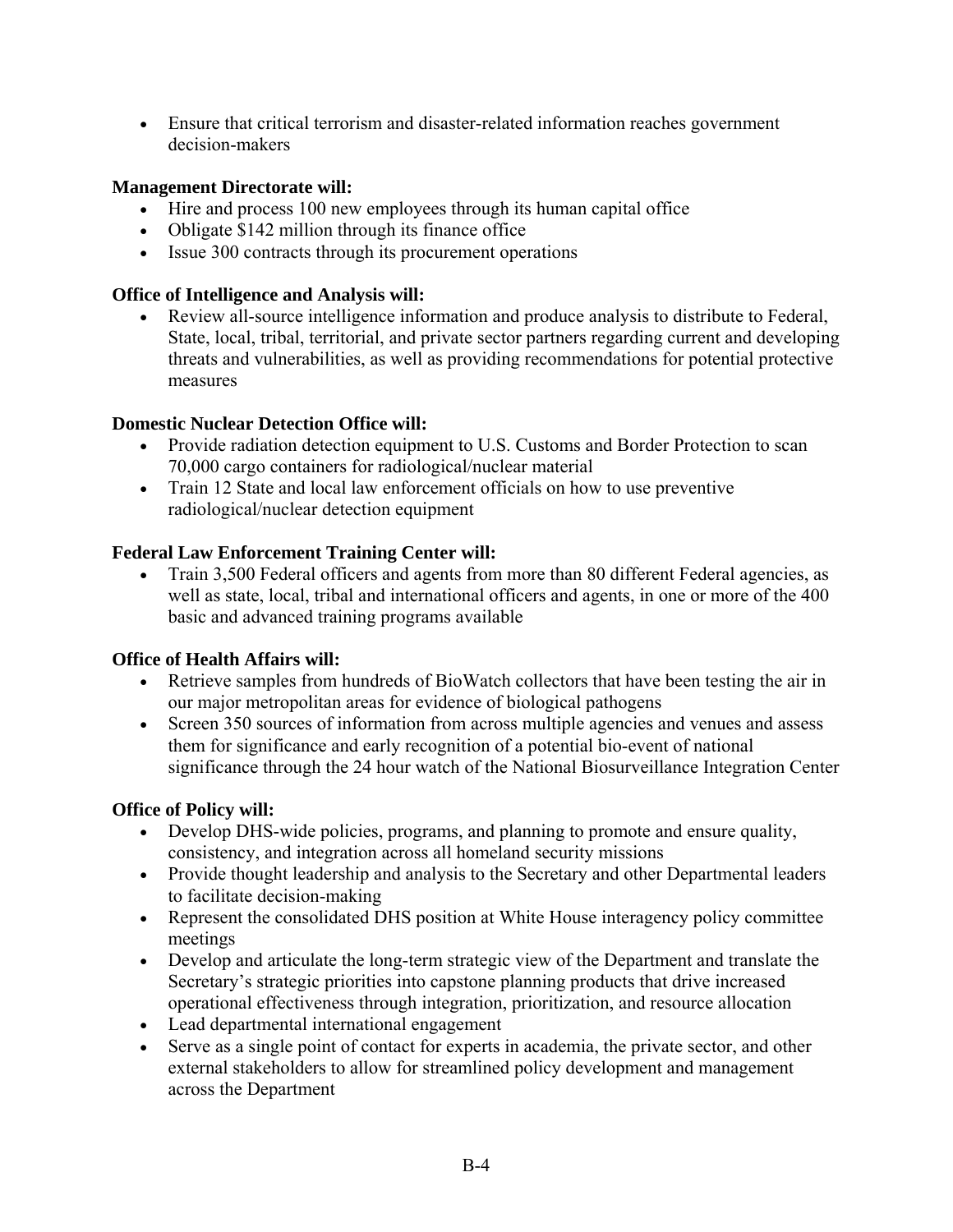## **Annex C The DHS Efficiency Review**

The DHS Efficiency Review has focused on improvements regarding physical assets, workforce support, and day-to-day operations. A summary of Efficiency Review and related initiatives is set forth below.

## Physical Assets

Strategic refinements in how DHS manages its physical assets have led to savings and improvements. For example, by using excess information technology equipment instead of buying new equipment, DHS has, to date, avoided costs of nearly \$3.9 million.

In the area of fleet management, DHS components are making great strides towards increasing the percentage of hybrids and alternative-fuel vehicles in their fleets. Components are also taking steps to encourage the use of alternative fuel instead of petroleum whenever possible.

Initiatives in this area include:

- Implementing an electronic tracking tool for fleet usage data to identify opportunities for alternative fuel usage; heighten vigilance for fraud, waste or abuse; and optimize fleet management;
- Initiating acquisition/leasing of hybrid vehicles for administrative use and alternative-fuel vehicles in cases where hybrids are not feasible;
- Implementing energy efficiencies in all facility management projects; and
- Utilizing wherever possible refurbished IT equipment (computers and mobile devices) and redeploying the current inventory throughout DHS.

# Workforce Support

Supporting our workforce by giving them the tools and training they need is good business, and it translates into a more productive and efficient workforce.

Efficiency Review and other initiatives in this area include:

- Identifying and implementing Department-wide strategies to develop and retain our talented workforce, such as providing leadership training to emerging leaders;
- Developing cross-component training opportunities for employees;
- Establishing *Idea Factory* across the Department to encourage all DHS employees to contribute and rate ideas for improved operations;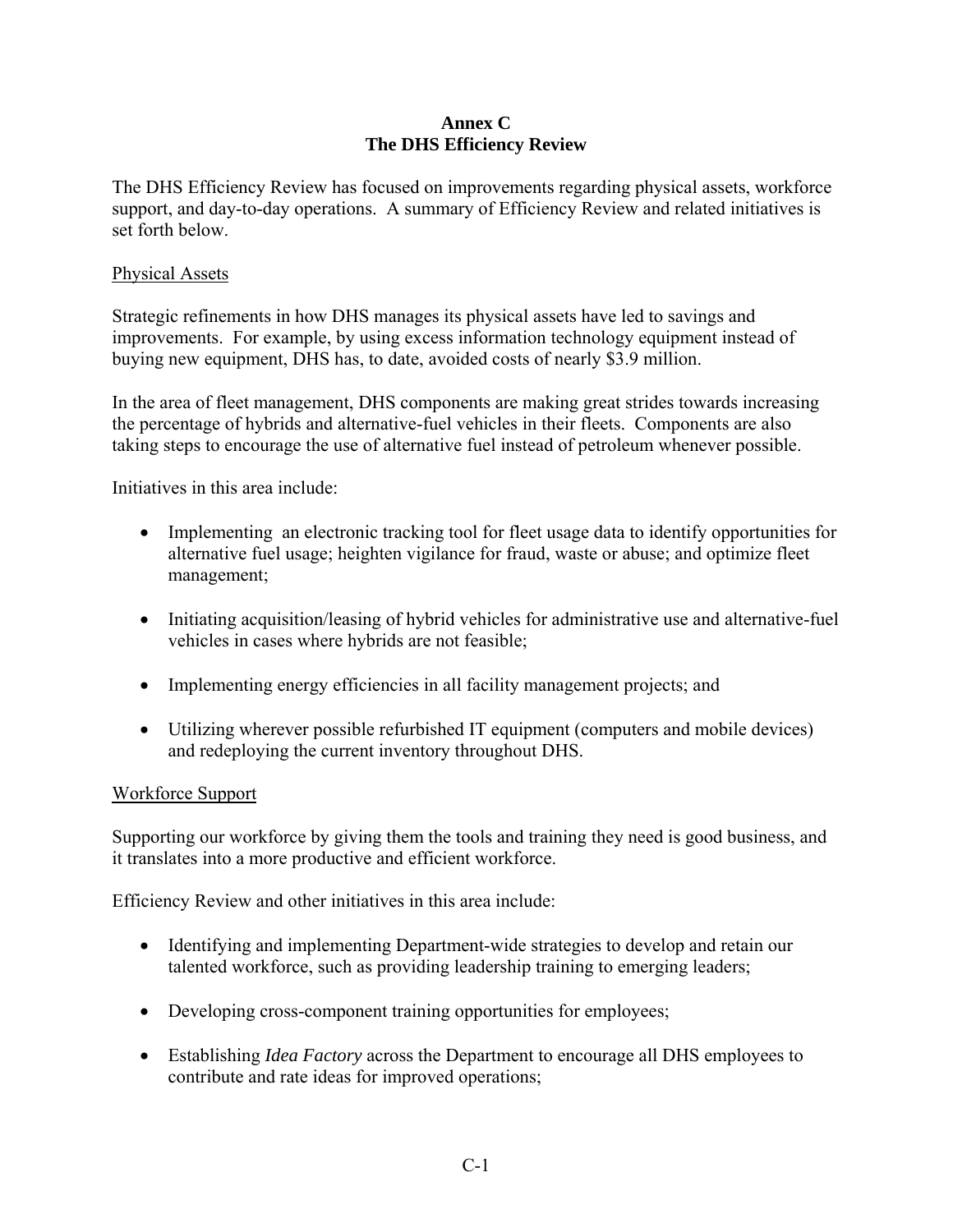- Establishing an employee resilience program to help identify and reduce sources of extreme job stress and promote employee wellness;
- Working aggressively to reduce the Department's reliance on contractors and contract services, in turn strengthening our Federal workforce;
- Standardizing content for new-employee orientation and mandatory annual training modules DHS-wide; and
- Focusing on achieving greater diversity in the leadership ranks of the Department.

# Day-to-Day Operations

Changing the way the Department allocates resources, from acquiring office supplies to renting facilities, has allowed DHS to significantly reduce those costs. To date, DHS has avoided over \$35 million in costs through improved travel and conference planning. In addition, DHS expects to avoid costs of \$2.1 million in fiscal year 2010 by consolidating subscriptions for several publications, as well as \$138 million in software licensing and maintenance costs over the next six years.

Initiatives in this area include:

- Consolidating subscriptions to professional publications and newspapers and reducing the number of hard copies received by providing online access whenever possible;
- Maximizing the use of government office space for meetings and conferences in place of renting facilities;
- Minimizing the physical printing and distribution of reports and documents that can be sent electronically or posted online;
- Leveraging buying power to acquire software licenses for Department-wide usage;
- Eliminating non-mission critical travel and maximizing use of conference calls and webbased training and meetings;
- Increasing usage of DHS-wide blanket purchase agreements for office supplies; and
- Converting printers, fax machines, copiers, and scanners into all-in-one machines as replacements are needed.

In addition, DHS employees submitted thousands of suggestions in response to the President's SAVE award campaign. Many of these suggestions will be incorporated into the Efficiency Review initiatives in the coming year.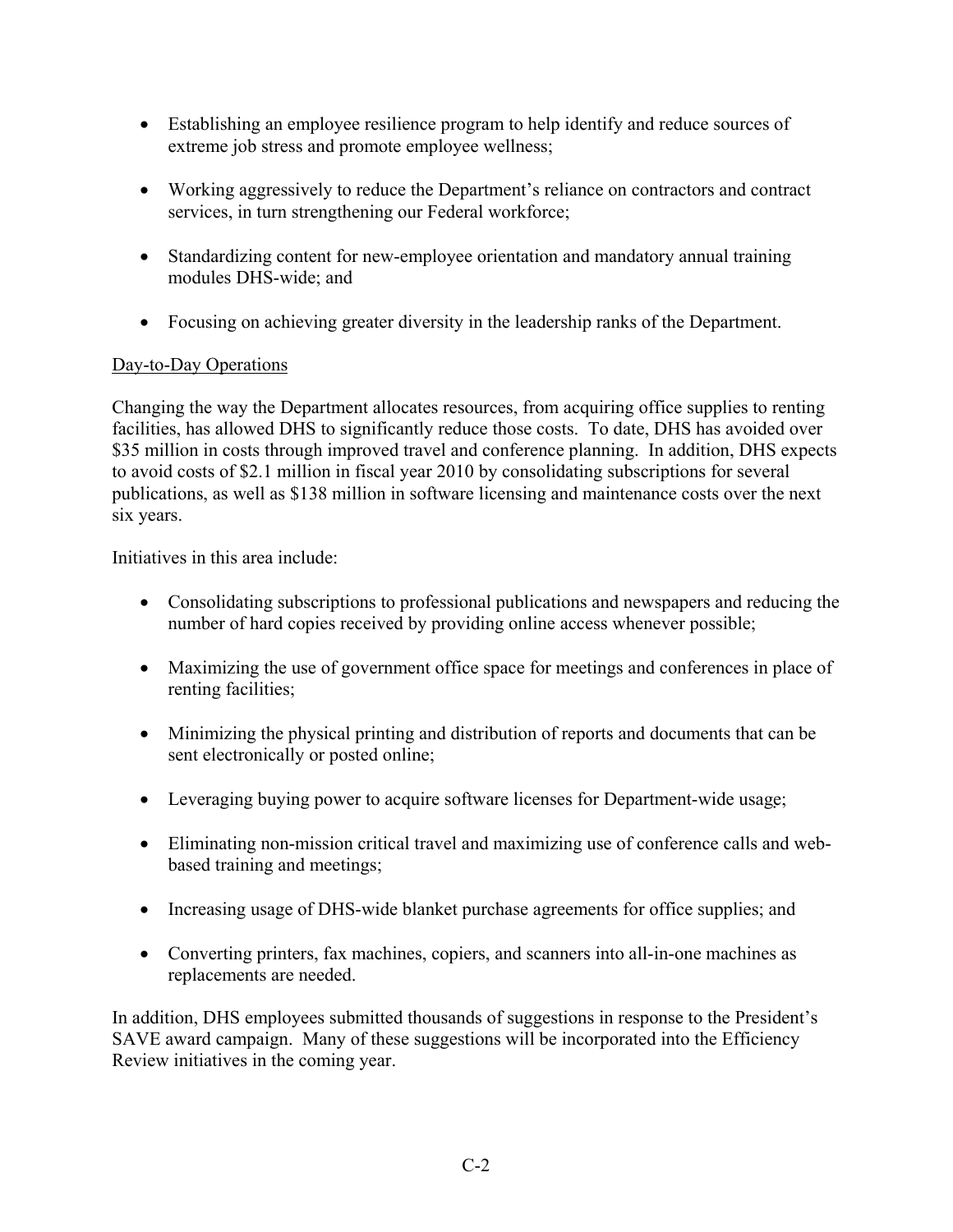## **Annex D Alignment of Major DHS Programs to Homeland Security Missions**

In addition to developing the initiatives discussed in the main text of this document, the bottomup review also conducted a detailed examination of DHS activities and the alignment of these activities to the QHSR mission areas and other complementary Departmental responsibilities for which DHS develops hybrid capabilities. This will facilitate a detailed evaluation of what DHS does within each mission area and identify gaps and overlaps within and across mission areas. This work is also building a foundation for a unified programmatic structure and strategic architecture. This work is ongoing. To provide a view of preliminary alignment, a high-level summary of selected major categories from DHS's existing program structure is shown below. Also shown is a preliminary alignment of DHS's major investments with each mission. Note that while many of these programs and investments cut across multiple mission areas, for display purposes only one alignment is shown.

# **Preventing Terrorism and Enhancing Security:**

- Major FYHSP Programmatic Activity:
	- o Aviation Security (TSA)
	- o Surface Transportation Security (TSA)
	- o Federal Air Marshal Service (TSA)
	- o Transportation Threat Assessment and Credentialing (TTAC) (TSA)
	- o Domestic Protectees (USSS)
	- o Protective Intelligence (USSS)
	- o Campaign Protection (USSS)
	- o Foreign Protectees and Foreign Missions (USSS)
	- o Infrastructure Protection (USSS)
	- o Infrastructure Protection (NPPD)
	- o Federal Protective Service (NPPD)
	- o Domestic Nuclear Detection (DNDO)
	- o Medical and Biodefense (OHA)
	- o Chemical and Biological Research and Development (S&T)
	- o Radiological and Nuclear Research and Development (S&T)
	- o Ports, Waterways and Coastal Security (USCG)
- Major Acquisitions and Investments:
	- o Electronic Baggage Screening Program (TSA)
	- o Passenger Screening Program (TSA)
	- o Secure Flight (TSA)
	- o Transportation Worker Identification Credentialing (TSA)
	- o Advance Spectroscopy Portals (DNDO)
	- o Cargo Advanced Automated Radiography System (DNDO)
	- o Infrastructure Information Collection and Visualization (NPPD)

# **Securing and Managing our Borders:**

- Major FYHSP Programmatic Activity:
	- o Border Security and Control between Ports of Entry (CBP)
	- o Border Security Inspections and Trade Facilitation at Ports of Entry (CBP)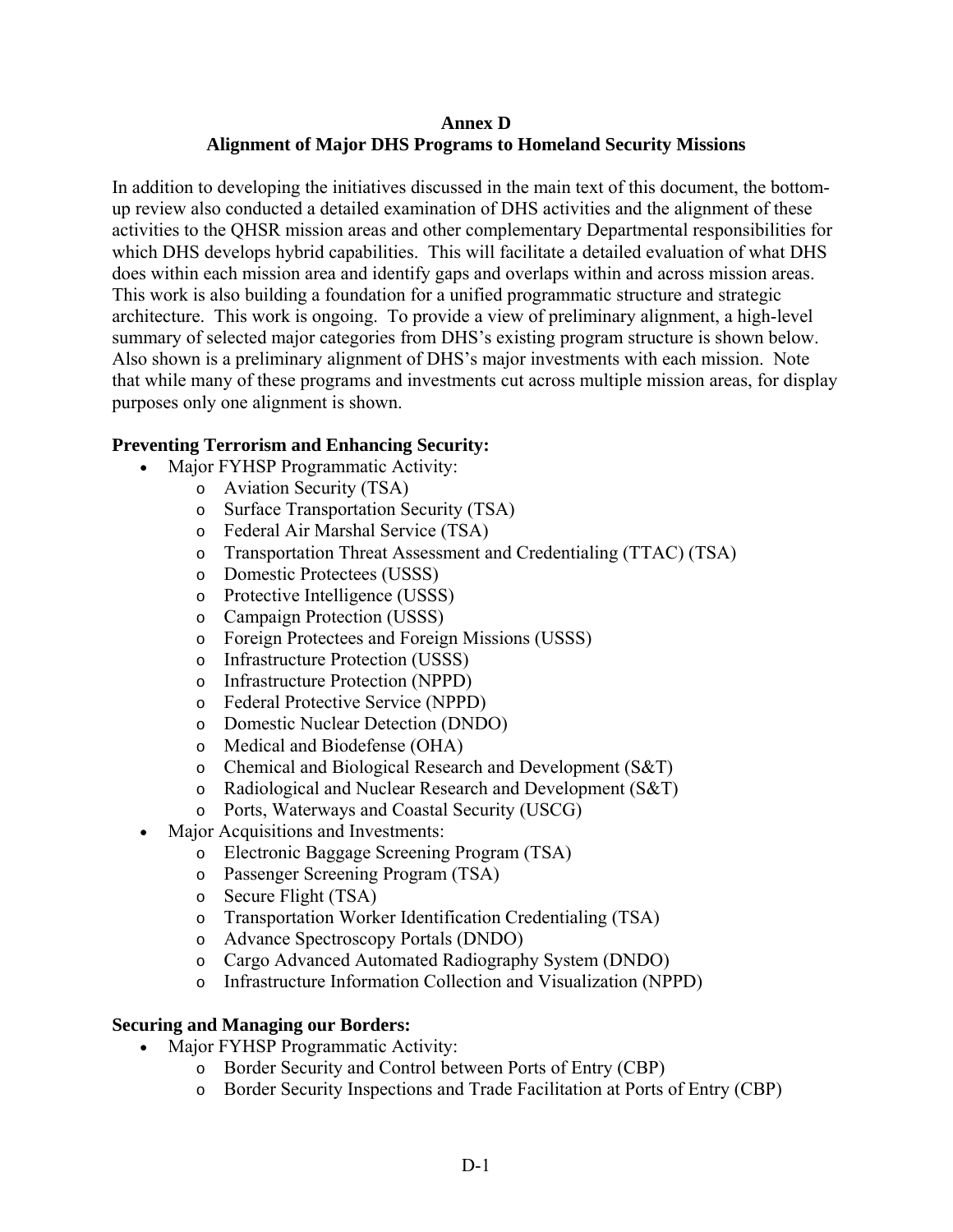- o Border Security Fencing, Infrastructure, and Technology (CBP)
- o Air and Marine (CBP)
- o Automation Modernization (CBP)
- o Drug Interdiction (USCG)
- o Migrant Interdiction (USCG)
- o US-VISIT (NPPD)
- o Border and Maritime Security Research and Development (S&T)
- Major Acquisitions and Investments:
	- o Strategic Air and Marine Plan (CBP)
	- o Secure Border Initiative Net (CBP)
	- o Border Patrol Facilities (CBP)
	- o Non-Intrusive Inspection Systems Program (CBP)
	- o Traveler Enforcement Compliance System Modernization (CBP)
	- o Secure Border Initiative Tactical Infrastructure (CBP)
	- o EWP Tactical Communications (CBP)
	- o License Plate Reader (CBP)
	- o Automated Commercial Environment / International Trade Data System (CBP)
	- o Electronic System for Travel Authorization (CBP)
	- o Secure Freight Initiative (CBP)
	- o Advance Passenger Information System (CBP)
	- o Western Hemisphere Travel Initiative (CBP)
	- o Automated Targeting System (CBP)
	- o Offshore Patrol Cutter (USCG)
	- o National Security Cutter (USCG)
	- o HC-130 Conversion/Sustainment Project (USCG)
	- o HH-65 Conversion/Sustainment Project (USCG)
	- o HC-144A Maritime Patrol Aircraft (USCG)
	- o Medium Endurance Cutter Sustainment (USCG)
	- o Fast Response Cutter B class (USCG)
	- o Nationwide Automation Identification System (USCG)
	- o HH-60 Conversion/Sustainment Project (USCG)
	- o Unmanned Aircraft Systems (USCG)
	- o Patrol Boat Sustainment (USCG)
	- o HC-130J Fleet Introduction (USCG)
	- o Response Boat Medium (USCG)
	- o United States Visitor and Immigrant Status Indicator Technology (NPPD)
	- o ATLAS (ICE)

## **Enforcing and Administering our Immigration Laws:**

- Major FYHSP Programmatic Activity:
	- o Adjudication Services (USCIS)
	- o Information and Customer Service (USCIS)
	- o Citizenship (USCIS)
	- o Immigration Status Verification (USCIS)
	- o Immigration Security and Integrity (USCIS)
	- o Investigations (ICE)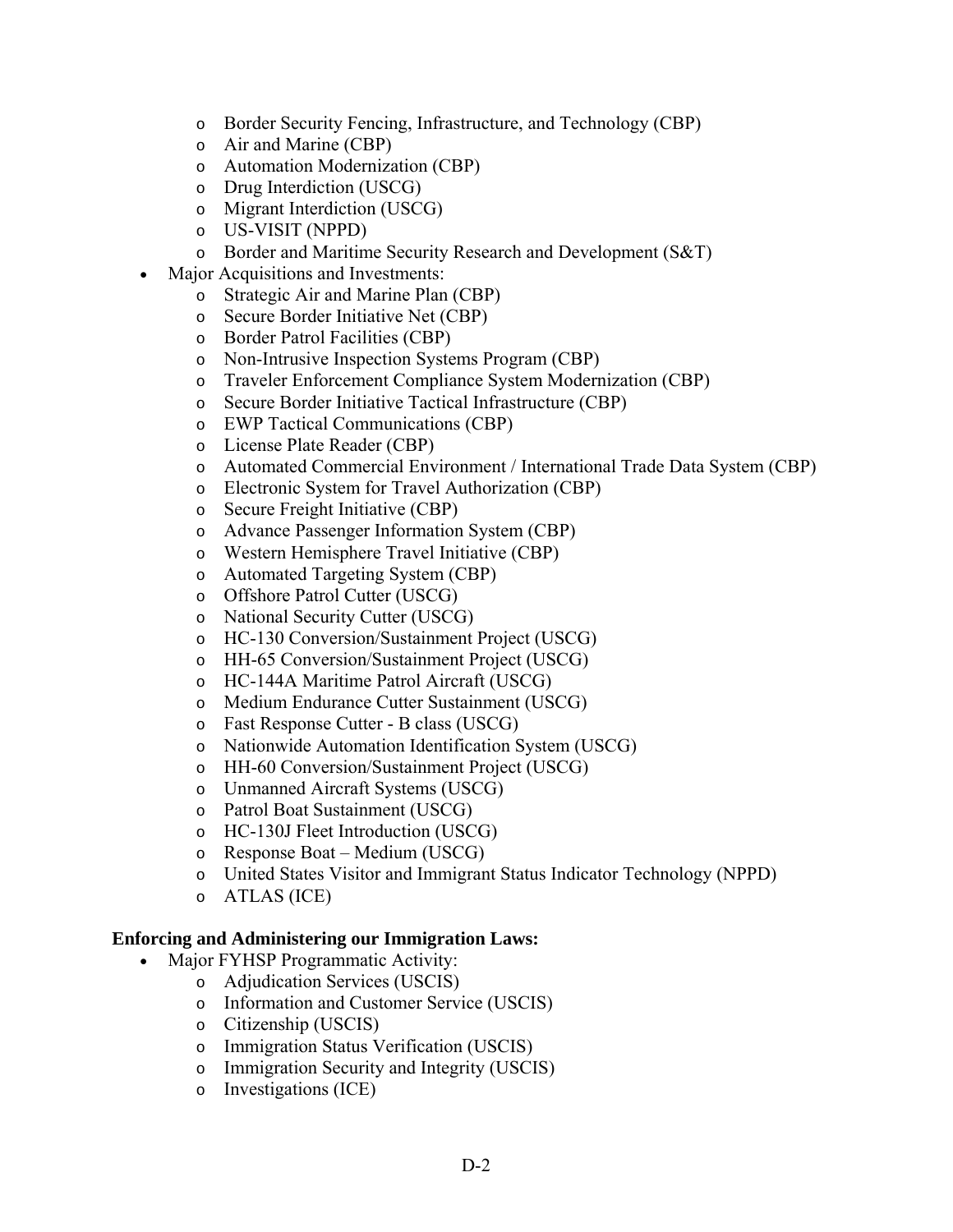- o Detention and Removal Operations (ICE)
- o Automation Modernization (ICE)
- o International Affairs (ICE)
- o Migrant Interdiction (USCG)
- Major Acquisitions and Investments:
	- o Transformation (USCIS)
	- o Integrated Document Production (USCIS)
	- o Verification Information System / Employment Eligibility Verification (USCIS)
	- o Detention and Removal Modernization (ICE)

# **Safeguarding and Securing Cyberspace:**

- Major FYHSP Programmatic Activity:
	- o Cyber Security and Communications (NPPD)
- Major Acquisitions and Investments:
	- o Homeland Security Information Network (AO)
	- o Homeland Secure Data Network (DHS)
	- o National Cybersecurity and Protection System (NPPD)
	- o Information Systems Security (NPPD)

# **Ensuring Resilience to Disasters:**

- Major FYHSP Programmatic Activity:
	- o Mitigation (FEMA)
	- o National Preparedness (FEMA)
	- o Disaster Operations (FEMA)
	- o Disaster Assistance (FEMA)
	- o Logistics Management (FEMA)
	- o U.S. Fire Administration (FEMA)
	- o National Continuity Programs (FEMA)
	- o Search and Rescue (USCG)
	- Major Acquisitions and Investments:
		- o BioWatch Gen-3 (OHA)
		- o National Bio and Agro-Defense Facility (S&T)
		- o National Biodefense Analysis and Countermeasures Center Facility (S&T)
		- o Risk Mapping, Analysis and Planning (FEMA)
		- o Housing Inspection Services (FEMA)
		- o Risk Mapping, Analysis and Planning IT (FEMA)
		- o Total Asset Visibility (FEMA)
		- o C4ISR COP (USCG)
		- o Interagency Operations Centers (Command 21) (USCG)
		- o Rescue 21 (USCG)

# **Complementary Departmental Responsibilities and Hybrid Capabilities**

As noted above, DHS also performs a number of services and functions that are complementary to its homeland security mission responsibilities, including marine safety, stewardship, and environmental protection and certain categories of law enforcement activities. These services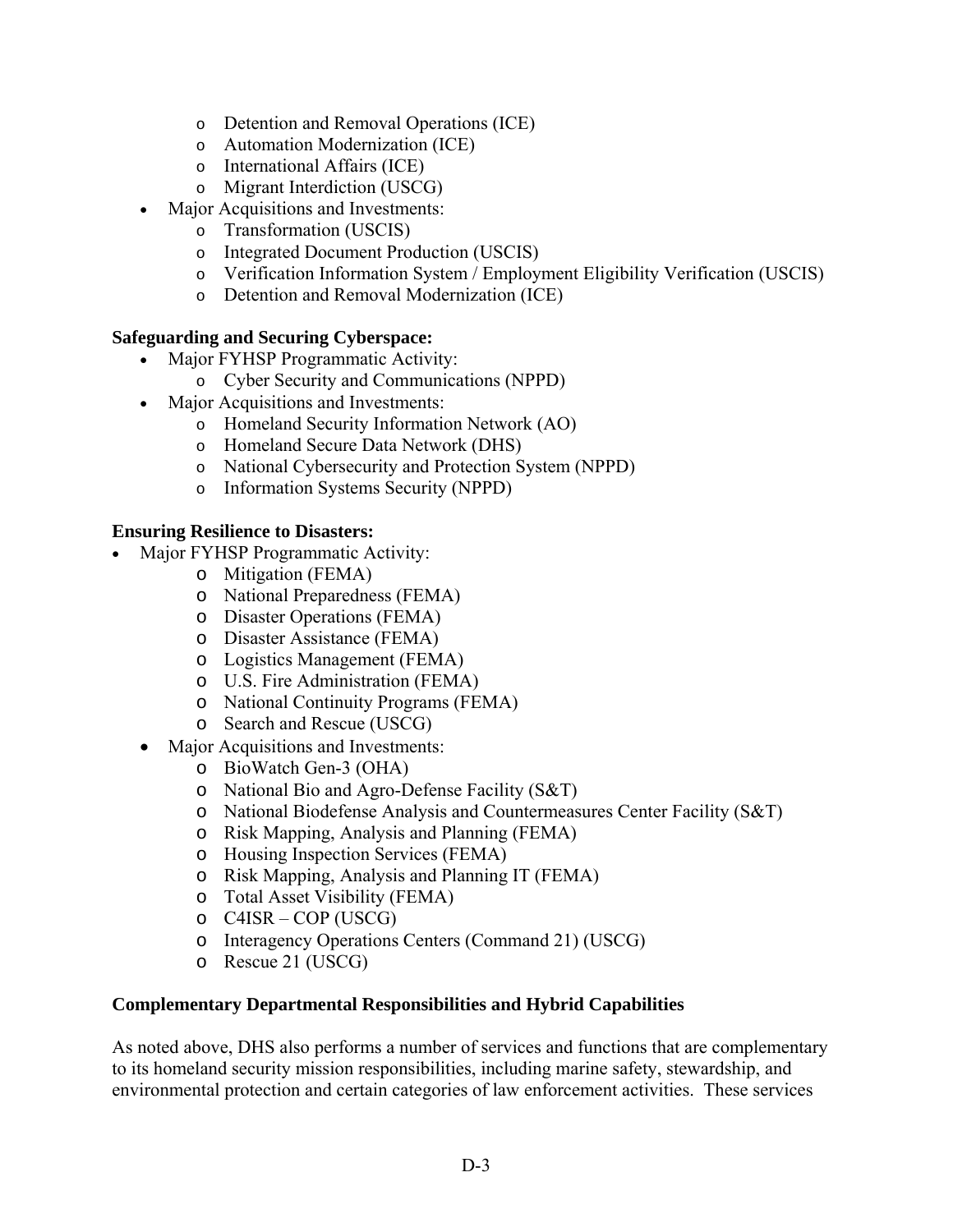and functions are typically performed with hybrid capabilities—assets and resources capable of performing multiple missions—which are a hallmark of homeland security. For example, the same assets and personnel that patrol our borders, enforce our immigration laws, and respond to major oil spills also enforce safety regulations, assist travelers, and safeguard natural resources. These complementary activities are critical to fulfilling other national interests, and are often intertwined with and mutually supporting of homeland security activities. Some of these activities include the following:

- o Major FYHSP Programmatic Activity:
	- o Marine Environmental Protection (USCG)
	- o Marine Safety (USCG)
	- o Other Law Enforcement (USCG)
	- o Living Marine Resources (USCG)
	- o Search and Rescue (USCG)
	- o Defense Readiness (USCG)
	- o Waterways Management: Aids to Navigation (USCG)
	- o Waterways Management: Ice Operations (USCG)
	- o Financial Investigations (USSS)

As the Department continues to evaluate its inventory of activities, it will gain increased insight into those Departmental activities that are complementary to its homeland security mission responsibilities but remain vital and continue to be performed most effectively and efficiently by DHS. This additional breakout will be provided in the President's FY 2012 Budget and the accompanying FY 2012-2016 Future Years Homeland Security Program.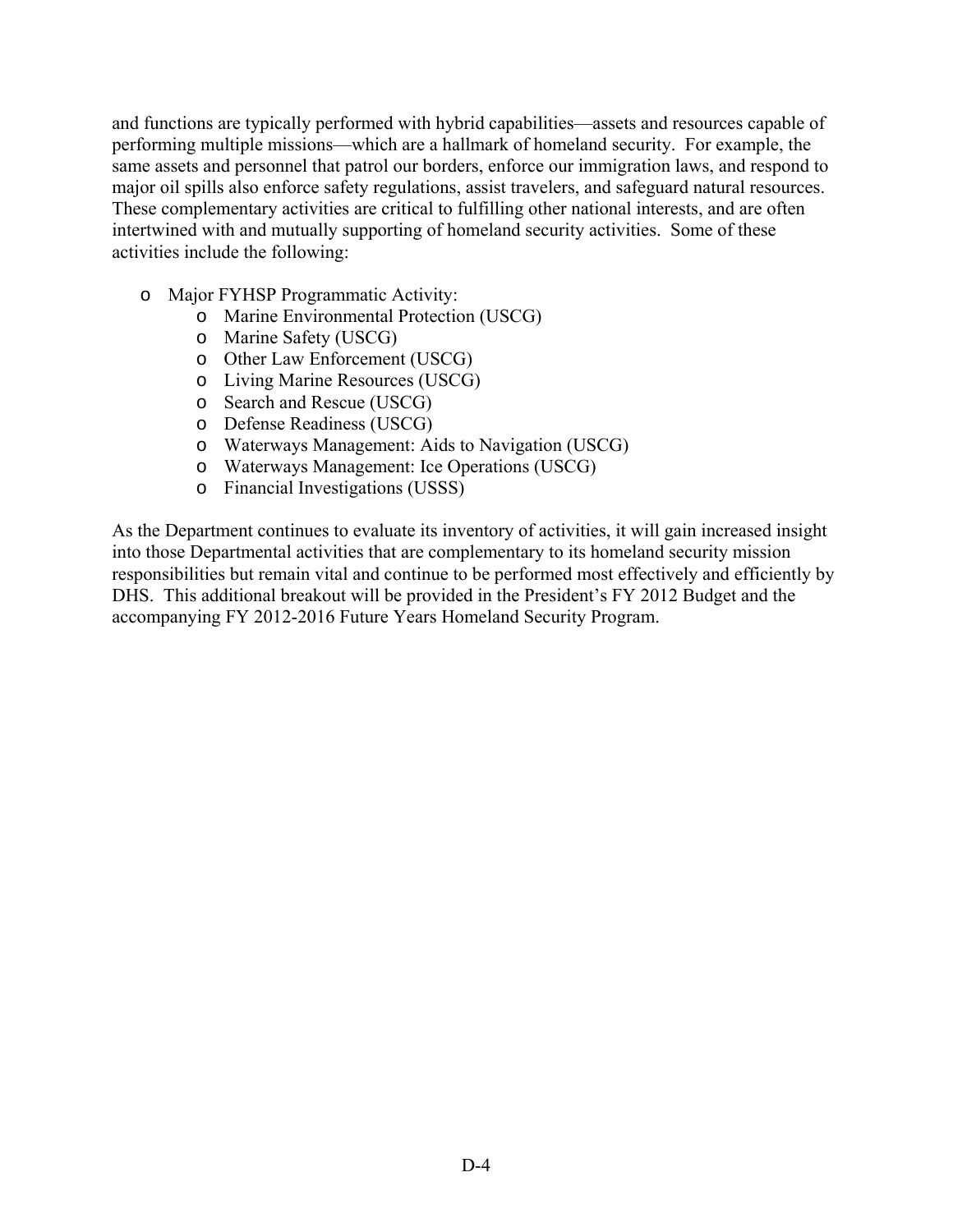| <b>Annex E</b>                                    |
|---------------------------------------------------|
| <b>Sector-Specific Agencies</b>                   |
| (Source: National Infrastructure Protection Plan) |

| <b>Sector-Specific Agency</b>                 | <b>Critical Infrastructure and Key Resources Sector</b> |
|-----------------------------------------------|---------------------------------------------------------|
| Department of Agriculture (a)                 | <b>Agriculture and Food</b>                             |
| Department of Health and Human Services(b)    |                                                         |
| Department of Defense (c)                     | Defense and Industrial Base                             |
| <b>Department of Energy</b>                   | Energy (d)                                              |
| Department of Health and Human Services       | <b>Healthcare and Public Health</b>                     |
| Department of the Interior                    | <b>National Monuments and Icons</b>                     |
| Department of the Treasury                    | <b>Banking and Finance</b>                              |
| <b>Environmental Protection Agency</b>        | Water $(e)$                                             |
| Department of Homeland Security               | Chemical                                                |
| <b>Office of Infrastructure Protection</b>    | <b>Commercial Facilities</b>                            |
|                                               | <b>Critical Manufacturing</b>                           |
|                                               | Dams                                                    |
|                                               | <b>Emergency Services</b>                               |
|                                               | <b>Nuclear Reactors, Materials, and Waste</b>           |
|                                               | Government Facilities (g)                               |
| Office of Cybersecurity and                   | <b>Information Technology</b>                           |
| Communications                                | Communications                                          |
| <b>Transportation Security Administration</b> | Postal and Shipping                                     |
| <b>Transportation Security Administration</b> | Transportation Systems (h)                              |
| United States Coast Guard (f)                 |                                                         |

a The Department of Agriculture is responsible for agriculture and food (meat, poultry, and egg products).

 b The Department of Health and Human Services is responsible for food other than meat, poultry, and egg products. c Nothing in this plan impairs or otherwise affects the authority of the Secretary of Defense over the Department of Defense (DOD), including the chain of command for military forces from the President as Commander in Chief, to the Secretary of Defense, to the commander of military forces, or military command and control procedures.

d The Energy Sector includes the production, refining, storage, and distribution of oil, gas, and electric power, except for commercial nuclear power facilities.

e The Water Sector includes drinking water and wastewater systems.

f The U.S. Coast Guard is the SSA for the maritime transportation mode.

g The Department of Education is the SSA for the Education Facilities Subsector of the Government Facilities Sector.

h As stated in HSPD-7, the Department of Transportation and the Department of Homeland Security will collaborate on all matters relating to transportation security and transportation infrastructure protection.